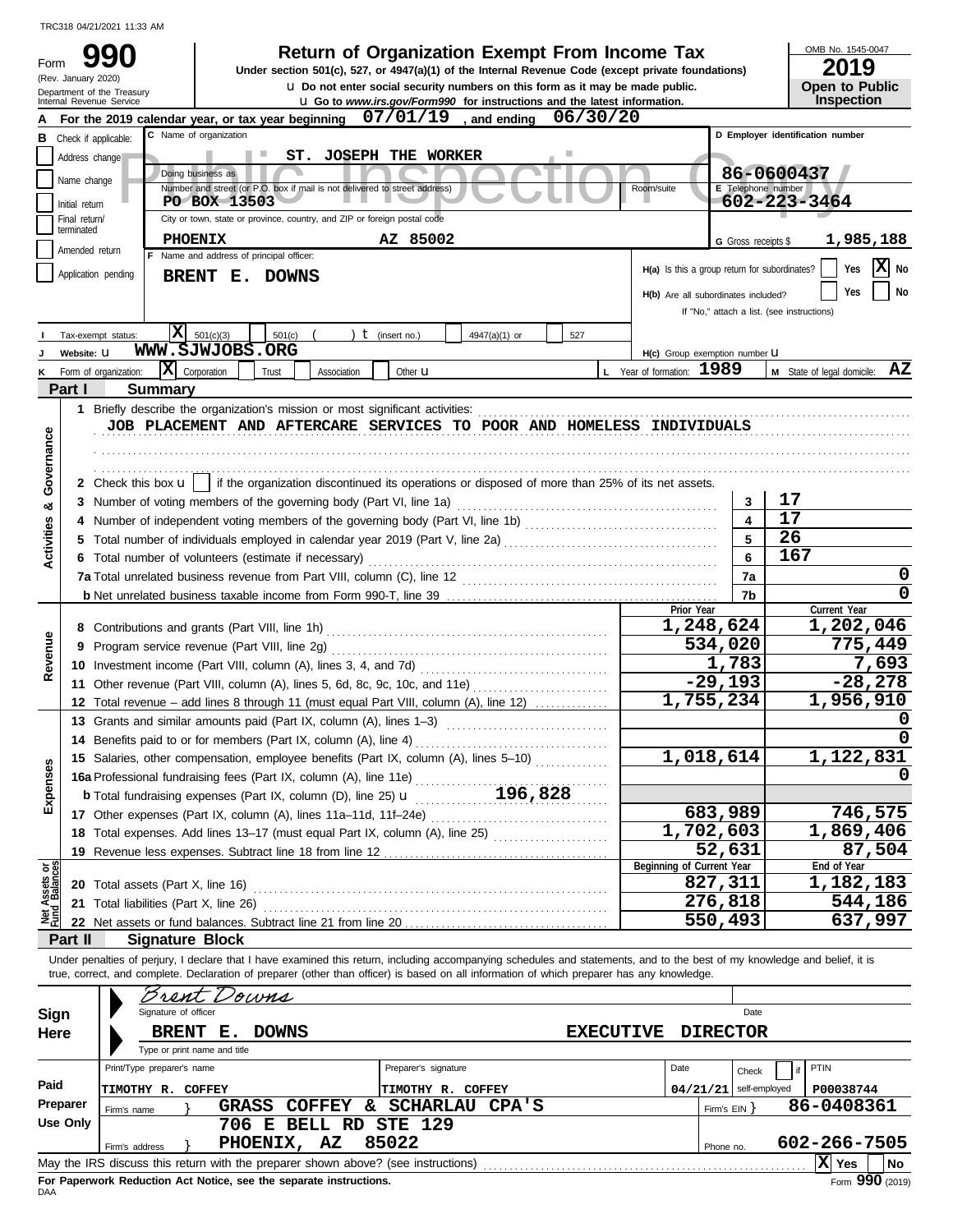| TRC318 04/21/2021 11:33 AM                                 |                                                                                                                                                                                                                                                                                                                                                 |                        |                        |                                                                                                                                                                                                                                                                                                                                                                                                                                                                                                                                                                                                                                                               |                 |
|------------------------------------------------------------|-------------------------------------------------------------------------------------------------------------------------------------------------------------------------------------------------------------------------------------------------------------------------------------------------------------------------------------------------|------------------------|------------------------|---------------------------------------------------------------------------------------------------------------------------------------------------------------------------------------------------------------------------------------------------------------------------------------------------------------------------------------------------------------------------------------------------------------------------------------------------------------------------------------------------------------------------------------------------------------------------------------------------------------------------------------------------------------|-----------------|
|                                                            | Form 990 (2019) ST. JOSEPH THE WORKER                                                                                                                                                                                                                                                                                                           |                        |                        | 86-0600437                                                                                                                                                                                                                                                                                                                                                                                                                                                                                                                                                                                                                                                    | Page 2          |
| Part III                                                   | <b>Statement of Program Service Accomplishments</b>                                                                                                                                                                                                                                                                                             |                        |                        |                                                                                                                                                                                                                                                                                                                                                                                                                                                                                                                                                                                                                                                               |                 |
|                                                            |                                                                                                                                                                                                                                                                                                                                                 |                        |                        |                                                                                                                                                                                                                                                                                                                                                                                                                                                                                                                                                                                                                                                               | 区               |
| 1                                                          | Briefly describe the organization's mission:<br>JOB PLACEMENT AND AFTERCARE SERVICES                                                                                                                                                                                                                                                            |                        | TO POOR AND HOMELESS   | INDIVIDUALS                                                                                                                                                                                                                                                                                                                                                                                                                                                                                                                                                                                                                                                   |                 |
|                                                            |                                                                                                                                                                                                                                                                                                                                                 |                        |                        |                                                                                                                                                                                                                                                                                                                                                                                                                                                                                                                                                                                                                                                               |                 |
| $\mathbf{2}$                                               | Did the organization undertake any significant program services during the year which were not listed on the                                                                                                                                                                                                                                    |                        |                        |                                                                                                                                                                                                                                                                                                                                                                                                                                                                                                                                                                                                                                                               |                 |
|                                                            | prior Form 990 or 990-EZ?<br>If "Yes," describe these new services on Schedule O.                                                                                                                                                                                                                                                               |                        |                        |                                                                                                                                                                                                                                                                                                                                                                                                                                                                                                                                                                                                                                                               | x <br>Yes<br>No |
| 3                                                          | Did the organization cease conducting, or make significant changes in how it conducts, any program                                                                                                                                                                                                                                              |                        |                        |                                                                                                                                                                                                                                                                                                                                                                                                                                                                                                                                                                                                                                                               |                 |
| services?                                                  | If "Yes," describe these changes on Schedule O.                                                                                                                                                                                                                                                                                                 |                        |                        |                                                                                                                                                                                                                                                                                                                                                                                                                                                                                                                                                                                                                                                               | x <br>Yes<br>No |
|                                                            | Describe the organization's program service accomplishments for each of its three largest program services, as measured by<br>expenses. Section $501(c)(3)$ and $501(c)(4)$ organizations are required to report the amount of grants and allocations to others,<br>the total expenses, and revenue, if any, for each program service reported. |                        |                        |                                                                                                                                                                                                                                                                                                                                                                                                                                                                                                                                                                                                                                                               |                 |
| THE<br>NEW HIRES.<br><b>JOBS</b><br>DRESS<br><b>CREATE</b> | FINANCIAL ASSISTANCE<br>BRIDGE<br>SERVICES AND RESOURCES FROM SJW. WE HAVE EXPANDED OUR SERVICES<br>EMPOWERMENT, AND CHANGE LIVES.                                                                                                                                                                                                              |                        |                        | SJW OFFERS LONG-TERM SUPPORT SERVICES IN FINANCIAL COACHING, GOAL SETTING,<br>POSITIVE SOCIAL SUPPORTS AND OTHER LIFE SKILLS, ALONG WITH CONTINUED<br>TO HELP WORKING CLIENTS SUSTAIN EMPLOYMENT AND CREATE<br>TO SELF-SUFFICIENCY. SJW'S MOTIVATED JOB SEEKERS ACHIEVED 2,412<br>THE AVERAGE STARTING PAY RATE WAS UP AT 13.71/HOUR, 85% OF THE<br>OFFERED BENEFITS AFTER 90 DAYS, 5,223 INDIVIDUALS RECEIVED EMPLOYMENT<br>GLENDALE AREA (HOT TOPIC FOR HOMELESSNESS RIGHT NOW) BY JOINING FORCES WITH<br>FOR SUCCESS PHOENIX TO OUTFIT UNEMPLOYED OR UNDEREMPLOYED MEN WITH A<br>QUALITY WARDROBE FOR THEIR JOB SEARCH. WE'RE SUITING UP TO OFFER DIGNITY, | TO THE          |
| 4b (Code:<br>SEE                                           | ) (Expenses \$<br><b>SCHEDULE O</b>                                                                                                                                                                                                                                                                                                             | 300, 350               | including grants of \$ | ) (Revenue \$                                                                                                                                                                                                                                                                                                                                                                                                                                                                                                                                                                                                                                                 | 214,373         |
|                                                            |                                                                                                                                                                                                                                                                                                                                                 |                        |                        |                                                                                                                                                                                                                                                                                                                                                                                                                                                                                                                                                                                                                                                               |                 |
|                                                            |                                                                                                                                                                                                                                                                                                                                                 |                        |                        |                                                                                                                                                                                                                                                                                                                                                                                                                                                                                                                                                                                                                                                               |                 |
|                                                            |                                                                                                                                                                                                                                                                                                                                                 |                        |                        |                                                                                                                                                                                                                                                                                                                                                                                                                                                                                                                                                                                                                                                               |                 |
|                                                            |                                                                                                                                                                                                                                                                                                                                                 |                        |                        |                                                                                                                                                                                                                                                                                                                                                                                                                                                                                                                                                                                                                                                               |                 |
|                                                            |                                                                                                                                                                                                                                                                                                                                                 |                        |                        |                                                                                                                                                                                                                                                                                                                                                                                                                                                                                                                                                                                                                                                               |                 |
|                                                            |                                                                                                                                                                                                                                                                                                                                                 |                        |                        |                                                                                                                                                                                                                                                                                                                                                                                                                                                                                                                                                                                                                                                               |                 |
|                                                            |                                                                                                                                                                                                                                                                                                                                                 |                        |                        |                                                                                                                                                                                                                                                                                                                                                                                                                                                                                                                                                                                                                                                               |                 |
|                                                            |                                                                                                                                                                                                                                                                                                                                                 |                        |                        |                                                                                                                                                                                                                                                                                                                                                                                                                                                                                                                                                                                                                                                               |                 |
|                                                            |                                                                                                                                                                                                                                                                                                                                                 |                        |                        |                                                                                                                                                                                                                                                                                                                                                                                                                                                                                                                                                                                                                                                               |                 |
| 4c (Code:<br>N/A                                           | ) (Expenses \$                                                                                                                                                                                                                                                                                                                                  |                        | including grants of \$ | ) (Revenue \$                                                                                                                                                                                                                                                                                                                                                                                                                                                                                                                                                                                                                                                 |                 |
|                                                            |                                                                                                                                                                                                                                                                                                                                                 |                        |                        |                                                                                                                                                                                                                                                                                                                                                                                                                                                                                                                                                                                                                                                               |                 |
|                                                            |                                                                                                                                                                                                                                                                                                                                                 |                        |                        |                                                                                                                                                                                                                                                                                                                                                                                                                                                                                                                                                                                                                                                               |                 |
|                                                            |                                                                                                                                                                                                                                                                                                                                                 |                        |                        |                                                                                                                                                                                                                                                                                                                                                                                                                                                                                                                                                                                                                                                               |                 |
|                                                            |                                                                                                                                                                                                                                                                                                                                                 |                        |                        |                                                                                                                                                                                                                                                                                                                                                                                                                                                                                                                                                                                                                                                               |                 |
|                                                            |                                                                                                                                                                                                                                                                                                                                                 |                        |                        |                                                                                                                                                                                                                                                                                                                                                                                                                                                                                                                                                                                                                                                               |                 |
|                                                            |                                                                                                                                                                                                                                                                                                                                                 |                        |                        |                                                                                                                                                                                                                                                                                                                                                                                                                                                                                                                                                                                                                                                               |                 |
|                                                            |                                                                                                                                                                                                                                                                                                                                                 |                        |                        |                                                                                                                                                                                                                                                                                                                                                                                                                                                                                                                                                                                                                                                               |                 |
|                                                            |                                                                                                                                                                                                                                                                                                                                                 |                        |                        |                                                                                                                                                                                                                                                                                                                                                                                                                                                                                                                                                                                                                                                               |                 |
|                                                            |                                                                                                                                                                                                                                                                                                                                                 |                        |                        |                                                                                                                                                                                                                                                                                                                                                                                                                                                                                                                                                                                                                                                               |                 |
|                                                            | 4d Other program services (Describe on Schedule O.)                                                                                                                                                                                                                                                                                             |                        |                        |                                                                                                                                                                                                                                                                                                                                                                                                                                                                                                                                                                                                                                                               |                 |
| (Expenses \$                                               |                                                                                                                                                                                                                                                                                                                                                 | including grants of \$ |                        | (Revenue \$                                                                                                                                                                                                                                                                                                                                                                                                                                                                                                                                                                                                                                                   |                 |
|                                                            | 4e Total program service expenses u                                                                                                                                                                                                                                                                                                             | 1,498,812              |                        |                                                                                                                                                                                                                                                                                                                                                                                                                                                                                                                                                                                                                                                               |                 |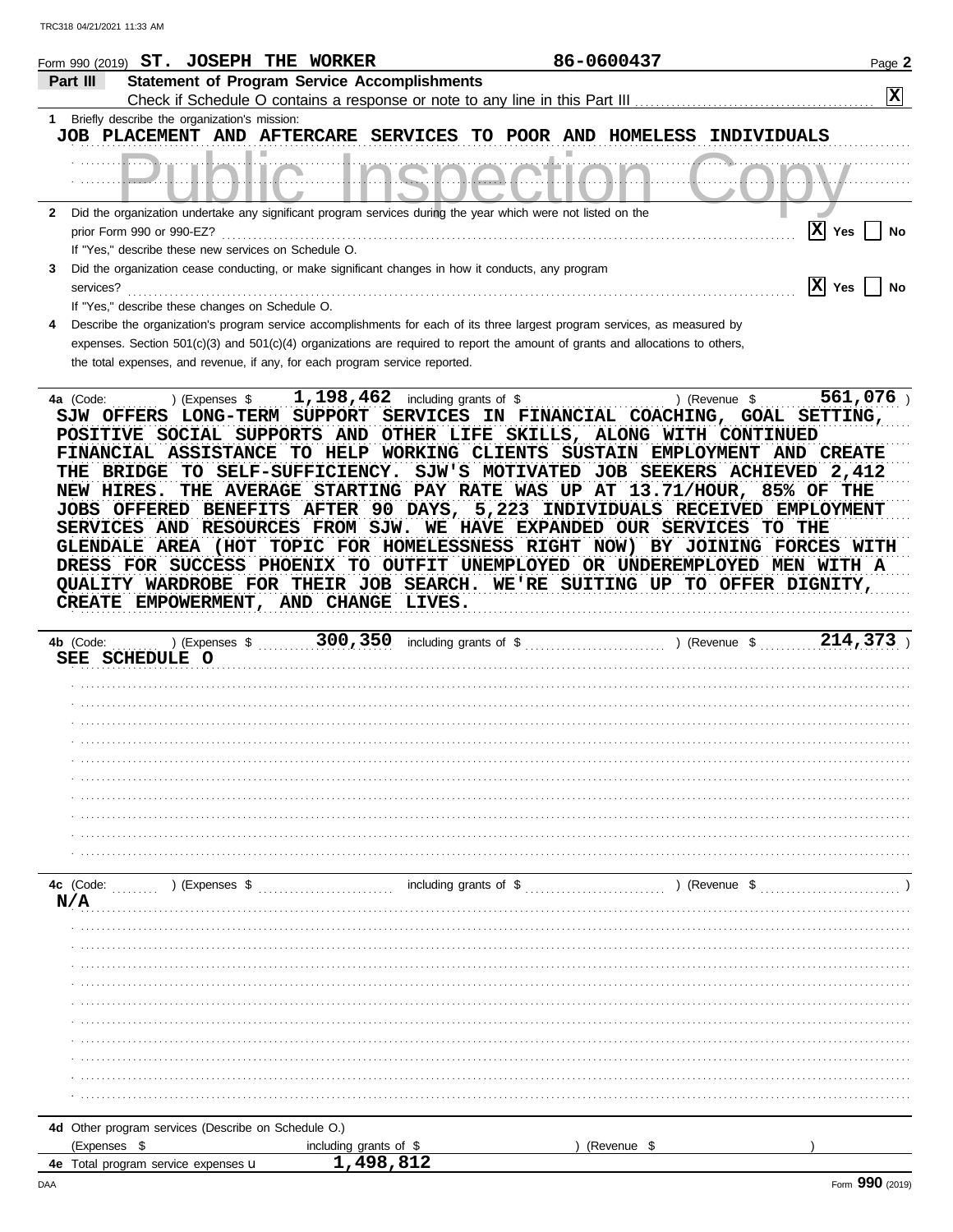|     | 86-0600437<br>Form 990 (2019) ST. JOSEPH THE WORKER                                                                                                                           |                 |             | Page 3      |
|-----|-------------------------------------------------------------------------------------------------------------------------------------------------------------------------------|-----------------|-------------|-------------|
|     | Part IV<br><b>Checklist of Required Schedules</b>                                                                                                                             |                 |             |             |
|     |                                                                                                                                                                               |                 | <b>Yes</b>  | No          |
| 1.  | Is the organization described in section $501(c)(3)$ or $4947(a)(1)$ (other than a private foundation)? If "Yes,"                                                             |                 |             |             |
|     | complete Schedule A                                                                                                                                                           | 1               | X           |             |
| 2   | Is the organization required to complete Schedule B. Schedule of Contributors (see instructions)?                                                                             | $\overline{2}$  | $\mathbf x$ |             |
| 3   | Did the organization engage in direct or indirect political campaign activities on behalf of or in opposition to                                                              |                 |             |             |
|     | candidates for public office? If "Yes," complete Schedule C, Part I<br><u>SUJULIN</u>                                                                                         | з               |             | x           |
| 4   | Section 501(c)(3) organizations. Did the organization engage in lobbying activities, or have a section 501(h)                                                                 |                 |             |             |
|     | election in effect during the tax year? If "Yes," complete Schedule C, Part II                                                                                                | 4               |             | x           |
| 5   | Is the organization a section $501(c)(4)$ , $501(c)(5)$ , or $501(c)(6)$ organization that receives membership dues,                                                          |                 |             |             |
|     | assessments, or similar amounts as defined in Revenue Procedure 98-19? If "Yes," complete Schedule C, Part III                                                                | 5               |             | X           |
| 6   | Did the organization maintain any donor advised funds or any similar funds or accounts for which donors                                                                       |                 |             |             |
|     | have the right to provide advice on the distribution or investment of amounts in such funds or accounts? If                                                                   |                 |             |             |
|     | "Yes," complete Schedule D, Part I                                                                                                                                            | 6               |             | X           |
| 7   | Did the organization receive or hold a conservation easement, including easements to preserve open space,                                                                     |                 |             |             |
|     | the environment, historic land areas, or historic structures? If "Yes," complete Schedule D, Part II                                                                          | 7               |             | x           |
| 8   | Did the organization maintain collections of works of art, historical treasures, or other similar assets? If "Yes,"                                                           |                 |             |             |
|     | complete Schedule D, Part III                                                                                                                                                 | 8               |             | x           |
| 9   | Did the organization report an amount in Part X, line 21, for escrow or custodial account liability, serve as a                                                               |                 |             |             |
|     | custodian for amounts not listed in Part X; or provide credit counseling, debt management, credit repair, or                                                                  |                 |             | X           |
|     | debt negotiation services? If "Yes," complete Schedule D, Part IV                                                                                                             | 9               |             |             |
| 10  | Did the organization, directly or through a related organization, hold assets in donor-restricted endowments<br>or in quasi endowments? If "Yes," complete Schedule D, Part V | 10              |             | x           |
| 11  | If the organization's answer to any of the following questions is "Yes," then complete Schedule D, Parts VI,                                                                  |                 |             |             |
|     | VII, VIII, IX, or X as applicable.                                                                                                                                            |                 |             |             |
| а   | Did the organization report an amount for land, buildings, and equipment in Part X, line 10? If "Yes,"                                                                        |                 |             |             |
|     | complete Schedule D, Part VI                                                                                                                                                  | 11a             | x           |             |
| b   | Did the organization report an amount for investments—other securities in Part X, line 12, that is 5% or more                                                                 |                 |             |             |
|     | of its total assets reported in Part X, line 16? If "Yes," complete Schedule D, Part VII                                                                                      | 11b             |             | x           |
| c   | Did the organization report an amount for investments—program related in Part X, line 13, that is 5% or more                                                                  |                 |             |             |
|     | of its total assets reported in Part X, line 16? If "Yes," complete Schedule D, Part VIII                                                                                     | 11c             |             | X           |
| d   | Did the organization report an amount for other assets in Part X, line 15, that is 5% or more of its total assets                                                             |                 |             |             |
|     | reported in Part X, line 16? If "Yes," complete Schedule D, Part IX                                                                                                           | 11d             |             | X           |
|     | Did the organization report an amount for other liabilities in Part X, line 25? If "Yes," complete Schedule D, Part X                                                         | 11e             |             | $\mathbf x$ |
|     | Did the organization's separate or consolidated financial statements for the tax year include a footnote that addresses                                                       |                 |             |             |
|     | the organization's liability for uncertain tax positions under FIN 48 (ASC 740)? If "Yes," complete Schedule D, Part X                                                        | 11f             | X           |             |
|     | 12a Did the organization obtain separate, independent audited financial statements for the tax year? If "Yes," complete                                                       |                 |             |             |
|     | Schedule D, Parts XI and XII                                                                                                                                                  | 12a             | X           |             |
|     | <b>b</b> Was the organization included in consolidated, independent audited financial statements for the tax year? If                                                         |                 |             |             |
|     |                                                                                                                                                                               | 12 <sub>b</sub> |             | X           |
| 13  |                                                                                                                                                                               | 13              |             | $\mathbf x$ |
| 14a | Did the organization maintain an office, employees, or agents outside of the United States?                                                                                   | 14a             |             | $\mathbf x$ |
| b   | Did the organization have aggregate revenues or expenses of more than \$10,000 from grantmaking,                                                                              |                 |             |             |
|     | fundraising, business, investment, and program service activities outside the United States, or aggregate                                                                     |                 |             |             |
|     | foreign investments valued at \$100,000 or more? If "Yes," complete Schedule F, Parts I and IV [[[[[[[[[[[[[[[                                                                | 14b             |             | X           |
| 15  | Did the organization report on Part IX, column (A), line 3, more than \$5,000 of grants or other assistance to or                                                             |                 |             |             |
|     | for any foreign organization? If "Yes," complete Schedule F, Parts II and IV                                                                                                  | 15              |             | X           |
| 16  | Did the organization report on Part IX, column (A), line 3, more than \$5,000 of aggregate grants or other                                                                    |                 |             |             |
|     | assistance to or for foreign individuals? If "Yes," complete Schedule F, Parts III and IV                                                                                     | 16              |             | X           |
| 17  | Did the organization report a total of more than \$15,000 of expenses for professional fundraising services on                                                                |                 |             |             |
|     |                                                                                                                                                                               | 17              |             | X           |
| 18  | Did the organization report more than \$15,000 total of fundraising event gross income and contributions on                                                                   |                 |             |             |
|     | Part VIII, lines 1c and 8a? If "Yes," complete Schedule G, Part II                                                                                                            | 18              | X           |             |
| 19  | Did the organization report more than \$15,000 of gross income from gaming activities on Part VIII, line 9a?                                                                  |                 |             |             |
|     |                                                                                                                                                                               | 19<br>20a       |             | X<br>X      |
| 20a |                                                                                                                                                                               |                 |             |             |

**b** If "Yes" to line 20a, did the organization attach a copy of its audited financial statements to this return? . . . . . . . . . . . . . . . . . . . . . . . . . . . . . . . . . .

domestic government on Part IX, column (A), line 1? If "Yes," complete Schedule I, Parts I and II **21** Did the organization report more than \$5,000 of grants or other assistance to any domestic organization or **20b**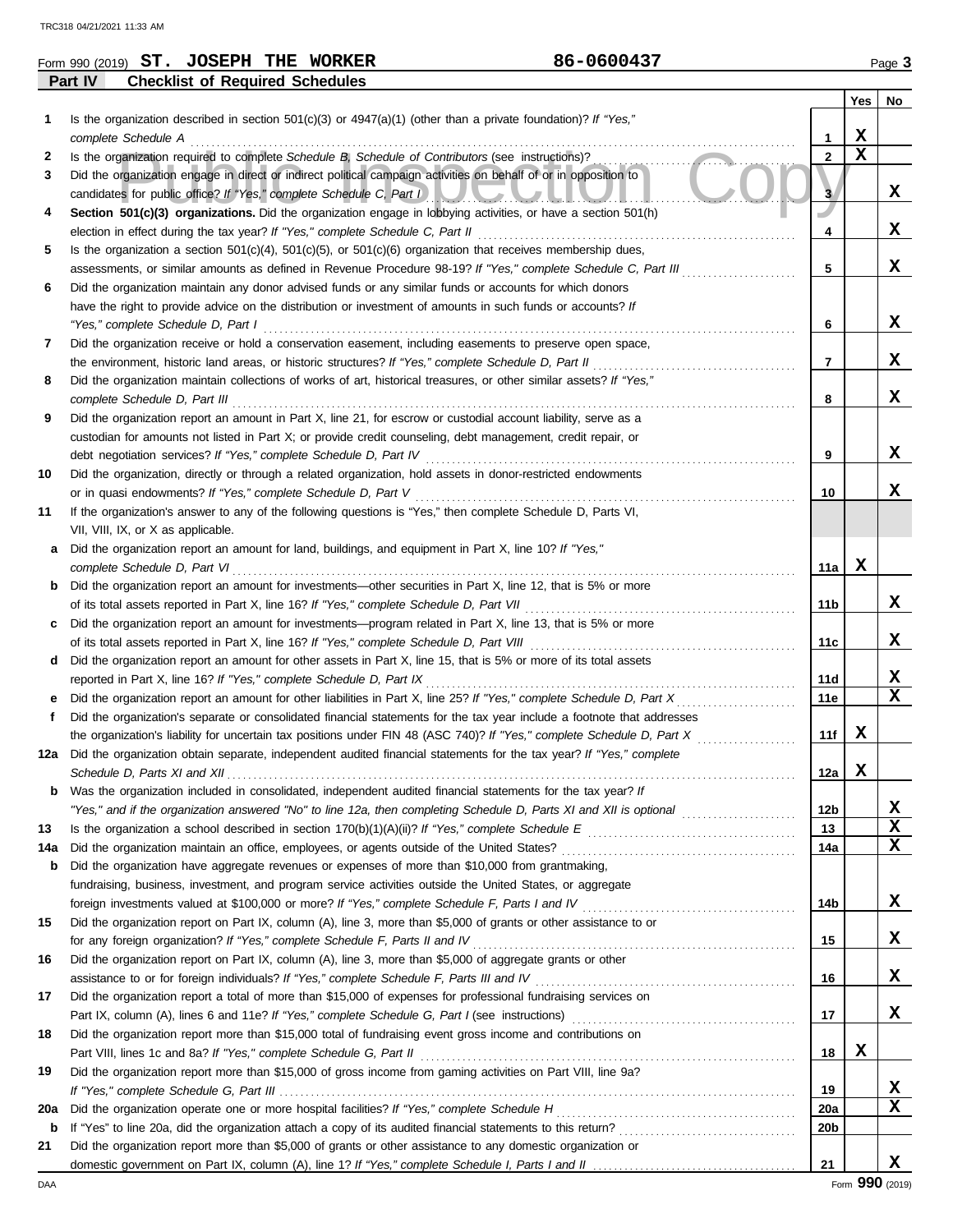|     | 86-0600437<br>Form 990 (2019) ST. JOSEPH THE WORKER                                                                                       |                        |                 | Page 4 |
|-----|-------------------------------------------------------------------------------------------------------------------------------------------|------------------------|-----------------|--------|
|     | <b>Checklist of Required Schedules</b> (continued)<br>Part IV                                                                             |                        |                 |        |
|     |                                                                                                                                           |                        | Yes             | No     |
| 22  | Did the organization report more than \$5,000 of grants or other assistance to or for domestic individuals on                             |                        |                 |        |
|     | Part IX, column (A), line 2? If "Yes," complete Schedule I, Parts I and III [[11]]                                                        | 22                     |                 | x      |
| 23  | Did the organization answer "Yes" to Part VII, Section A, line 3, 4, or 5 about compensation of the                                       |                        |                 |        |
|     | organization's current and former officers, directors, trustees, key employees, and highest compensated                                   |                        |                 |        |
|     |                                                                                                                                           | 23                     |                 | X      |
| 24a | Did the organization have a tax-exempt bond issue with an outstanding principal amount of more than                                       |                        |                 |        |
|     | \$100,000 as of the last day of the year, that was issued after December 31, 2002? If "Yes," answer lines 24b                             |                        |                 | X      |
|     | through 24d and complete Schedule K. If "No," go to line 25a                                                                              | 24a<br>24 <sub>b</sub> |                 |        |
|     | Did the organization maintain an escrow account other than a refunding escrow at any time during the year                                 |                        |                 |        |
|     | to defease any tax-exempt bonds?                                                                                                          | 24c                    |                 |        |
| d   |                                                                                                                                           | 24d                    |                 |        |
| 25a | Section 501(c)(3), 501(c)(4), and 501(c)(29) organizations. Did the organization engage in an excess benefit                              |                        |                 |        |
|     | transaction with a disqualified person during the year? If "Yes," complete Schedule L, Part I                                             | 25a                    |                 | x      |
| b   | Is the organization aware that it engaged in an excess benefit transaction with a disqualified person in a prior                          |                        |                 |        |
|     | year, and that the transaction has not been reported on any of the organization's prior Forms 990 or 990-EZ?                              |                        |                 |        |
|     | If "Yes," complete Schedule L, Part I                                                                                                     | 25b                    |                 | x      |
| 26  | Did the organization report any amount on Part X, line 5 or 22, for receivables from or payables to any current                           |                        |                 |        |
|     | or former officer, director, trustee, key employee, creator or founder, substantial contributor, or 35%                                   |                        |                 |        |
|     | controlled entity or family member of any of these persons? If "Yes," complete Schedule L, Part II                                        | 26                     |                 | x      |
| 27  | Did the organization provide a grant or other assistance to any current or former officer, director, trustee, key                         |                        |                 |        |
|     | employee, creator or founder, substantial contributor or employee thereof, a grant selection committee                                    |                        |                 |        |
|     | member, or to a 35% controlled entity (including an employee thereof) or family member of any of these                                    |                        |                 |        |
|     | persons? If "Yes," complete Schedule L, Part III                                                                                          | 27                     |                 | x      |
| 28  | Was the organization a party to a business transaction with one of the following parties (see Schedule L, Part                            |                        |                 |        |
|     | IV instructions, for applicable filing thresholds, conditions, and exceptions):                                                           |                        |                 |        |
| а   | A current or former officer, director, trustee, key employee, creator or founder, or substantial contributor? If                          |                        |                 |        |
|     | "Yes," complete Schedule L, Part IV                                                                                                       | 28a                    |                 | X<br>x |
| b   | A family member of any individual described in line 28a? If "Yes," complete Schedule L, Part IV [[[[[[[[[[[[[                             | 28b                    |                 |        |
| c   | A 35% controlled entity of one or more individuals and/or organizations described in lines 28a or 28b? If                                 |                        |                 | x      |
| 29  | "Yes," complete Schedule L, Part IV                                                                                                       | 28c<br>29              | X               |        |
| 30  | Did the organization receive contributions of art, historical treasures, or other similar assets, or qualified                            |                        |                 |        |
|     | conservation contributions? If "Yes," complete Schedule M                                                                                 | 30                     |                 | x      |
| 31  | Did the organization liquidate, terminate, or dissolve and cease operations? If "Yes," complete Schedule N, Part I                        | 31                     |                 | X      |
| 32  | Did the organization sell, exchange, dispose of, or transfer more than 25% of its net assets? If "Yes,"                                   |                        |                 |        |
|     | complete Schedule N, Part II                                                                                                              | 32                     |                 | х      |
| 33  | Did the organization own 100% of an entity disregarded as separate from the organization under Regulations                                |                        |                 |        |
|     | sections 301.7701-2 and 301.7701-3? If "Yes," complete Schedule R, Part I                                                                 | 33                     |                 | х      |
| 34  | Was the organization related to any tax-exempt or taxable entity? If "Yes," complete Schedule R, Part II, III,                            |                        |                 |        |
|     | or IV, and Part V, line 1                                                                                                                 | 34                     |                 | х      |
| 35a |                                                                                                                                           | 35a                    |                 | X      |
| b   | If "Yes" to line 35a, did the organization receive any payment from or engage in any transaction with a                                   |                        |                 |        |
|     |                                                                                                                                           | 35b                    |                 |        |
| 36  | Section 501(c)(3) organizations. Did the organization make any transfers to an exempt non-charitable                                      |                        |                 |        |
|     | related organization? If "Yes," complete Schedule R, Part V, line 2                                                                       | 36                     |                 | X      |
| 37  | Did the organization conduct more than 5% of its activities through an entity that is not a related organization                          |                        |                 |        |
|     |                                                                                                                                           | 37                     |                 | x      |
| 38  | Did the organization complete Schedule O and provide explanations in Schedule O for Part VI, lines 11b and                                |                        |                 |        |
|     | 19? Note: All Form 990 filers are required to complete Schedule O.<br>Statements Regarding Other IRS Filings and Tax Compliance<br>Part V | 38                     | X               |        |
|     |                                                                                                                                           |                        |                 |        |
|     |                                                                                                                                           |                        | Yes             | No     |
| 1а  | 5<br>1a<br>Enter the number reported in Box 3 of Form 1096. Enter -0- if not applicable                                                   |                        |                 |        |
| b   | $\overline{0}$<br>1 <sub>b</sub>                                                                                                          |                        |                 |        |
| c   | Did the organization comply with backup withholding rules for reportable payments to vendors and                                          |                        |                 |        |
|     |                                                                                                                                           | 1c                     |                 |        |
| DAA |                                                                                                                                           |                        | Form 990 (2019) |        |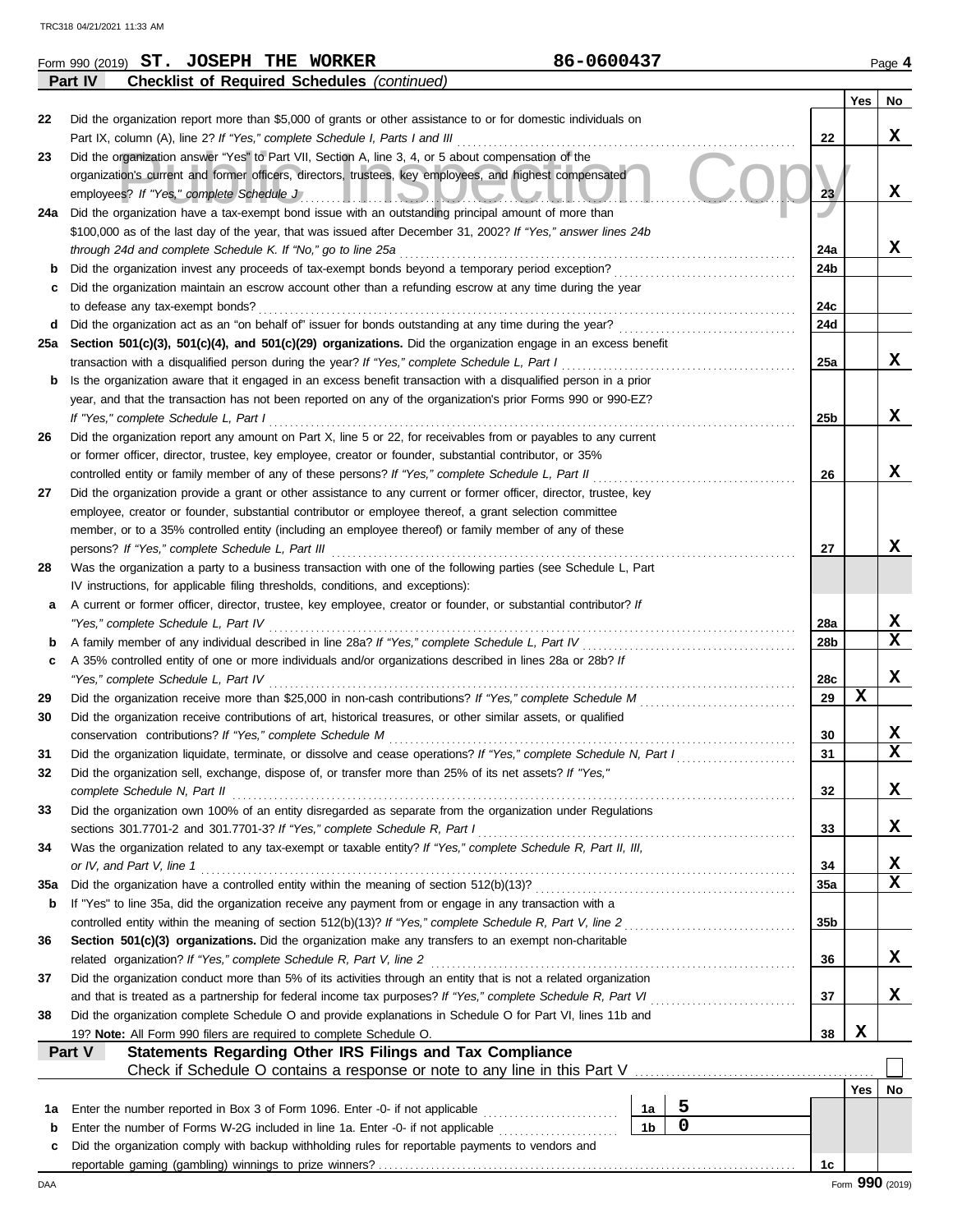|      | 86-0600437<br>Form 990 (2019) ST. JOSEPH THE WORKER                                                                                |                |             | Page 5      |
|------|------------------------------------------------------------------------------------------------------------------------------------|----------------|-------------|-------------|
|      | Statements Regarding Other IRS Filings and Tax Compliance (continued)<br>Part V                                                    |                |             |             |
|      |                                                                                                                                    |                | Yes         | No          |
| 2a l | Enter the number of employees reported on Form W-3, Transmittal of Wage and Tax                                                    |                |             |             |
|      | 26<br>2a<br>Statements, filed for the calendar year ending with or within the year covered by this return                          |                |             |             |
| b    | If at least one is reported on line 2a, did the organization file all required federal employment tax returns?                     | 2b             | $\mathbf x$ |             |
|      | Note: If the sum of lines 1a and 2a is greater than 250, you may be required to e-file (see instructions)                          |                |             |             |
| За   | Did the organization have unrelated business gross income of \$1,000 or more during the year?                                      | 3a             |             | X           |
| b    | If "Yes," has it filed a Form 990-T for this year? If "No" to line 3b, provide an explanation on Schedule O                        | зБ             |             |             |
| 4a   | At any time during the calendar year, did the organization have an interest in, or a signature or other authority over,            |                |             |             |
|      | a financial account in a foreign country (such as a bank account, securities account, or other financial account)?                 | 4a             |             | x           |
| b    | If "Yes," enter the name of the foreign country <b>u</b>                                                                           |                |             |             |
|      | See instructions for filing requirements for FinCEN Form 114, Report of Foreign Bank and Financial Accounts (FBAR).                |                |             |             |
| 5a   |                                                                                                                                    | 5a             |             | X           |
| b    |                                                                                                                                    | 5 <sub>b</sub> |             | $\mathbf x$ |
| c    | If "Yes" to line 5a or 5b, did the organization file Form 8886-T?                                                                  | 5c             |             |             |
| 6а   | Does the organization have annual gross receipts that are normally greater than \$100,000, and did the                             |                |             |             |
|      |                                                                                                                                    | 6а             |             | x           |
| b    | If "Yes," did the organization include with every solicitation an express statement that such contributions or                     |                |             |             |
|      | gifts were not tax deductible?                                                                                                     | 6b             |             |             |
| 7    | Organizations that may receive deductible contributions under section 170(c).                                                      |                |             |             |
| а    | Did the organization receive a payment in excess of \$75 made partly as a contribution and partly for goods                        |                |             |             |
|      |                                                                                                                                    | 7a             |             | X           |
| b    |                                                                                                                                    | 7b             |             |             |
| c    | Did the organization sell, exchange, or otherwise dispose of tangible personal property for which it was                           |                |             |             |
|      |                                                                                                                                    | 7с             |             | x           |
| d    | 7d                                                                                                                                 |                |             |             |
| е    |                                                                                                                                    | 7е             |             | X           |
| f    |                                                                                                                                    | 7f             |             | X           |
| g    |                                                                                                                                    | 7g             |             | X           |
| h    | If the organization received a contribution of cars, boats, airplanes, or other vehicles, did the organization file a Form 1098-C? | 7h             |             | X           |
| 8    | Sponsoring organizations maintaining donor advised funds. Did a donor advised fund maintained by the                               |                |             |             |
|      |                                                                                                                                    | 8              |             |             |
| 9    | Sponsoring organizations maintaining donor advised funds.                                                                          |                |             |             |
| а    |                                                                                                                                    | 9a             |             |             |
| b    | Did the sponsoring organization make a distribution to a donor, donor advisor, or related person?                                  | 9b             |             |             |
| 10   | Section 501(c)(7) organizations. Enter:                                                                                            |                |             |             |
| a    | 10a                                                                                                                                |                |             |             |
| b    | Gross receipts, included on Form 990, Part VIII, line 12, for public use of club facilities<br>10b                                 |                |             |             |
| 11   | Section 501(c)(12) organizations. Enter:                                                                                           |                |             |             |
| а    | 11a<br>Gross income from members or shareholders                                                                                   |                |             |             |
| b    | Gross income from other sources (Do not net amounts due or paid to other sources                                                   |                |             |             |
|      | 11 <sub>b</sub><br>against amounts due or received from them.)                                                                     |                |             |             |
| 12a  | Section 4947(a)(1) non-exempt charitable trusts. Is the organization filing Form 990 in lieu of Form 1041?                         | 12a            |             |             |
| b    | 12 <sub>b</sub><br>If "Yes," enter the amount of tax-exempt interest received or accrued during the year                           |                |             |             |
| 13   | Section 501(c)(29) qualified nonprofit health insurance issuers.                                                                   |                |             |             |
| а    |                                                                                                                                    | 13a            |             |             |
|      | Note: See the instructions for additional information the organization must report on Schedule O.                                  |                |             |             |
| b    | Enter the amount of reserves the organization is required to maintain by the states in which                                       |                |             |             |
|      | 13 <sub>b</sub>                                                                                                                    |                |             |             |
| c    | 13c<br>Enter the amount of reserves on hand                                                                                        |                |             |             |
| 14a  |                                                                                                                                    | 14a            |             | X           |
| b    |                                                                                                                                    | 14b            |             |             |
| 15   | Is the organization subject to the section 4960 tax on payment(s) of more than \$1,000,000 in remuneration or                      |                |             |             |
|      | excess parachute payment(s) during the year?                                                                                       | 15             |             | X           |
|      | If "Yes," see instructions and file Form 4720, Schedule N.                                                                         |                |             |             |
| 16   | Is the organization an educational institution subject to the section 4968 excise tax on net investment income?                    | 16             |             | X           |
|      | If "Yes," complete Form 4720, Schedule O.                                                                                          |                |             |             |

| 86-0600437 |  |
|------------|--|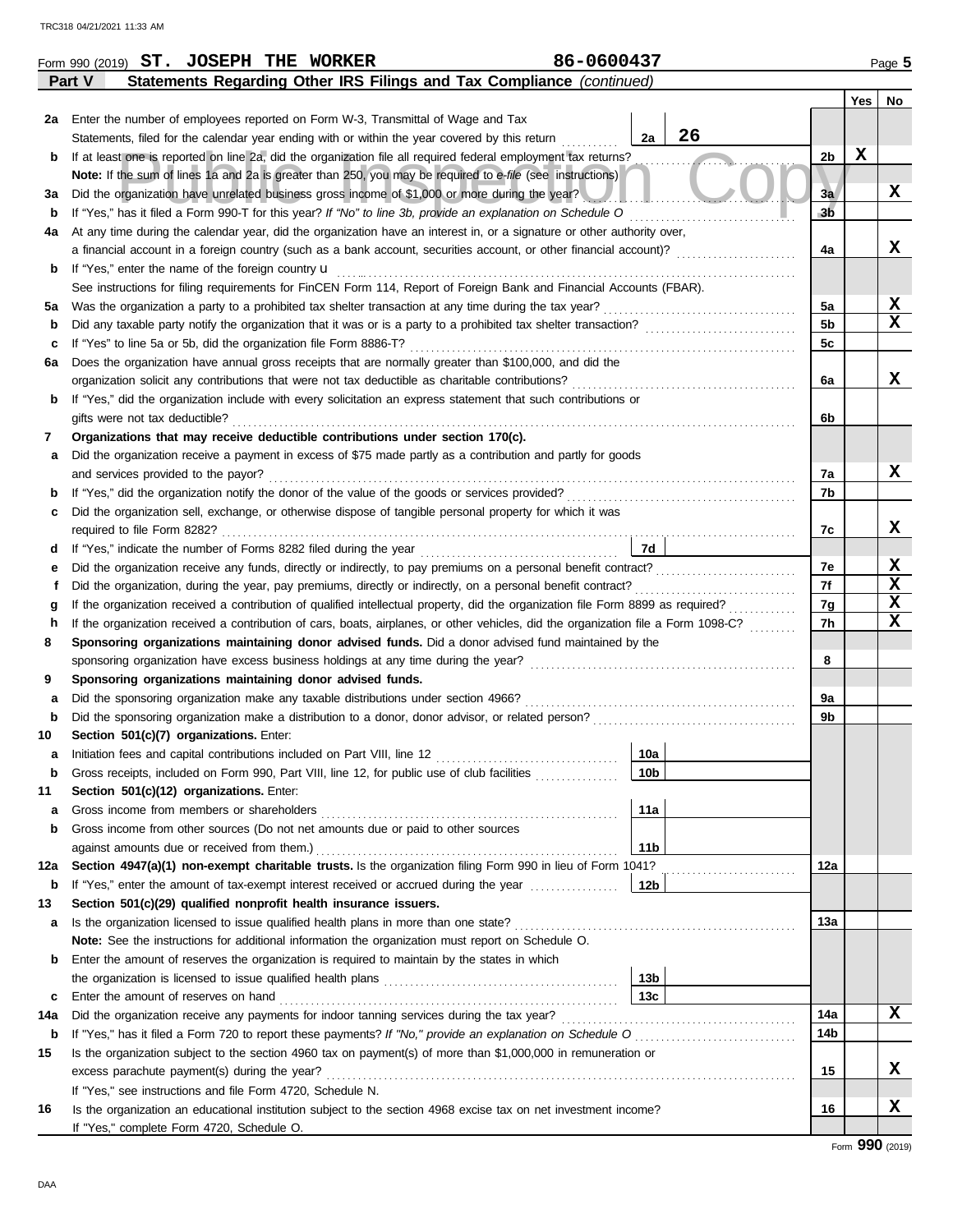|     | 86-0600437<br>Form 990 (2019) ST. JOSEPH THE WORKER                                                                                             |                 |     | Page 6         |
|-----|-------------------------------------------------------------------------------------------------------------------------------------------------|-----------------|-----|----------------|
|     | Part VI<br>Governance, Management, and Disclosure For each "Yes" response to lines 2 through 7b below, and for a "No"                           |                 |     |                |
|     | response to line 8a, 8b, or 10b below, describe the circumstances, processes, or changes on Schedule O. See instructions.                       |                 |     |                |
|     |                                                                                                                                                 |                 |     | $ \mathbf{x} $ |
|     | Section A. Governing Body and Management                                                                                                        |                 |     |                |
|     |                                                                                                                                                 |                 | Yes | No             |
| 1a  | Enter the number of voting members of the governing body at the end of the tax year<br>1a                                                       |                 |     |                |
|     | If there are material differences in voting rights among members of the governing body, or                                                      |                 |     |                |
|     | if the governing body delegated broad authority to an executive committee or similar                                                            |                 |     |                |
|     | committee, explain on Schedule O.                                                                                                               |                 |     |                |
|     | 17<br>1b<br>Enter the number of voting members included on line 1a, above, who are independent                                                  |                 |     |                |
| 2   | Did any officer, director, trustee, or key employee have a family relationship or a business relationship with                                  |                 |     |                |
|     | any other officer, director, trustee, or key employee?                                                                                          | 2               |     | x              |
| 3   | Did the organization delegate control over management duties customarily performed by or under the direct                                       |                 |     |                |
|     | supervision of officers, directors, trustees, or key employees to a management company or other person?                                         | 3               |     | X              |
| 4   |                                                                                                                                                 | 4<br>5          |     | x<br>X         |
| 5   | Did the organization become aware during the year of a significant diversion of the organization's assets?                                      | 6               |     | x              |
| 6   | Did the organization have members or stockholders?                                                                                              |                 |     |                |
| 7a  | Did the organization have members, stockholders, or other persons who had the power to elect or appoint                                         | 7a              |     | x              |
|     | one or more members of the governing body?<br>Are any governance decisions of the organization reserved to (or subject to approval by) members, |                 |     |                |
| b   | stockholders, or persons other than the governing body?                                                                                         | 7b              |     | x              |
| 8   | Did the organization contemporaneously document the meetings held or written actions undertaken during the year by the following:               |                 |     |                |
| а   | The governing body?                                                                                                                             | 8a              | х   |                |
| b   | Each committee with authority to act on behalf of the governing body?                                                                           | 8b              | X   |                |
| 9   | Is there any officer, director, trustee, or key employee listed in Part VII, Section A, who cannot be reached at                                |                 |     |                |
|     |                                                                                                                                                 | 9               |     | x              |
|     | Section B. Policies (This Section B requests information about policies not required by the Internal Revenue Code.)                             |                 |     |                |
|     |                                                                                                                                                 |                 | Yes | No             |
| 10a | Did the organization have local chapters, branches, or affiliates?                                                                              | 10a             |     | x              |
| b   | If "Yes," did the organization have written policies and procedures governing the activities of such chapters,                                  |                 |     |                |
|     | affiliates, and branches to ensure their operations are consistent with the organization's exempt purposes?                                     | 10b             |     |                |
| 11a | Has the organization provided a complete copy of this Form 990 to all members of its governing body before filing the form?                     | 11a             | х   |                |
| b   | Describe in Schedule O the process, if any, used by the organization to review this Form 990.                                                   |                 |     |                |
| 12a | Did the organization have a written conflict of interest policy? If "No," go to line 13                                                         | 12a             | X   |                |
| b   | Were officers, directors, or trustees, and key employees required to disclose annually interests that could give rise to conflicts?             | 12 <sub>b</sub> | X   |                |
| c   | Did the organization regularly and consistently monitor and enforce compliance with the policy? If "Yes,"                                       |                 |     |                |
|     | describe in Schedule O how this was done                                                                                                        | 12c             | Y   |                |
| 13  | Did the organization have a written whistleblower policy?                                                                                       | 13              | X   |                |
| 14  |                                                                                                                                                 | 14              | х   |                |
| 15  | Did the process for determining compensation of the following persons include a review and approval by                                          |                 |     |                |
|     | independent persons, comparability data, and contemporaneous substantiation of the deliberation and decision?                                   |                 |     |                |
| a   |                                                                                                                                                 | 15a             | х   |                |
| b   | Other officers or key employees of the organization                                                                                             | 15b             |     | x              |
|     | If "Yes" to line 15a or 15b, describe the process in Schedule O (see instructions).                                                             |                 |     |                |
| 16a | Did the organization invest in, contribute assets to, or participate in a joint venture or similar arrangement                                  |                 |     |                |
|     | with a taxable entity during the year?                                                                                                          | 16a             |     | X              |
| b   | If "Yes," did the organization follow a written policy or procedure requiring the organization to evaluate its                                  |                 |     |                |
|     | participation in joint venture arrangements under applicable federal tax law, and take steps to safeguard the                                   |                 |     |                |
|     |                                                                                                                                                 | 16b             |     |                |
|     | <b>Section C. Disclosure</b>                                                                                                                    |                 |     |                |
| 17  | List the states with which a copy of this Form 990 is required to be filed $\mathbf{u} = \mathbf{A}\mathbf{Z}$                                  |                 |     |                |
| 18  | Section 6104 requires an organization to make its Forms 1023 (1024 or 1024-A, if applicable), 990, and 990-T (Section 501(c)                    |                 |     |                |
|     | (3) sonly) available for public inspection. Indicate how you made these available. Check all that apply.                                        |                 |     |                |
|     | $ \mathbf{X} $ Upon request<br>Another's website<br>Other (explain on Schedule O)<br>Own website                                                |                 |     |                |
| 19  | Describe on Schedule O whether (and if so, how) the organization made its governing documents, conflict of interest policy, and                 |                 |     |                |
|     | financial statements available to the public during the tax year.                                                                               |                 |     |                |
| 20  | State the name, address, and telephone number of the person who possesses the organization's books and records u                                |                 |     |                |
|     | BRENT DOWNS<br>1125 W. JACKSON ST.<br>85007<br>ΑZ                                                                                               | 602-550-6331    |     |                |
|     | <b>PHOENIX</b>                                                                                                                                  |                 |     |                |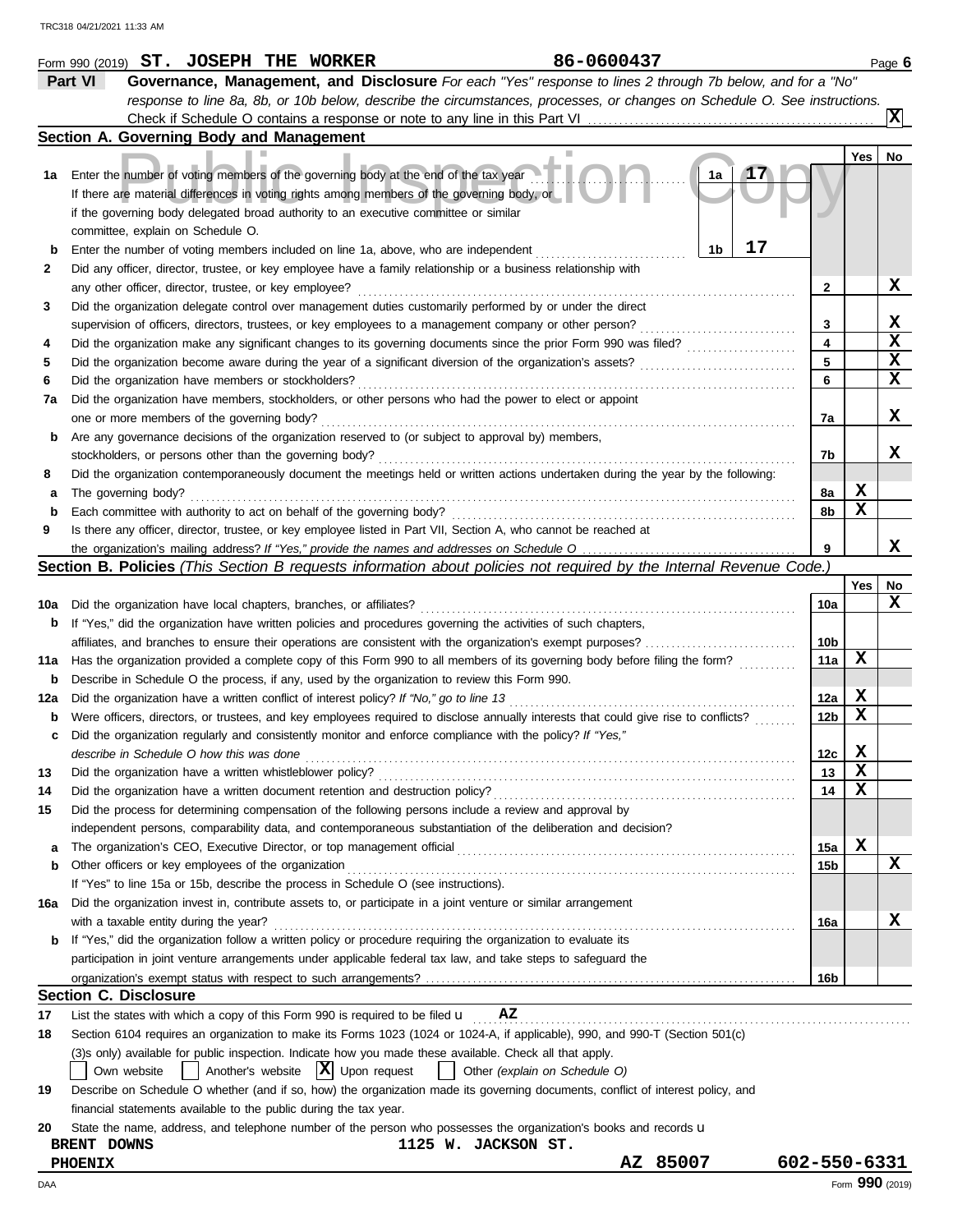| Form 990 (2019) ST. JOSEPH THE WORKER                                                                                                                                                                                                                              |                                                                                                                                                                        |                    |               |         |                                                                  |             |        | 86-0600437                                                                      |                                                                              | Page 7                                    |  |  |  |
|--------------------------------------------------------------------------------------------------------------------------------------------------------------------------------------------------------------------------------------------------------------------|------------------------------------------------------------------------------------------------------------------------------------------------------------------------|--------------------|---------------|---------|------------------------------------------------------------------|-------------|--------|---------------------------------------------------------------------------------|------------------------------------------------------------------------------|-------------------------------------------|--|--|--|
| Part VII Compensation of Officers, Directors, Trustees, Key Employees, Highest Compensated Employees, and                                                                                                                                                          |                                                                                                                                                                        |                    |               |         |                                                                  |             |        |                                                                                 |                                                                              |                                           |  |  |  |
| <b>Independent Contractors</b>                                                                                                                                                                                                                                     |                                                                                                                                                                        |                    |               |         |                                                                  |             |        |                                                                                 |                                                                              |                                           |  |  |  |
|                                                                                                                                                                                                                                                                    |                                                                                                                                                                        |                    |               |         |                                                                  |             |        |                                                                                 | Check if Schedule O contains a response or note to any line in this Part VII |                                           |  |  |  |
| Section A.                                                                                                                                                                                                                                                         |                                                                                                                                                                        |                    |               |         |                                                                  |             |        | Officers, Directors, Trustees, Key Employees, and Highest Compensated Employees |                                                                              |                                           |  |  |  |
| 1a Complete this table for all persons required to be listed. Report compensation for the calendar year ending with or within the<br>organization's tax year.                                                                                                      |                                                                                                                                                                        |                    |               |         |                                                                  |             |        |                                                                                 |                                                                              |                                           |  |  |  |
| • List all of the organization's current officers, directors, trustees (whether individuals or organizations), regardless of amount of                                                                                                                             |                                                                                                                                                                        |                    |               |         |                                                                  |             |        |                                                                                 |                                                                              |                                           |  |  |  |
| compensation. Enter -0- in columns (D), (E), and (F) if no compensation was paid.                                                                                                                                                                                  |                                                                                                                                                                        |                    |               |         |                                                                  |             |        |                                                                                 |                                                                              |                                           |  |  |  |
| • List all of the organization's <b>current</b> key employees, if any. See instructions for definition of "key employee."<br>List the organization's five <b>current</b> highest compensated employees (other than an officer, director, trustee, or key employee) |                                                                                                                                                                        |                    |               |         |                                                                  |             |        |                                                                                 |                                                                              |                                           |  |  |  |
|                                                                                                                                                                                                                                                                    | who received reportable compensation (Box 5 of Form W-2 and/or Box 7 of Form 1099-MISC) of more than \$100,000 from the<br>organization and any related organizations. |                    |               |         |                                                                  |             |        |                                                                                 |                                                                              |                                           |  |  |  |
| • List all of the organization's former officers, key employees, and highest compensated employees who received more than<br>\$100,000 of reportable compensation from the organization and any related organizations.                                             |                                                                                                                                                                        |                    |               |         |                                                                  |             |        |                                                                                 |                                                                              |                                           |  |  |  |
| • List all of the organization's former directors or trustees that received, in the capacity as a former director or trustee of the                                                                                                                                |                                                                                                                                                                        |                    |               |         |                                                                  |             |        |                                                                                 |                                                                              |                                           |  |  |  |
| organization, more than \$10,000 of reportable compensation from the organization and any related organizations.<br>See instructions for the order in which to list the persons above.                                                                             |                                                                                                                                                                        |                    |               |         |                                                                  |             |        |                                                                                 |                                                                              |                                           |  |  |  |
| Check this box if neither the organization nor any related organization compensated any current officer, director, or trustee.                                                                                                                                     |                                                                                                                                                                        |                    |               |         |                                                                  |             |        |                                                                                 |                                                                              |                                           |  |  |  |
|                                                                                                                                                                                                                                                                    |                                                                                                                                                                        |                    |               |         |                                                                  |             |        |                                                                                 |                                                                              |                                           |  |  |  |
| (A)<br>Name and title                                                                                                                                                                                                                                              | (B)<br>Average                                                                                                                                                         |                    |               |         | (C)<br>Position                                                  |             |        | (D)<br>Reportable                                                               | (E)<br>Reportable                                                            | (F)<br>Estimated amount                   |  |  |  |
|                                                                                                                                                                                                                                                                    | hours                                                                                                                                                                  |                    |               |         | (do not check more than one                                      |             |        | compensation                                                                    | compensation                                                                 | of other                                  |  |  |  |
|                                                                                                                                                                                                                                                                    | per week<br>(list any                                                                                                                                                  |                    |               |         | box, unless person is both an<br>officer and a director/trustee) |             |        | from the<br>organization                                                        | from related<br>organizations                                                | compensation<br>from the                  |  |  |  |
|                                                                                                                                                                                                                                                                    | hours for<br>related                                                                                                                                                   |                    |               |         |                                                                  |             |        | (W-2/1099-MISC)                                                                 | (W-2/1099-MISC)                                                              | organization and<br>related organizations |  |  |  |
|                                                                                                                                                                                                                                                                    | organizations                                                                                                                                                          | director           | Institutional | Officer |                                                                  | Highest c   | Former |                                                                                 |                                                                              |                                           |  |  |  |
|                                                                                                                                                                                                                                                                    | below<br>dotted line)                                                                                                                                                  | Individual trustee |               |         | Key employee                                                     |             |        |                                                                                 |                                                                              |                                           |  |  |  |
|                                                                                                                                                                                                                                                                    |                                                                                                                                                                        |                    | inst          |         |                                                                  | compensated |        |                                                                                 |                                                                              |                                           |  |  |  |
|                                                                                                                                                                                                                                                                    |                                                                                                                                                                        |                    |               |         |                                                                  |             |        |                                                                                 |                                                                              |                                           |  |  |  |
| $(1)$ BRENT E. DOWNS                                                                                                                                                                                                                                               |                                                                                                                                                                        |                    |               |         |                                                                  |             |        |                                                                                 |                                                                              |                                           |  |  |  |
|                                                                                                                                                                                                                                                                    | 40.00                                                                                                                                                                  |                    |               |         |                                                                  |             |        |                                                                                 |                                                                              |                                           |  |  |  |
| EXECUTIVE DIRECTOR                                                                                                                                                                                                                                                 | 0.00                                                                                                                                                                   |                    |               | X       |                                                                  |             |        | 111,169                                                                         | 0                                                                            | 2,600                                     |  |  |  |
| (2) GUADALUPE<br><b>DICKERSON</b>                                                                                                                                                                                                                                  |                                                                                                                                                                        |                    |               |         |                                                                  |             |        |                                                                                 |                                                                              |                                           |  |  |  |
|                                                                                                                                                                                                                                                                    | 40.00                                                                                                                                                                  |                    |               |         |                                                                  |             |        |                                                                                 |                                                                              |                                           |  |  |  |
| OFFICE & FISCAL MGR<br>(3) CHRIS BAKER                                                                                                                                                                                                                             | 0.00                                                                                                                                                                   |                    |               | X       |                                                                  |             |        | 48,281                                                                          | 0                                                                            | 0                                         |  |  |  |
|                                                                                                                                                                                                                                                                    | 2.00                                                                                                                                                                   |                    |               |         |                                                                  |             |        |                                                                                 |                                                                              |                                           |  |  |  |
| <b>DIRECTOR</b>                                                                                                                                                                                                                                                    | 0.00                                                                                                                                                                   | $\mathbf x$        |               |         |                                                                  |             |        | 0                                                                               | 0                                                                            | 0                                         |  |  |  |
| <b>BLANCHARD</b><br><b>(4) MATTHEW</b>                                                                                                                                                                                                                             |                                                                                                                                                                        |                    |               |         |                                                                  |             |        |                                                                                 |                                                                              |                                           |  |  |  |
|                                                                                                                                                                                                                                                                    | 2.00                                                                                                                                                                   |                    |               |         |                                                                  |             |        |                                                                                 |                                                                              |                                           |  |  |  |
| VICE PRESIDENT                                                                                                                                                                                                                                                     | 0.00                                                                                                                                                                   | $\mathbf X$        |               |         |                                                                  |             |        | U                                                                               | U                                                                            | 0                                         |  |  |  |
| (5) MELODY CLINE-VALDES                                                                                                                                                                                                                                            |                                                                                                                                                                        |                    |               |         |                                                                  |             |        |                                                                                 |                                                                              |                                           |  |  |  |
|                                                                                                                                                                                                                                                                    | 2.00                                                                                                                                                                   |                    |               |         |                                                                  |             |        |                                                                                 |                                                                              |                                           |  |  |  |
| <b>DIRECTOR</b>                                                                                                                                                                                                                                                    | 0.00                                                                                                                                                                   | X                  |               |         |                                                                  |             |        | 0                                                                               | 0                                                                            | $\mathbf 0$                               |  |  |  |
| (6) BRIAN COLE                                                                                                                                                                                                                                                     |                                                                                                                                                                        |                    |               |         |                                                                  |             |        |                                                                                 |                                                                              |                                           |  |  |  |
|                                                                                                                                                                                                                                                                    | 2.00                                                                                                                                                                   |                    |               |         |                                                                  |             |        |                                                                                 |                                                                              |                                           |  |  |  |
| <b>DIRECTOR</b>                                                                                                                                                                                                                                                    | 0.00                                                                                                                                                                   | X                  |               |         |                                                                  |             |        | 0                                                                               | 0                                                                            | $\mathbf 0$                               |  |  |  |
| (7) BERT COLEMAN                                                                                                                                                                                                                                                   |                                                                                                                                                                        |                    |               |         |                                                                  |             |        |                                                                                 |                                                                              |                                           |  |  |  |
|                                                                                                                                                                                                                                                                    | 2.00                                                                                                                                                                   |                    |               |         |                                                                  |             |        |                                                                                 |                                                                              |                                           |  |  |  |
| <b>DIRECTOR</b><br>(8) SUSIE DAOUST                                                                                                                                                                                                                                | 0.00                                                                                                                                                                   | X                  |               |         |                                                                  |             |        | 0                                                                               | 0                                                                            | $\mathbf 0$                               |  |  |  |
|                                                                                                                                                                                                                                                                    | 2.00                                                                                                                                                                   |                    |               |         |                                                                  |             |        |                                                                                 |                                                                              |                                           |  |  |  |
| <b>DIRECTOR</b>                                                                                                                                                                                                                                                    | 0.00                                                                                                                                                                   | X                  |               |         |                                                                  |             |        | 0                                                                               | 0                                                                            | $\mathbf 0$                               |  |  |  |
| (9) RICK DEBRUHL                                                                                                                                                                                                                                                   |                                                                                                                                                                        |                    |               |         |                                                                  |             |        |                                                                                 |                                                                              |                                           |  |  |  |
|                                                                                                                                                                                                                                                                    | 2.00                                                                                                                                                                   |                    |               |         |                                                                  |             |        |                                                                                 |                                                                              |                                           |  |  |  |
| <b>DIRECTOR</b>                                                                                                                                                                                                                                                    | 0.00                                                                                                                                                                   | X                  |               |         |                                                                  |             |        | 0                                                                               | 0                                                                            | $\mathbf 0$                               |  |  |  |
| (10) RITTA YEE FAGAIN                                                                                                                                                                                                                                              |                                                                                                                                                                        |                    |               |         |                                                                  |             |        |                                                                                 |                                                                              |                                           |  |  |  |
|                                                                                                                                                                                                                                                                    | 2.00                                                                                                                                                                   |                    |               |         |                                                                  |             |        |                                                                                 |                                                                              |                                           |  |  |  |
| <b>DIRECTOR</b>                                                                                                                                                                                                                                                    | 0.00                                                                                                                                                                   | X                  |               |         |                                                                  |             |        | 0                                                                               | 0                                                                            | $\mathbf 0$                               |  |  |  |
| (11) LIERYN JACOBS                                                                                                                                                                                                                                                 |                                                                                                                                                                        |                    |               |         |                                                                  |             |        |                                                                                 |                                                                              |                                           |  |  |  |
|                                                                                                                                                                                                                                                                    | 2.00                                                                                                                                                                   |                    |               |         |                                                                  |             |        |                                                                                 |                                                                              |                                           |  |  |  |
| CHAIR TILL 8-15-20                                                                                                                                                                                                                                                 | 0.00                                                                                                                                                                   | $\mathbf x$        |               |         |                                                                  |             |        | 0                                                                               | 0                                                                            | 0                                         |  |  |  |
|                                                                                                                                                                                                                                                                    |                                                                                                                                                                        |                    |               |         |                                                                  |             |        |                                                                                 |                                                                              | Form 990 (2019)                           |  |  |  |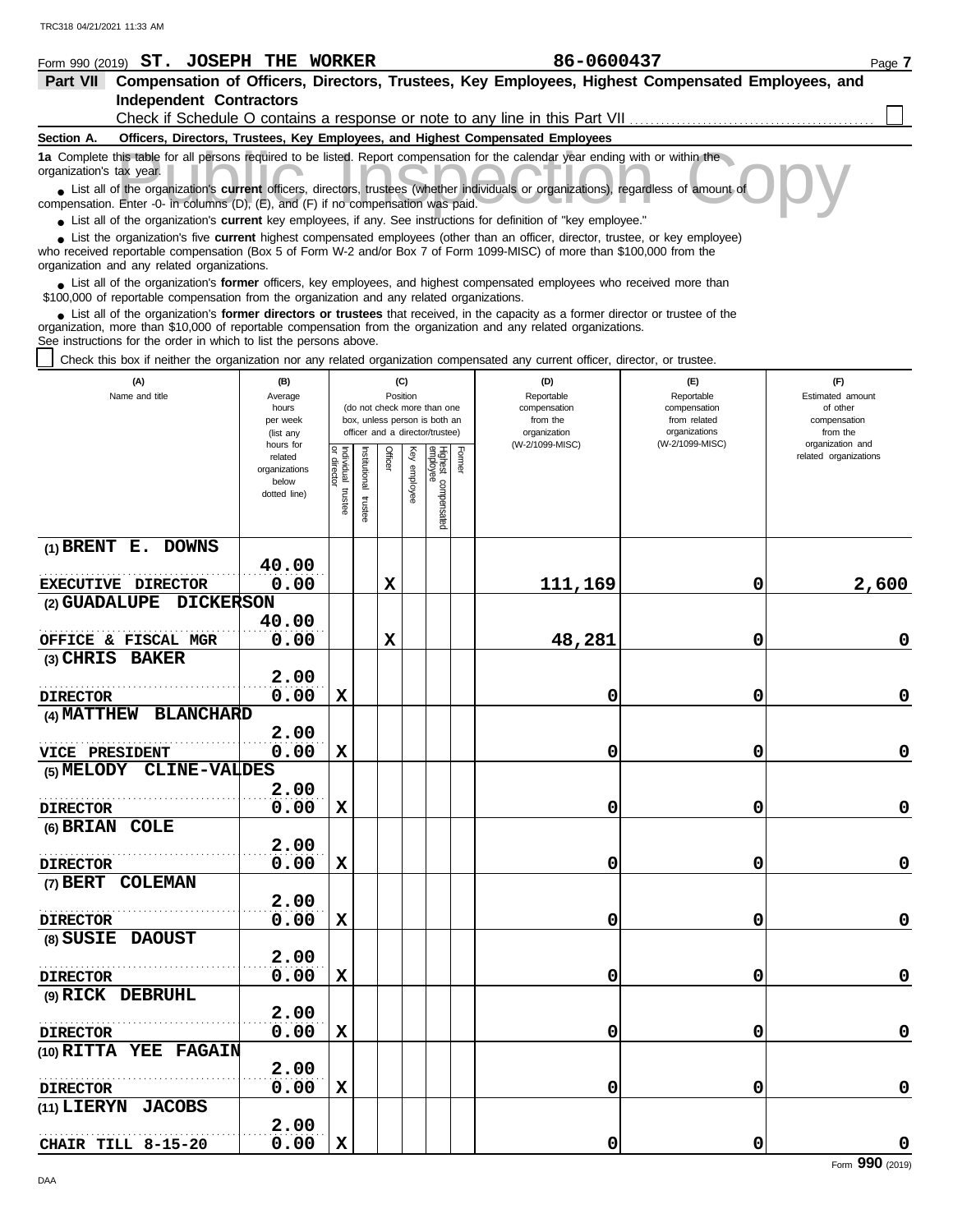| TRC318 04/21/2021 11:33 AM<br>Form 990 (2019) $ST.$                                                                                                                                                                                                                                                                                                                   | <b>JOSEPH THE WORKER</b>                                                    |                                   |                      |                 |                                                                                                 |                                 |                                                               | 86-0600437                                                                                             |                                                                 |                                           | Page 8       |
|-----------------------------------------------------------------------------------------------------------------------------------------------------------------------------------------------------------------------------------------------------------------------------------------------------------------------------------------------------------------------|-----------------------------------------------------------------------------|-----------------------------------|----------------------|-----------------|-------------------------------------------------------------------------------------------------|---------------------------------|---------------------------------------------------------------|--------------------------------------------------------------------------------------------------------|-----------------------------------------------------------------|-------------------------------------------|--------------|
| Part VII                                                                                                                                                                                                                                                                                                                                                              |                                                                             |                                   |                      |                 |                                                                                                 |                                 |                                                               | Section A. Officers, Directors, Trustees, Key Employees, and Highest Compensated Employees (continued) |                                                                 |                                           |              |
| (A)<br>Name and title                                                                                                                                                                                                                                                                                                                                                 |                                                                             |                                   |                      | (C)<br>Position | (do not check more than one<br>box, unless person is both an<br>officer and a director/trustee) |                                 | (D)<br>Reportable<br>compensation<br>from the<br>organization | (E)<br>Reportable<br>compensation<br>from related<br>organizations                                     | (F)<br>Estimated amount<br>of other<br>compensation<br>from the |                                           |              |
|                                                                                                                                                                                                                                                                                                                                                                       | (list any<br>hours for<br>related<br>organizations<br>below<br>dotted line) | Individual trustee<br>or director | nstitutional trustee | <b>Officer</b>  | Ķey<br>employee                                                                                 | Highest compensated<br>employee | Former                                                        | (W-2/1099-MISC)                                                                                        | (W-2/1099-MISC)                                                 | organization and<br>related organizations |              |
| KARL JOHNSON<br>(12)                                                                                                                                                                                                                                                                                                                                                  |                                                                             |                                   |                      |                 |                                                                                                 |                                 |                                                               |                                                                                                        |                                                                 |                                           |              |
|                                                                                                                                                                                                                                                                                                                                                                       | 2.00                                                                        |                                   |                      |                 |                                                                                                 |                                 |                                                               |                                                                                                        | 0                                                               |                                           | 0            |
| TREASURER<br>DAN MILLER<br>(13)                                                                                                                                                                                                                                                                                                                                       | 0.00                                                                        | х                                 |                      | х               |                                                                                                 |                                 |                                                               | 0                                                                                                      |                                                                 |                                           |              |
| <b>DIRECTOR</b>                                                                                                                                                                                                                                                                                                                                                       | 2.00<br>0.00                                                                | х                                 |                      |                 |                                                                                                 |                                 |                                                               | 0                                                                                                      | 0                                                               |                                           | 0            |
| PAT<br><b>MORONEY</b><br>(14)                                                                                                                                                                                                                                                                                                                                         |                                                                             |                                   |                      |                 |                                                                                                 |                                 |                                                               |                                                                                                        |                                                                 |                                           |              |
|                                                                                                                                                                                                                                                                                                                                                                       | 2.00                                                                        |                                   |                      |                 |                                                                                                 |                                 |                                                               |                                                                                                        |                                                                 |                                           |              |
| <b>ACTING BOARD CHAIR</b><br><b>LAUREN</b>                                                                                                                                                                                                                                                                                                                            | 0.00                                                                        | х                                 |                      | х               |                                                                                                 |                                 |                                                               | 0                                                                                                      | 0                                                               |                                           | 0            |
| <b>PODGORSKI</b><br>(15)                                                                                                                                                                                                                                                                                                                                              | 2.00                                                                        |                                   |                      |                 |                                                                                                 |                                 |                                                               |                                                                                                        |                                                                 |                                           |              |
| <b>DIRECTOR</b>                                                                                                                                                                                                                                                                                                                                                       | 0.00                                                                        | X                                 |                      |                 |                                                                                                 |                                 |                                                               | 0                                                                                                      | 0                                                               |                                           | 0            |
| <b>SHARFNER</b><br><b>CHRIS</b><br>(16)                                                                                                                                                                                                                                                                                                                               |                                                                             |                                   |                      |                 |                                                                                                 |                                 |                                                               |                                                                                                        |                                                                 |                                           |              |
| <b>DIRECTOR</b>                                                                                                                                                                                                                                                                                                                                                       | 2.00<br>0.00                                                                | х                                 |                      |                 |                                                                                                 |                                 |                                                               | 0                                                                                                      | 0                                                               |                                           | 0            |
| <b>STEVENS</b><br><b>GARTH</b><br>(17)                                                                                                                                                                                                                                                                                                                                |                                                                             |                                   |                      |                 |                                                                                                 |                                 |                                                               |                                                                                                        |                                                                 |                                           |              |
|                                                                                                                                                                                                                                                                                                                                                                       | 2.00                                                                        |                                   |                      |                 |                                                                                                 |                                 |                                                               |                                                                                                        |                                                                 |                                           |              |
| <b>DIRECTOR</b><br><b>KRISTIE</b>                                                                                                                                                                                                                                                                                                                                     | 0.00                                                                        | X                                 |                      |                 |                                                                                                 |                                 |                                                               | 0                                                                                                      | 0                                                               |                                           | 0            |
| (18)                                                                                                                                                                                                                                                                                                                                                                  | <b>THOMPSON</b><br>2.00                                                     |                                   |                      |                 |                                                                                                 |                                 |                                                               |                                                                                                        |                                                                 |                                           |              |
| <b>DIRECTOR</b>                                                                                                                                                                                                                                                                                                                                                       | 0.00                                                                        | X                                 |                      |                 |                                                                                                 |                                 |                                                               | 0                                                                                                      | 0                                                               |                                           | 0            |
| CHAD WILLEMS<br>(19)                                                                                                                                                                                                                                                                                                                                                  |                                                                             |                                   |                      |                 |                                                                                                 |                                 |                                                               |                                                                                                        |                                                                 |                                           |              |
| <b>DIRECTOR</b>                                                                                                                                                                                                                                                                                                                                                       | 2.00<br>0.00                                                                | X                                 |                      |                 |                                                                                                 |                                 |                                                               |                                                                                                        | 0                                                               |                                           |              |
| 1b Subtotal                                                                                                                                                                                                                                                                                                                                                           |                                                                             |                                   |                      |                 |                                                                                                 |                                 | u                                                             | 159,450                                                                                                |                                                                 |                                           | 2,600        |
| c Total from continuation sheets to Part VII. Section A                                                                                                                                                                                                                                                                                                               |                                                                             |                                   |                      |                 |                                                                                                 |                                 | u                                                             |                                                                                                        |                                                                 |                                           |              |
| d                                                                                                                                                                                                                                                                                                                                                                     |                                                                             |                                   |                      |                 |                                                                                                 |                                 |                                                               | 159,450                                                                                                |                                                                 |                                           | 2,600        |
| Total number of individuals (including but not limited to those listed above) who received more than \$100,000 of<br>2<br>reportable compensation from the organization u                                                                                                                                                                                             |                                                                             |                                   | ┸                    |                 |                                                                                                 |                                 |                                                               |                                                                                                        |                                                                 |                                           |              |
|                                                                                                                                                                                                                                                                                                                                                                       |                                                                             |                                   |                      |                 |                                                                                                 |                                 |                                                               |                                                                                                        |                                                                 |                                           | Yes<br>No    |
| Did the organization list any former officer, director, trustee, key employee, or highest compensated<br>3<br>employee on line 1a? If "Yes," complete Schedule J for such individual [1] [1] contain the success contained the figure of the schedule J for such individual [1] [1] [1] [1] $\sigma$ and $\sigma$ and $\sigma$ and $\sigma$ and $\sigma$ and $\sigma$ |                                                                             |                                   |                      |                 |                                                                                                 |                                 |                                                               |                                                                                                        |                                                                 | 3                                         | x            |
| For any individual listed on line 1a, is the sum of reportable compensation and other compensation from the<br>4<br>organization and related organizations greater than \$150,000? If "Yes," complete Schedule J for such                                                                                                                                             |                                                                             |                                   |                      |                 |                                                                                                 |                                 |                                                               |                                                                                                        |                                                                 |                                           |              |
| individual with a construction of the construction of the construction of the construction of the construction of the construction of the construction of the construction of the construction of the construction of the cons                                                                                                                                        |                                                                             |                                   |                      |                 |                                                                                                 |                                 |                                                               |                                                                                                        |                                                                 | 4                                         | X            |
| Did any person listed on line 1a receive or accrue compensation from any unrelated organization or individual<br>5                                                                                                                                                                                                                                                    |                                                                             |                                   |                      |                 |                                                                                                 |                                 |                                                               |                                                                                                        |                                                                 | 5                                         | X            |
| Section B. Independent Contractors                                                                                                                                                                                                                                                                                                                                    |                                                                             |                                   |                      |                 |                                                                                                 |                                 |                                                               |                                                                                                        |                                                                 |                                           |              |
| Complete this table for your five highest compensated independent contractors that received more than \$100,000 of<br>1                                                                                                                                                                                                                                               |                                                                             |                                   |                      |                 |                                                                                                 |                                 |                                                               |                                                                                                        |                                                                 |                                           |              |
| compensation from the organization. Report compensation for the calendar year ending with or within the organization's tax year.                                                                                                                                                                                                                                      | (A)<br>Name and business address                                            |                                   |                      |                 |                                                                                                 |                                 |                                                               |                                                                                                        | (B)<br>Description of services                                  |                                           | (C)          |
|                                                                                                                                                                                                                                                                                                                                                                       |                                                                             |                                   |                      |                 |                                                                                                 |                                 |                                                               |                                                                                                        |                                                                 |                                           | Compensation |
|                                                                                                                                                                                                                                                                                                                                                                       |                                                                             |                                   |                      |                 |                                                                                                 |                                 |                                                               |                                                                                                        |                                                                 |                                           |              |
|                                                                                                                                                                                                                                                                                                                                                                       |                                                                             |                                   |                      |                 |                                                                                                 |                                 |                                                               |                                                                                                        |                                                                 |                                           |              |
|                                                                                                                                                                                                                                                                                                                                                                       |                                                                             |                                   |                      |                 |                                                                                                 |                                 |                                                               |                                                                                                        |                                                                 |                                           |              |
|                                                                                                                                                                                                                                                                                                                                                                       |                                                                             |                                   |                      |                 |                                                                                                 |                                 |                                                               |                                                                                                        |                                                                 |                                           |              |
|                                                                                                                                                                                                                                                                                                                                                                       |                                                                             |                                   |                      |                 |                                                                                                 |                                 |                                                               |                                                                                                        |                                                                 |                                           |              |
|                                                                                                                                                                                                                                                                                                                                                                       |                                                                             |                                   |                      |                 |                                                                                                 |                                 |                                                               |                                                                                                        |                                                                 |                                           |              |
|                                                                                                                                                                                                                                                                                                                                                                       |                                                                             |                                   |                      |                 |                                                                                                 |                                 |                                                               |                                                                                                        |                                                                 |                                           |              |
| Total number of independent contractors (including but not limited to those listed above) who<br>$\mathbf{2}$<br>received more than \$100,000 of compensation from the organization u                                                                                                                                                                                 |                                                                             |                                   |                      |                 |                                                                                                 |                                 |                                                               |                                                                                                        | 0                                                               |                                           |              |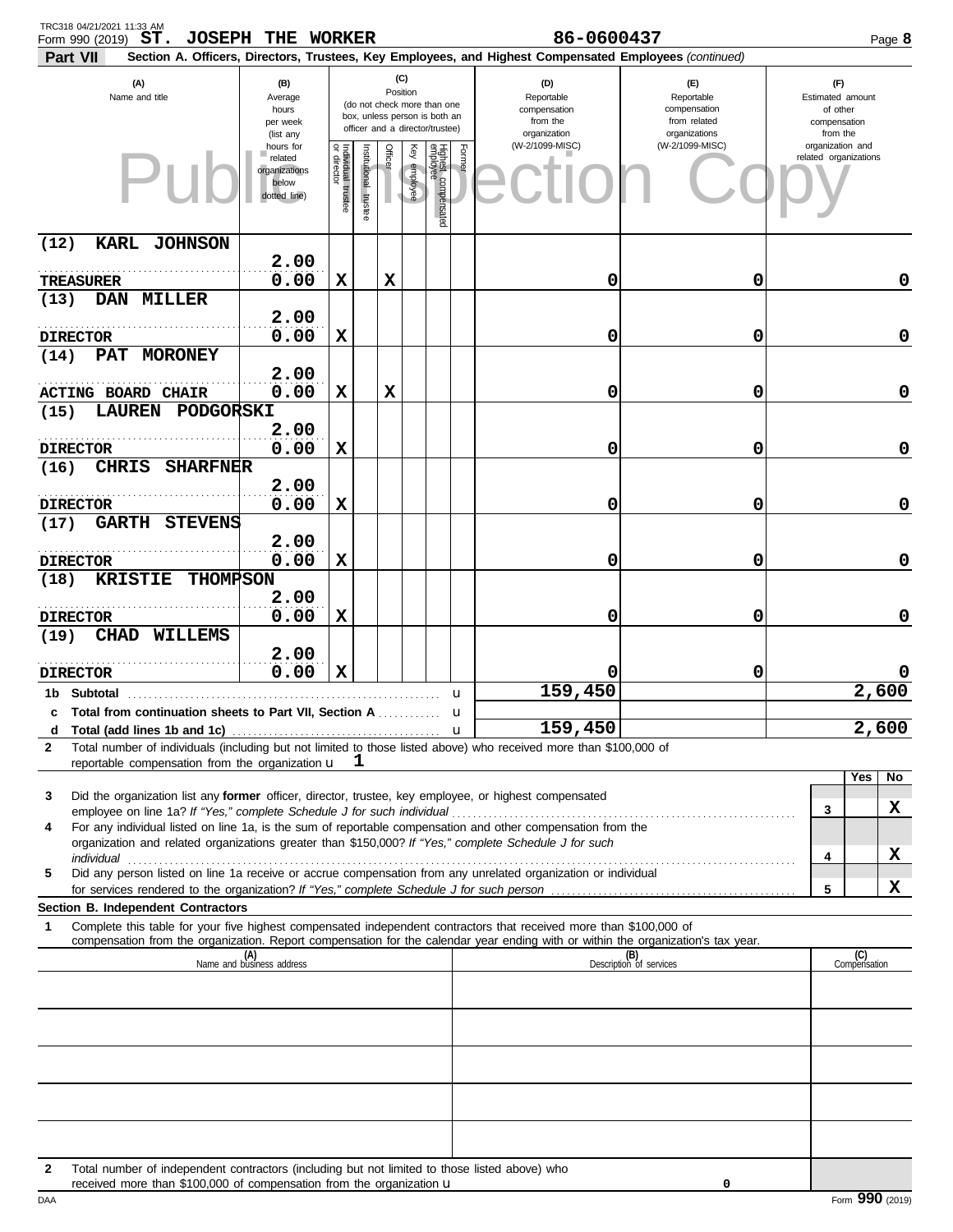|                                                                  | Part VIII       |                                                              | <b>Statement of Revenue</b><br>Check if Schedule O contains a response or note to any line in this Part VIII |                 |                      |                      |                                                |                                      |                                           |
|------------------------------------------------------------------|-----------------|--------------------------------------------------------------|--------------------------------------------------------------------------------------------------------------|-----------------|----------------------|----------------------|------------------------------------------------|--------------------------------------|-------------------------------------------|
|                                                                  |                 |                                                              |                                                                                                              |                 |                      | (A)<br>Total revenue | $(B)$<br>Related or exempt<br>function revenue | (C)<br>Unrelated<br>business revenue | (D)<br>Revenue excluded<br>from tax under |
|                                                                  |                 |                                                              |                                                                                                              |                 |                      |                      |                                                |                                      | sections 512-514                          |
| <b>Contributions, Gifts, Grants</b><br>and Other Similar Amounts |                 | 1a Federated campaigns<br><b>b</b> Membership dues           |                                                                                                              | 1a<br>1b        | 104,938              |                      |                                                |                                      |                                           |
|                                                                  |                 | c Fundraising events                                         |                                                                                                              | 1c              | 163,608              |                      |                                                |                                      |                                           |
|                                                                  |                 | d Related organizations                                      | .<br>.                                                                                                       | 1 <sub>d</sub>  |                      |                      |                                                |                                      |                                           |
|                                                                  |                 |                                                              | e Government grants (contributions)                                                                          | 1e              |                      |                      |                                                |                                      |                                           |
|                                                                  |                 | f All other contributions, gifts, grants,                    |                                                                                                              |                 |                      |                      |                                                |                                      |                                           |
|                                                                  |                 |                                                              | and similar amounts not included above                                                                       | 1f              | 933,500              |                      |                                                |                                      |                                           |
|                                                                  |                 |                                                              | <b>g</b> Noncash contributions included in lines 1a-1f                                                       | 1g $\sqrt{ }$   | 111,625              |                      |                                                |                                      |                                           |
|                                                                  |                 |                                                              |                                                                                                              |                 |                      | 1,202,046            |                                                |                                      |                                           |
|                                                                  |                 |                                                              |                                                                                                              |                 | <b>Business Code</b> |                      |                                                |                                      |                                           |
|                                                                  | 2a              | SERVICES PROVIDED                                            |                                                                                                              |                 |                      | 561,076              | 561,076                                        |                                      |                                           |
|                                                                  | b               | STEP UP PROGRAM                                              |                                                                                                              |                 |                      | 214,373              | 214,373                                        |                                      |                                           |
| Program Service<br>Revenue                                       | c               |                                                              |                                                                                                              |                 |                      |                      |                                                |                                      |                                           |
|                                                                  | d               |                                                              |                                                                                                              |                 |                      |                      |                                                |                                      |                                           |
|                                                                  | е               |                                                              |                                                                                                              |                 |                      |                      |                                                |                                      |                                           |
|                                                                  |                 |                                                              |                                                                                                              |                 | $\mathbf u$          | 775,449              |                                                |                                      |                                           |
|                                                                  | 3               |                                                              | Investment income (including dividends, interest, and                                                        |                 |                      |                      |                                                |                                      |                                           |
|                                                                  |                 |                                                              |                                                                                                              |                 | $\mathbf u$          | 7,693                |                                                |                                      | 7,693                                     |
|                                                                  | 4               |                                                              | Income from investment of tax-exempt bond proceeds                                                           |                 | u                    |                      |                                                |                                      |                                           |
|                                                                  | 5               |                                                              |                                                                                                              |                 | u                    |                      |                                                |                                      |                                           |
|                                                                  |                 |                                                              | (i) Real                                                                                                     |                 | (ii) Personal        |                      |                                                |                                      |                                           |
|                                                                  |                 | 6a Gross rents                                               | 6а                                                                                                           |                 |                      |                      |                                                |                                      |                                           |
|                                                                  | b               | Less: rental expenses                                        | 6b                                                                                                           |                 |                      |                      |                                                |                                      |                                           |
|                                                                  |                 | C Rental inc. or (loss)                                      | 6с                                                                                                           |                 |                      |                      |                                                |                                      |                                           |
|                                                                  |                 | <b>7a</b> Gross amount from                                  |                                                                                                              |                 | u                    |                      |                                                |                                      |                                           |
|                                                                  |                 | sales of assets                                              | (i) Securities                                                                                               |                 | (ii) Other           |                      |                                                |                                      |                                           |
|                                                                  |                 | other than inventory                                         | 7а                                                                                                           |                 |                      |                      |                                                |                                      |                                           |
|                                                                  |                 | <b>b</b> Less: cost or other<br>basis and sales exps.        | 7b                                                                                                           |                 |                      |                      |                                                |                                      |                                           |
| Revenue                                                          |                 | c Gain or (loss)                                             | 7с                                                                                                           |                 |                      |                      |                                                |                                      |                                           |
|                                                                  |                 |                                                              |                                                                                                              |                 | u                    |                      |                                                |                                      |                                           |
| ther                                                             |                 | 8a Gross income from fundraising events                      |                                                                                                              |                 |                      |                      |                                                |                                      |                                           |
|                                                                  |                 | (not including \$                                            | 163,608                                                                                                      |                 |                      |                      |                                                |                                      |                                           |
|                                                                  |                 | of contributions reported on line 1c).                       |                                                                                                              |                 |                      |                      |                                                |                                      |                                           |
|                                                                  |                 | See Part IV, line 18                                         | .                                                                                                            | 8а              |                      |                      |                                                |                                      |                                           |
|                                                                  |                 |                                                              | <b>b</b> Less: direct expenses                                                                               | 8b              | 28,278               |                      |                                                |                                      |                                           |
|                                                                  |                 |                                                              | c Net income or (loss) from fundraising events                                                               |                 | u                    | $-28,278$            |                                                |                                      | $-28,278$                                 |
|                                                                  |                 | 9a Gross income from gaming activities.                      |                                                                                                              |                 |                      |                      |                                                |                                      |                                           |
|                                                                  |                 | See Part IV, line 19                                         | .                                                                                                            | 9a              |                      |                      |                                                |                                      |                                           |
|                                                                  |                 |                                                              | <b>b</b> Less: direct expenses <i>minimum</i>                                                                | 9 <sub>b</sub>  |                      |                      |                                                |                                      |                                           |
|                                                                  |                 |                                                              |                                                                                                              |                 | u                    |                      |                                                |                                      |                                           |
|                                                                  |                 | 10a Gross sales of inventory, less<br>returns and allowances |                                                                                                              | 10a             |                      |                      |                                                |                                      |                                           |
|                                                                  |                 | <b>b</b> Less: cost of goods sold                            | .                                                                                                            | 10 <sub>b</sub> |                      |                      |                                                |                                      |                                           |
|                                                                  |                 |                                                              |                                                                                                              |                 | $\mathbf u$          |                      |                                                |                                      |                                           |
|                                                                  |                 |                                                              |                                                                                                              |                 | <b>Business Code</b> |                      |                                                |                                      |                                           |
|                                                                  | 11a             |                                                              |                                                                                                              |                 |                      |                      |                                                |                                      |                                           |
|                                                                  | b               |                                                              |                                                                                                              |                 |                      |                      |                                                |                                      |                                           |
| Miscellaneous<br>Revenue                                         |                 |                                                              |                                                                                                              |                 |                      |                      |                                                |                                      |                                           |
|                                                                  | d               |                                                              |                                                                                                              |                 |                      |                      |                                                |                                      |                                           |
|                                                                  |                 |                                                              |                                                                                                              |                 |                      |                      |                                                |                                      |                                           |
|                                                                  | 12 <sub>2</sub> |                                                              |                                                                                                              |                 | $\mathbf{u}$         | 1,956,910            | 775,449                                        | 0                                    | $-20,585$                                 |

Form 990 (2019) Page **9 ST. JOSEPH THE WORKER 86-0600437**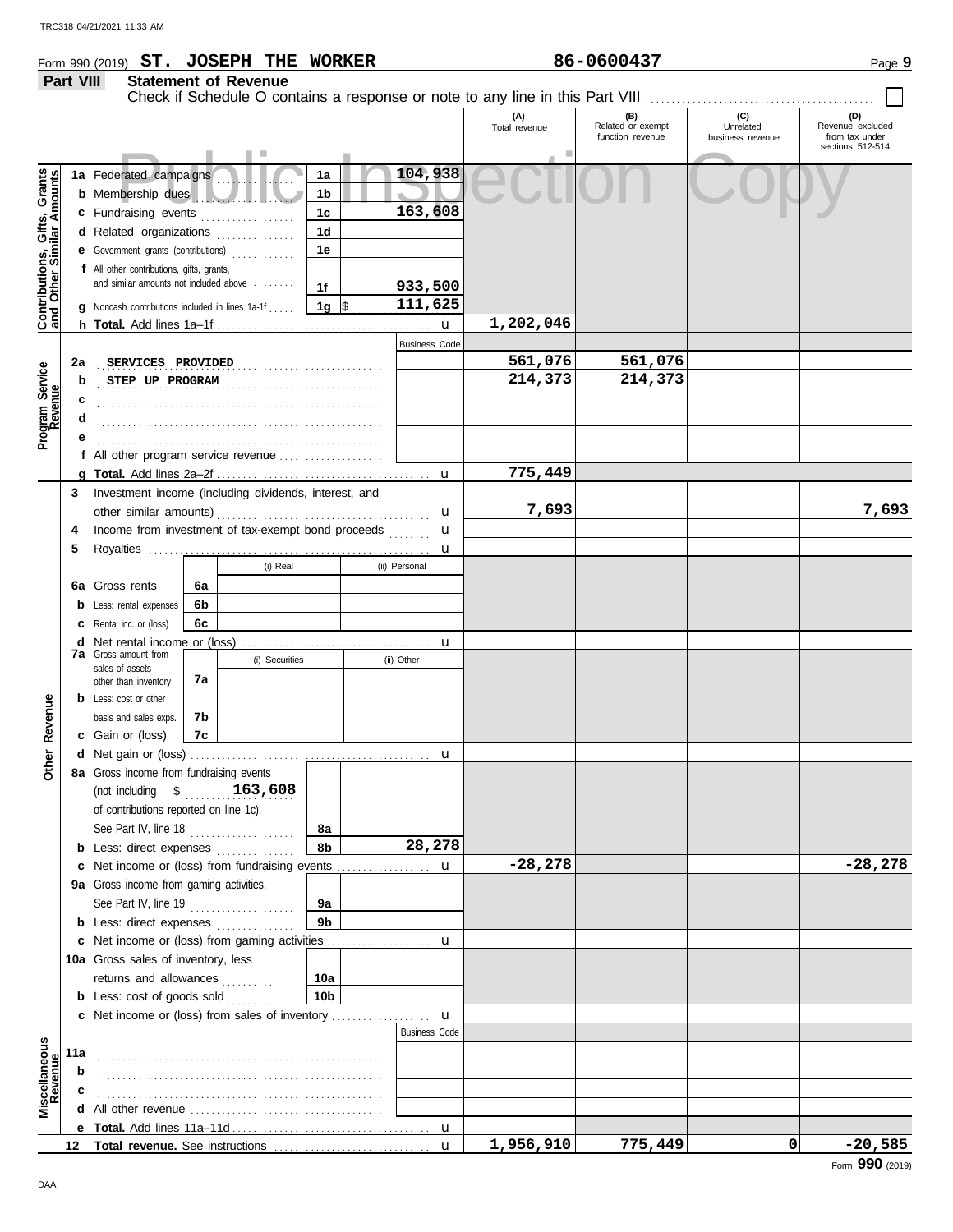## Form 990 (2019) Page **10 ST. JOSEPH THE WORKER 86-0600437 Part IX Statement of Functional Expenses** *Section 501(c)(3) and 501(c)(4) organizations must complete all columns. All other organizations must complete column (A).* Check if Schedule O contains a response or note to any line in this Part IX *Do not include amounts reported on lines 6b,* ┱ **(A) (B) (C) (D)** Total expenses Program service Management and Fundraising *7b, 8b, 9b, and 10b of Part VIII.* expenses and a general expenses expenses

|              | DO HOL INCIDUE ANNOUNTS LEPOLIEU ON INTES OD,<br>7b, 8b, 9b, and 10b of Part VIII.             | Total expenses  | Program service<br>expenses | Management and<br>general expenses | Fundraising<br>expenses |
|--------------|------------------------------------------------------------------------------------------------|-----------------|-----------------------------|------------------------------------|-------------------------|
|              | 1 Grants and other assistance to domestic organizations                                        |                 |                             |                                    |                         |
|              | and domestic governments. See Part IV, line 21                                                 |                 |                             |                                    |                         |
| $\mathbf{2}$ | Grants and other assistance to domestic                                                        |                 |                             |                                    |                         |
|              | individuals. See Part IV, line 22                                                              |                 |                             |                                    |                         |
| 3            | Grants and other assistance to foreign                                                         |                 |                             |                                    |                         |
|              | organizations, foreign governments, and foreign                                                |                 |                             |                                    |                         |
|              | individuals. See Part IV, lines 15 and 16                                                      |                 |                             |                                    |                         |
| 4            | Benefits paid to or for members                                                                |                 |                             |                                    |                         |
| 5.           | Compensation of current officers, directors,                                                   |                 |                             |                                    |                         |
|              | trustees, and key employees                                                                    | 143,800         | 86,280                      | 32,330                             | 25,190                  |
| 6            | .<br>Compensation not included above to disqualified                                           |                 |                             |                                    |                         |
|              | persons (as defined under section 4958(f)(1)) and                                              |                 |                             |                                    |                         |
|              | persons described in section 4958(c)(3)(B)                                                     |                 |                             |                                    |                         |
| $\mathbf{7}$ | Other salaries and wages                                                                       | 737,115         | 604,487                     | 62,744                             | 69,884                  |
| 8            | .<br>Pension plan accruals and contributions (include                                          |                 |                             |                                    |                         |
|              | section 401(k) and 403(b) employer contributions)                                              | 9,133           | 6,443                       | 1,345                              | 1,345                   |
| 9            |                                                                                                | 164,908         | 135,946                     | 14,481                             | 14,481                  |
| 10           | Other employee benefits                                                                        | 67,875          | 53,227                      | 7,324                              | 7,324                   |
| 11           | Fees for services (nonemployees):                                                              |                 |                             |                                    |                         |
|              |                                                                                                |                 |                             |                                    |                         |
| a            | Management                                                                                     |                 |                             |                                    |                         |
| b            |                                                                                                |                 |                             |                                    |                         |
| c            |                                                                                                |                 |                             |                                    |                         |
| d            |                                                                                                |                 |                             |                                    |                         |
| е            | Professional fundraising services. See Part IV, line 17                                        |                 |                             |                                    |                         |
| f            | Investment management fees                                                                     |                 |                             |                                    |                         |
| a            | Other. (If line 11g amount exceeds 10% of line 25, column                                      | 46,020          |                             | 13,347                             | 32,673                  |
|              | (A) amount, list line 11g expenses on Schedule O.)                                             | 6,887           |                             |                                    | 6,887                   |
| 12           | Advertising and promotion                                                                      | 13,811          | 7,783                       | 3,014                              | 3,014                   |
| 13           |                                                                                                |                 |                             |                                    |                         |
| 14           | Information technology                                                                         |                 |                             |                                    |                         |
| 15           |                                                                                                | 56,049          | 52,479                      | 1,785                              | 1,785                   |
| 16           |                                                                                                |                 |                             |                                    |                         |
| 17           | Travel                                                                                         |                 |                             |                                    |                         |
| 18           | Payments of travel or entertainment expenses                                                   |                 |                             |                                    |                         |
|              | for any federal, state, or local public officials                                              |                 |                             |                                    |                         |
| 19           | Conferences, conventions, and meetings                                                         |                 |                             |                                    |                         |
| 20           | Interest                                                                                       |                 |                             |                                    |                         |
| 21           | Payments to affiliates                                                                         |                 |                             |                                    |                         |
| 22           | Depreciation, depletion, and amortization                                                      | 11,119<br>9,957 | 9,493<br>8,529              | 813<br>414                         | 813                     |
| 23           | Insurance                                                                                      |                 |                             |                                    | 1,014                   |
| 24           | Other expenses. Itemize expenses not covered                                                   |                 |                             |                                    |                         |
|              | above (List miscellaneous expenses on line 24e. If                                             |                 |                             |                                    |                         |
|              | line 24e amount exceeds 10% of line 25, column                                                 |                 |                             |                                    |                         |
|              | (A) amount, list line 24e expenses on Schedule O.)                                             |                 |                             |                                    |                         |
| a            | DIRECT CLIENT SUPPORT                                                                          | 493,915         | 493,915                     |                                    |                         |
| b            | OTHER EXPENSES                                                                                 | 91,758          | 28,026                      | 33,741                             | 29,991                  |
| c            | <b>TELEPHONE</b>                                                                               | 17,059          | 12,204                      | 2,428                              | 2,427                   |
| d            |                                                                                                |                 |                             |                                    |                         |
| е            | All other expenses                                                                             |                 |                             |                                    |                         |
| 25           | Total functional expenses. Add lines 1 through 24e                                             | 1,869,406       | 1,498,812                   | 173,766                            | 196,828                 |
| 26           | Joint costs. Complete this line only if the<br>organization reported in column (B) joint costs |                 |                             |                                    |                         |
|              | from a combined educational campaign and                                                       |                 |                             |                                    |                         |
|              | fundraising solicitation. Check here u<br>if                                                   |                 |                             |                                    |                         |
|              | following SOP 98-2 (ASC 958-720)                                                               |                 |                             |                                    |                         |
| DAA          |                                                                                                |                 |                             |                                    | Form 990 (2019)         |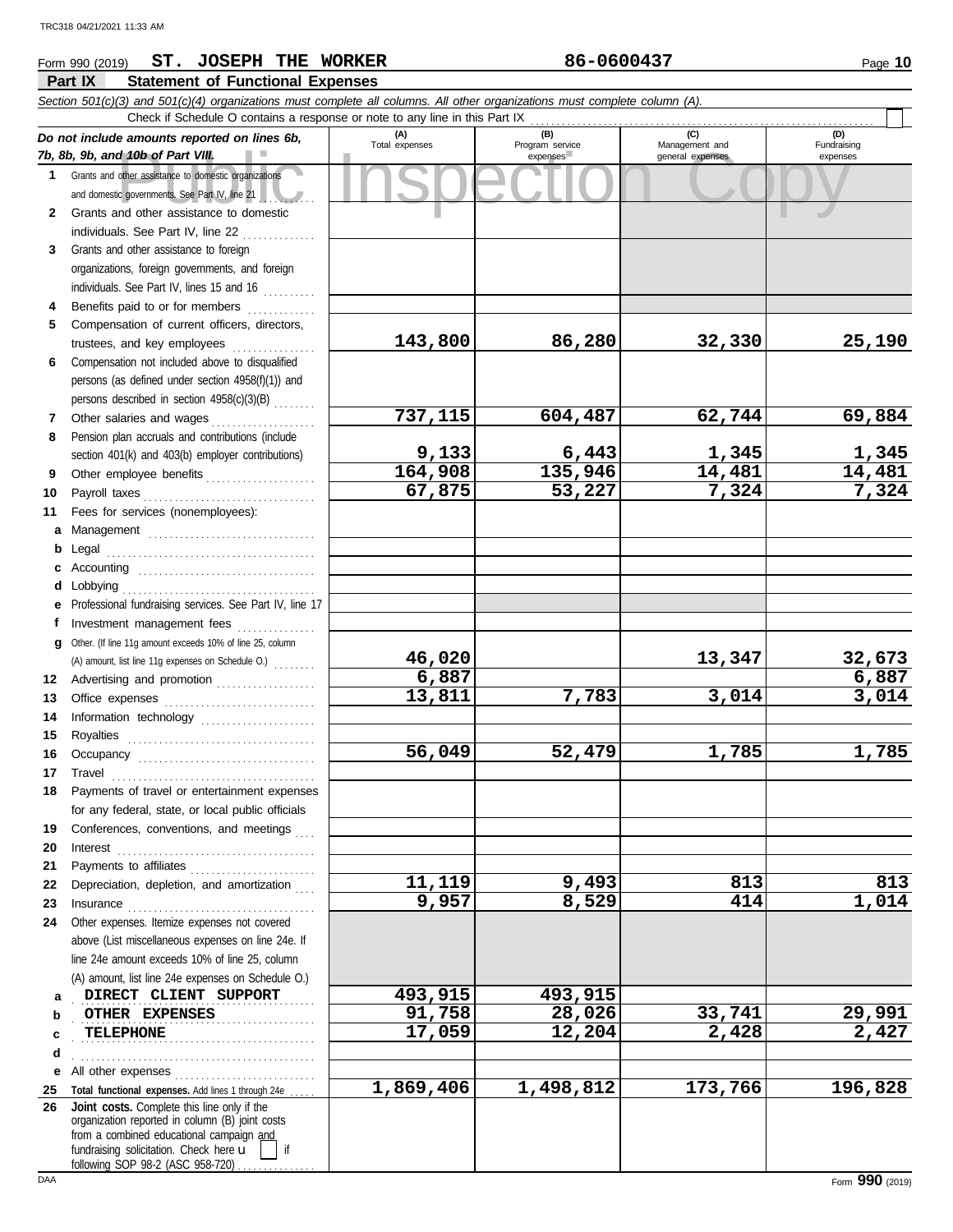|                      |        | ST. JOSEPH THE WORKER<br>Form 990 (2019)                                                                                                                                                                                             |         | 86-0600437        |                         | Page 11     |
|----------------------|--------|--------------------------------------------------------------------------------------------------------------------------------------------------------------------------------------------------------------------------------------|---------|-------------------|-------------------------|-------------|
|                      | Part X | <b>Balance Sheet</b>                                                                                                                                                                                                                 |         |                   |                         |             |
|                      |        |                                                                                                                                                                                                                                      |         |                   |                         |             |
|                      |        |                                                                                                                                                                                                                                      |         | (A)               |                         | (B)         |
|                      |        |                                                                                                                                                                                                                                      |         | Beginning of year |                         | End of year |
|                      | 1      | Cash—non-interest-bearing<br>Savings and temporary cash investments                                                                                                                                                                  |         | 69,309            | $\overline{\mathbf{1}}$ | 400,674     |
|                      | 2      |                                                                                                                                                                                                                                      |         | 583,553           | $\sqrt{2}$              | 585,627     |
|                      | 3      | Pledges and grants receivable, net <b>with an article and several properties</b>                                                                                                                                                     |         | 25,833<br>87,252  | $\mathbf{3}$            | 114,751     |
|                      | 4      |                                                                                                                                                                                                                                      |         |                   | 4                       |             |
|                      | 5      | Loans and other receivables from any current or former officer, director,                                                                                                                                                            |         |                   |                         |             |
|                      |        | trustee, key employee, creator or founder, substantial contributor, or 35%                                                                                                                                                           |         |                   | 5                       |             |
|                      | 6      | Loans and other receivables from other disqualified persons (as defined                                                                                                                                                              |         |                   |                         |             |
|                      |        | under section 4958(f)(1)), and persons described in section 4958(c)(3)(B)                                                                                                                                                            |         |                   | 6                       |             |
| Assets               | 7      |                                                                                                                                                                                                                                      |         |                   | $\overline{7}$          |             |
|                      | 8      |                                                                                                                                                                                                                                      |         | 38,803            | - 8                     | 61,822      |
|                      | 9      |                                                                                                                                                                                                                                      |         | 1,114             | 9                       | 1,132       |
|                      |        | 10a Land, buildings, and equipment: cost or other                                                                                                                                                                                    |         |                   |                         |             |
|                      |        |                                                                                                                                                                                                                                      | 194,288 |                   |                         |             |
|                      |        |                                                                                                                                                                                                                                      | 176,111 | 6,447             | 10 <sub>c</sub>         | 18,177      |
|                      | 11     |                                                                                                                                                                                                                                      |         |                   | 11                      |             |
|                      | 12     |                                                                                                                                                                                                                                      |         |                   | 12                      |             |
|                      | 13     |                                                                                                                                                                                                                                      |         | 13                |                         |             |
|                      | 14     |                                                                                                                                                                                                                                      |         | 14                |                         |             |
|                      | 15     |                                                                                                                                                                                                                                      |         | 15,000            | 15                      |             |
|                      | 16     |                                                                                                                                                                                                                                      |         | 827,311           | 16                      | 1,182,183   |
|                      | 17     |                                                                                                                                                                                                                                      |         | 126,820           | 17                      | 155,547     |
|                      | 18     |                                                                                                                                                                                                                                      |         |                   | 18                      |             |
|                      | 19     | Deferred revenue <b>contract and the contract of the contract of the contract of the contract of the contract of the contract of the contract of the contract of the contract of the contract of the contract of the contract of</b> |         | 149,998           | 19                      | 193,239     |
|                      | 20     |                                                                                                                                                                                                                                      |         |                   | 20                      |             |
|                      | 21     | Escrow or custodial account liability. Complete Part IV of Schedule D                                                                                                                                                                |         |                   | 21                      |             |
|                      | 22     | Loans and other payables to any current or former officer, director,                                                                                                                                                                 |         |                   |                         |             |
| Liabilities          |        | trustee, key employee, creator or founder, substantial contributor, or 35%                                                                                                                                                           |         |                   |                         |             |
|                      |        |                                                                                                                                                                                                                                      |         |                   | 22                      |             |
|                      | 23     |                                                                                                                                                                                                                                      |         |                   | 23                      |             |
|                      | 24     |                                                                                                                                                                                                                                      |         |                   | 24                      | 195,400     |
|                      | 25     | Other liabilities (including federal income tax, payables to related third                                                                                                                                                           |         |                   |                         |             |
|                      |        | parties, and other liabilities not included on lines 17-24). Complete Part X                                                                                                                                                         |         |                   |                         |             |
|                      |        | of Schedule D                                                                                                                                                                                                                        |         | 276,818           | 25                      | 544,186     |
|                      | 26     | Organizations that follow FASB ASC 958, check here $\mathbf{u}$ $\overline{X}$                                                                                                                                                       |         |                   | 26                      |             |
|                      |        | and complete lines 27, 28, 32, and 33.                                                                                                                                                                                               |         |                   |                         |             |
| <b>Fund Balances</b> | 27     |                                                                                                                                                                                                                                      |         | 509,660           | 27                      | 637,997     |
|                      | 28     | Net assets with donor restrictions                                                                                                                                                                                                   |         | 40,833            | 28                      |             |
|                      |        | Organizations that do not follow FASB ASC 958, check here u                                                                                                                                                                          |         |                   |                         |             |
|                      |        | and complete lines 29 through 33.                                                                                                                                                                                                    |         |                   |                         |             |
|                      | 29     | Capital stock or trust principal, or current funds                                                                                                                                                                                   |         |                   | 29                      |             |
|                      | 30     | Paid-in or capital surplus, or land, building, or equipment fund                                                                                                                                                                     |         |                   | 30                      |             |
| Assets or            | 31     | Retained earnings, endowment, accumulated income, or other funds                                                                                                                                                                     |         |                   | 31                      |             |
| ğ                    | 32     |                                                                                                                                                                                                                                      |         | 550,493           | 32                      | 637,997     |
|                      |        |                                                                                                                                                                                                                                      |         |                   |                         |             |

Total liabilities and net assets/fund balances . . . . . . . . . . . . . . . . . . . . . . . . . . . . . . . . . . . . . . . . . . . . . .

 $\overline{827,311}$  33

**33**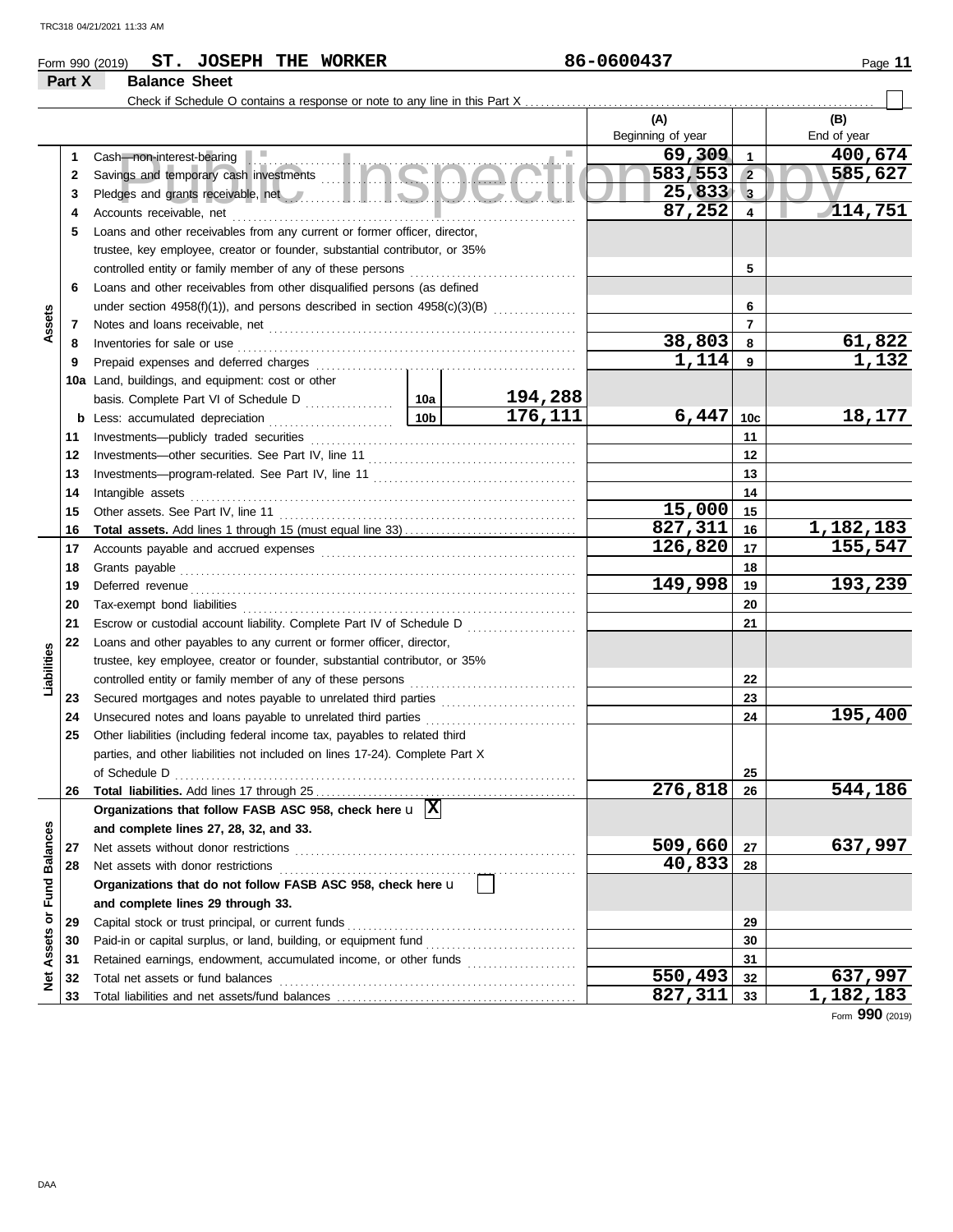|    | 86-0600437<br>Form 990 (2019) ST. JOSEPH THE WORKER                                                                                             |                |                |         | Page 12 |
|----|-------------------------------------------------------------------------------------------------------------------------------------------------|----------------|----------------|---------|---------|
|    | Part XI<br><b>Reconciliation of Net Assets</b>                                                                                                  |                |                |         |         |
|    |                                                                                                                                                 |                |                |         |         |
| 1  |                                                                                                                                                 | $\mathbf{1}$   | 1,956,910      |         |         |
| 2  |                                                                                                                                                 | $\mathbf{2}$   | 1,869,406      |         |         |
| 3  |                                                                                                                                                 | $\mathbf{3}$   |                |         | 87,504  |
| 4  | Revenue less expenses. Subtract line 2 from line 1<br>Net assets or fund balances at beginning of year (must equal Part X, line 32, column (A)) | $\overline{4}$ |                |         | 550,493 |
| 5  |                                                                                                                                                 | 5              |                |         |         |
| 6  | Donated services and use of facilities <b>constructed in the construction</b> of the services and use of facilities                             | 6              |                |         |         |
| 7  | Investment expenses                                                                                                                             | $\overline{7}$ |                |         |         |
| 8  | Prior period adjustments <b>construction and construction</b> and and anti-                                                                     | 8              |                |         |         |
| 9  |                                                                                                                                                 | $\mathbf{9}$   |                |         |         |
| 10 | Net assets or fund balances at end of year. Combine lines 3 through 9 (must equal Part X, line                                                  |                |                |         |         |
|    |                                                                                                                                                 | 10             |                | 637,997 |         |
|    | <b>Financial Statements and Reporting</b><br>Part XII                                                                                           |                |                |         |         |
|    |                                                                                                                                                 |                |                |         |         |
|    |                                                                                                                                                 |                |                | Yes     | No      |
| 1. | ΙXΙ<br>Accounting method used to prepare the Form 990:<br>Other<br>Cash<br>Accrual                                                              |                |                |         |         |
|    | If the organization changed its method of accounting from a prior year or checked "Other," explain in                                           |                |                |         |         |
|    | Schedule O.                                                                                                                                     |                |                |         |         |
|    | 2a Were the organization's financial statements compiled or reviewed by an independent accountant?                                              |                | 2a             |         | x       |
|    | If "Yes," check a box below to indicate whether the financial statements for the year were compiled or                                          |                |                |         |         |
|    | reviewed on a separate basis, consolidated basis, or both:                                                                                      |                |                |         |         |
|    | Separate basis<br>Consolidated basis<br>Both consolidated and separate basis                                                                    |                |                |         |         |
|    | <b>b</b> Were the organization's financial statements audited by an independent accountant?                                                     |                | 2 <sub>b</sub> | x       |         |
|    | If "Yes," check a box below to indicate whether the financial statements for the year were audited on a                                         |                |                |         |         |
|    | separate basis, consolidated basis, or both:                                                                                                    |                |                |         |         |
|    | x <br>Separate basis<br>Consolidated basis<br>Both consolidated and separate basis                                                              |                |                |         |         |
|    | c If "Yes" to line 2a or 2b, does the organization have a committee that assumes responsibility for oversight of                                |                |                |         |         |
|    | the audit, review, or compilation of its financial statements and selection of an independent accountant?                                       |                | 2c             | x       |         |
|    | If the organization changed either its oversight process or selection process during the tax year, explain on                                   |                |                |         |         |
|    | Schedule O.                                                                                                                                     |                |                |         |         |
|    | 3a As a result of a federal award, was the organization required to undergo an audit or audits as set forth in the                              |                |                |         |         |
|    | Single Audit Act and OMB Circular A-133?                                                                                                        |                | За             |         | x       |
|    | <b>b</b> If "Yes," did the organization undergo the required audit or audits? If the organization did not undergo the                           |                |                |         |         |
|    | required audit or audits, explain why on Schedule O and describe any steps taken to undergo such audits                                         |                | 3b             |         |         |

Form **990** (2019)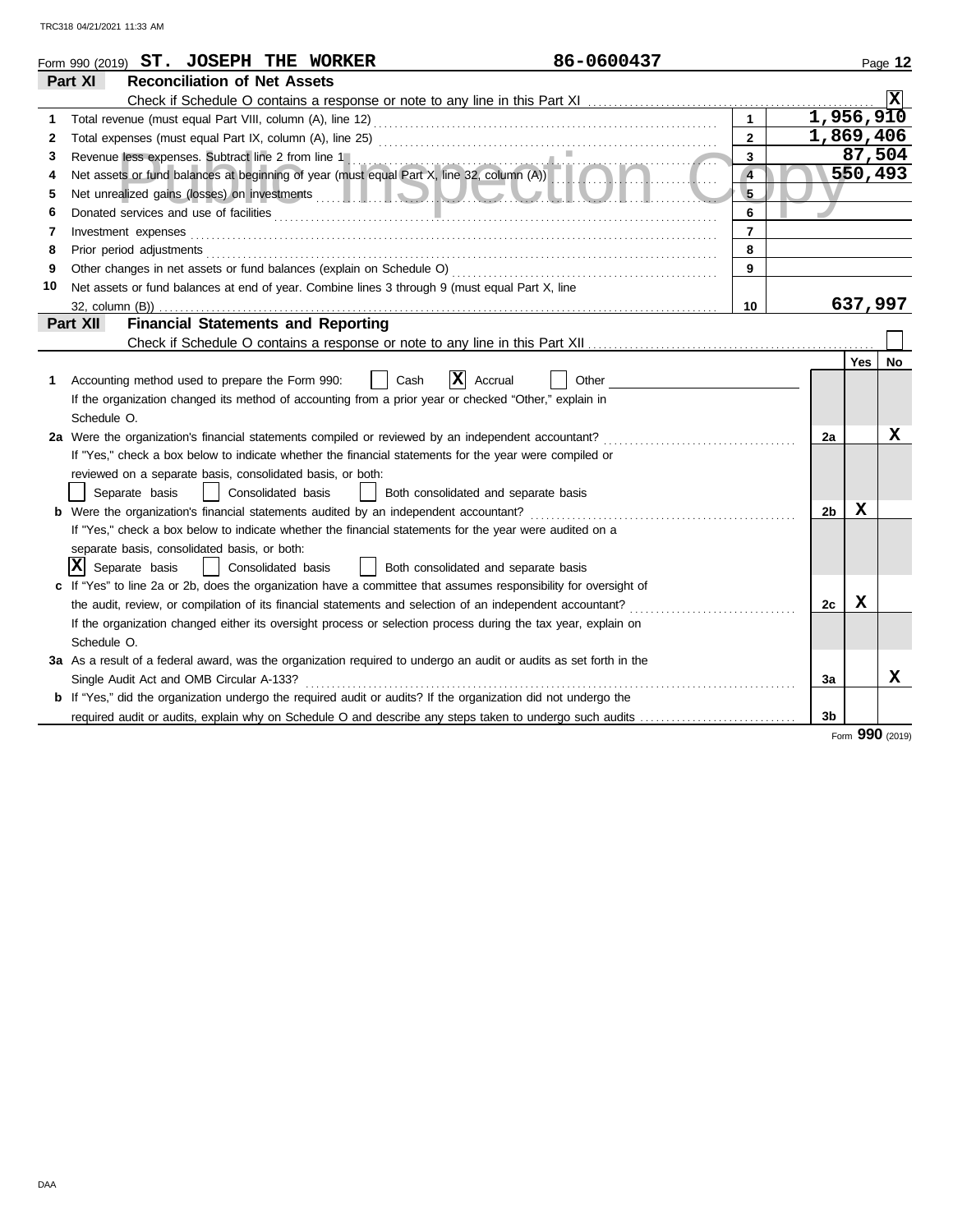| <b>SCHEDULE A</b>                                                                                                         |                                                                                  | <b>Public Charity Status and Public Support</b>                                                                                                                                                                                                                                                                                                                                 |                                                      |                                              |                                      |  |  |  |
|---------------------------------------------------------------------------------------------------------------------------|----------------------------------------------------------------------------------|---------------------------------------------------------------------------------------------------------------------------------------------------------------------------------------------------------------------------------------------------------------------------------------------------------------------------------------------------------------------------------|------------------------------------------------------|----------------------------------------------|--------------------------------------|--|--|--|
| (Form 990 or 990-EZ)                                                                                                      |                                                                                  | Complete if the organization is a section 501(c)(3) organization or a section 4947(a)(1) nonexempt charitable trust.                                                                                                                                                                                                                                                            |                                                      |                                              | 2019                                 |  |  |  |
| Lu Attach to Form 990 or Form 990-EZ.<br>Department of the Treasury                                                       |                                                                                  |                                                                                                                                                                                                                                                                                                                                                                                 |                                                      |                                              | Open to Public                       |  |  |  |
| Internal Revenue Service<br><b>Inspection</b><br>u Go to www.irs.gov/Form990 for instructions and the latest information. |                                                                                  |                                                                                                                                                                                                                                                                                                                                                                                 |                                                      |                                              |                                      |  |  |  |
| Name of the organization                                                                                                  | ST.                                                                              | <b>JOSEPH THE WORKER</b>                                                                                                                                                                                                                                                                                                                                                        |                                                      | Employer identification number<br>86-0600437 |                                      |  |  |  |
| Part I                                                                                                                    |                                                                                  | Reason for Public Charity Status (All organizations must complete this part.) See instructions.                                                                                                                                                                                                                                                                                 |                                                      |                                              |                                      |  |  |  |
|                                                                                                                           |                                                                                  | The organization is not a private foundation because it is: (For lines 1 through 12, check only one box.)                                                                                                                                                                                                                                                                       |                                                      |                                              |                                      |  |  |  |
| 1                                                                                                                         |                                                                                  | A church, convention of churches, or association of churches described in section 170(b)(1)(A)(i).                                                                                                                                                                                                                                                                              |                                                      |                                              |                                      |  |  |  |
| 2<br>3                                                                                                                    |                                                                                  | A school described in <b>section 170(b)(1)(A)(ii).</b> (Attach Schedule E (Form 990 or 990-EZ).)<br>A hospital or a cooperative hospital service organization described in section 170(b)(1)(A)(iii).                                                                                                                                                                           |                                                      |                                              |                                      |  |  |  |
|                                                                                                                           |                                                                                  | A medical research organization operated in conjunction with a hospital described in section 170(b)(1)(A)(iii). Enter the hospital's name,                                                                                                                                                                                                                                      |                                                      |                                              |                                      |  |  |  |
| city, and state:                                                                                                          |                                                                                  |                                                                                                                                                                                                                                                                                                                                                                                 |                                                      |                                              |                                      |  |  |  |
| 5                                                                                                                         |                                                                                  | An organization operated for the benefit of a college or university owned or operated by a governmental unit described in                                                                                                                                                                                                                                                       |                                                      |                                              |                                      |  |  |  |
|                                                                                                                           | section 170(b)(1)(A)(iv). (Complete Part II.)                                    |                                                                                                                                                                                                                                                                                                                                                                                 |                                                      |                                              |                                      |  |  |  |
| 6<br> x                                                                                                                   |                                                                                  | A federal, state, or local government or governmental unit described in section 170(b)(1)(A)(v).                                                                                                                                                                                                                                                                                |                                                      |                                              |                                      |  |  |  |
| 7                                                                                                                         | described in section 170(b)(1)(A)(vi). (Complete Part II.)                       | An organization that normally receives a substantial part of its support from a governmental unit or from the general public                                                                                                                                                                                                                                                    |                                                      |                                              |                                      |  |  |  |
| 8                                                                                                                         |                                                                                  | A community trust described in section 170(b)(1)(A)(vi). (Complete Part II.)                                                                                                                                                                                                                                                                                                    |                                                      |                                              |                                      |  |  |  |
| 9<br>university:                                                                                                          |                                                                                  | An agricultural research organization described in section 170(b)(1)(A)(ix) operated in conjunction with a land-grant college<br>or university or a non-land-grant college of agriculture (see instructions). Enter the name, city, and state of the college or                                                                                                                 |                                                      |                                              |                                      |  |  |  |
| 10                                                                                                                        |                                                                                  | An organization that normally receives: (1) more than 33 1/3% of its support from contributions, membership fees, and gross<br>receipts from activities related to its exempt functions—subject to certain exceptions, and (2) no more than 33 1/3% of its<br>support from gross investment income and unrelated business taxable income (less section 511 tax) from businesses |                                                      |                                              |                                      |  |  |  |
|                                                                                                                           |                                                                                  | acquired by the organization after June 30, 1975. See section 509(a)(2). (Complete Part III.)                                                                                                                                                                                                                                                                                   |                                                      |                                              |                                      |  |  |  |
| 11<br>12                                                                                                                  |                                                                                  | An organization organized and operated exclusively to test for public safety. See section 509(a)(4).<br>An organization organized and operated exclusively for the benefit of, to perform the functions of, or to carry out the purposes                                                                                                                                        |                                                      |                                              |                                      |  |  |  |
|                                                                                                                           |                                                                                  | of one or more publicly supported organizations described in section $509(a)(1)$ or section $509(a)(2)$ . See section $509(a)(3)$ .                                                                                                                                                                                                                                             |                                                      |                                              |                                      |  |  |  |
|                                                                                                                           |                                                                                  | Check the box in lines 12a through 12d that describes the type of supporting organization and complete lines 12e, 12f, and 12g.                                                                                                                                                                                                                                                 |                                                      |                                              |                                      |  |  |  |
| a                                                                                                                         |                                                                                  | Type I. A supporting organization operated, supervised, or controlled by its supported organization(s), typically by giving                                                                                                                                                                                                                                                     |                                                      |                                              |                                      |  |  |  |
|                                                                                                                           |                                                                                  | the supported organization(s) the power to regularly appoint or elect a majority of the directors or trustees of the<br>supporting organization. You must complete Part IV, Sections A and B.                                                                                                                                                                                   |                                                      |                                              |                                      |  |  |  |
| b                                                                                                                         |                                                                                  | Type II. A supporting organization supervised or controlled in connection with its supported organization(s), by having                                                                                                                                                                                                                                                         |                                                      |                                              |                                      |  |  |  |
|                                                                                                                           |                                                                                  | control or management of the supporting organization vested in the same persons that control or manage the supported<br>organization(s). You must complete Part IV, Sections A and C.                                                                                                                                                                                           |                                                      |                                              |                                      |  |  |  |
| c                                                                                                                         |                                                                                  | Type III functionally integrated. A supporting organization operated in connection with, and functionally integrated with,<br>its supported organization(s) (see instructions). You must complete Part IV, Sections A, D, and E.                                                                                                                                                |                                                      |                                              |                                      |  |  |  |
| d                                                                                                                         |                                                                                  | Type III non-functionally integrated. A supporting organization operated in connection with its supported organization(s)                                                                                                                                                                                                                                                       |                                                      |                                              |                                      |  |  |  |
|                                                                                                                           |                                                                                  | that is not functionally integrated. The organization generally must satisfy a distribution requirement and an attentiveness                                                                                                                                                                                                                                                    |                                                      |                                              |                                      |  |  |  |
|                                                                                                                           |                                                                                  | requirement (see instructions). You must complete Part IV, Sections A and D, and Part V.                                                                                                                                                                                                                                                                                        |                                                      |                                              |                                      |  |  |  |
| е                                                                                                                         |                                                                                  | Check this box if the organization received a written determination from the IRS that it is a Type I, Type II, Type III<br>functionally integrated, or Type III non-functionally integrated supporting organization.                                                                                                                                                            |                                                      |                                              |                                      |  |  |  |
| f                                                                                                                         | Enter the number of supported organizations                                      |                                                                                                                                                                                                                                                                                                                                                                                 |                                                      |                                              |                                      |  |  |  |
| g                                                                                                                         | Provide the following information about the supported organization(s).           |                                                                                                                                                                                                                                                                                                                                                                                 |                                                      |                                              |                                      |  |  |  |
| (i) Name of supported<br>organization                                                                                     | (ii) EIN                                                                         | (iii) Type of organization<br>(described on lines 1-10                                                                                                                                                                                                                                                                                                                          | (iv) Is the organization<br>listed in your governing | (v) Amount of monetary<br>support (see       | (vi) Amount of<br>other support (see |  |  |  |
|                                                                                                                           |                                                                                  | above (see instructions))                                                                                                                                                                                                                                                                                                                                                       | document?                                            | instructions)                                | instructions)                        |  |  |  |
|                                                                                                                           |                                                                                  |                                                                                                                                                                                                                                                                                                                                                                                 | Yes<br>No                                            |                                              |                                      |  |  |  |
| (A)                                                                                                                       |                                                                                  |                                                                                                                                                                                                                                                                                                                                                                                 |                                                      |                                              |                                      |  |  |  |
| (B)                                                                                                                       |                                                                                  |                                                                                                                                                                                                                                                                                                                                                                                 |                                                      |                                              |                                      |  |  |  |
| (C)                                                                                                                       |                                                                                  |                                                                                                                                                                                                                                                                                                                                                                                 |                                                      |                                              |                                      |  |  |  |
| (D)                                                                                                                       |                                                                                  |                                                                                                                                                                                                                                                                                                                                                                                 |                                                      |                                              |                                      |  |  |  |
|                                                                                                                           |                                                                                  |                                                                                                                                                                                                                                                                                                                                                                                 |                                                      |                                              |                                      |  |  |  |
| (E)                                                                                                                       |                                                                                  |                                                                                                                                                                                                                                                                                                                                                                                 |                                                      |                                              |                                      |  |  |  |
|                                                                                                                           |                                                                                  |                                                                                                                                                                                                                                                                                                                                                                                 |                                                      |                                              |                                      |  |  |  |
| Total                                                                                                                     | For Paperwork Reduction Act Notice, see the Instructions for Form 990 or 990-EZ. |                                                                                                                                                                                                                                                                                                                                                                                 |                                                      |                                              | Schedule A (Form 990 or 990-EZ) 2019 |  |  |  |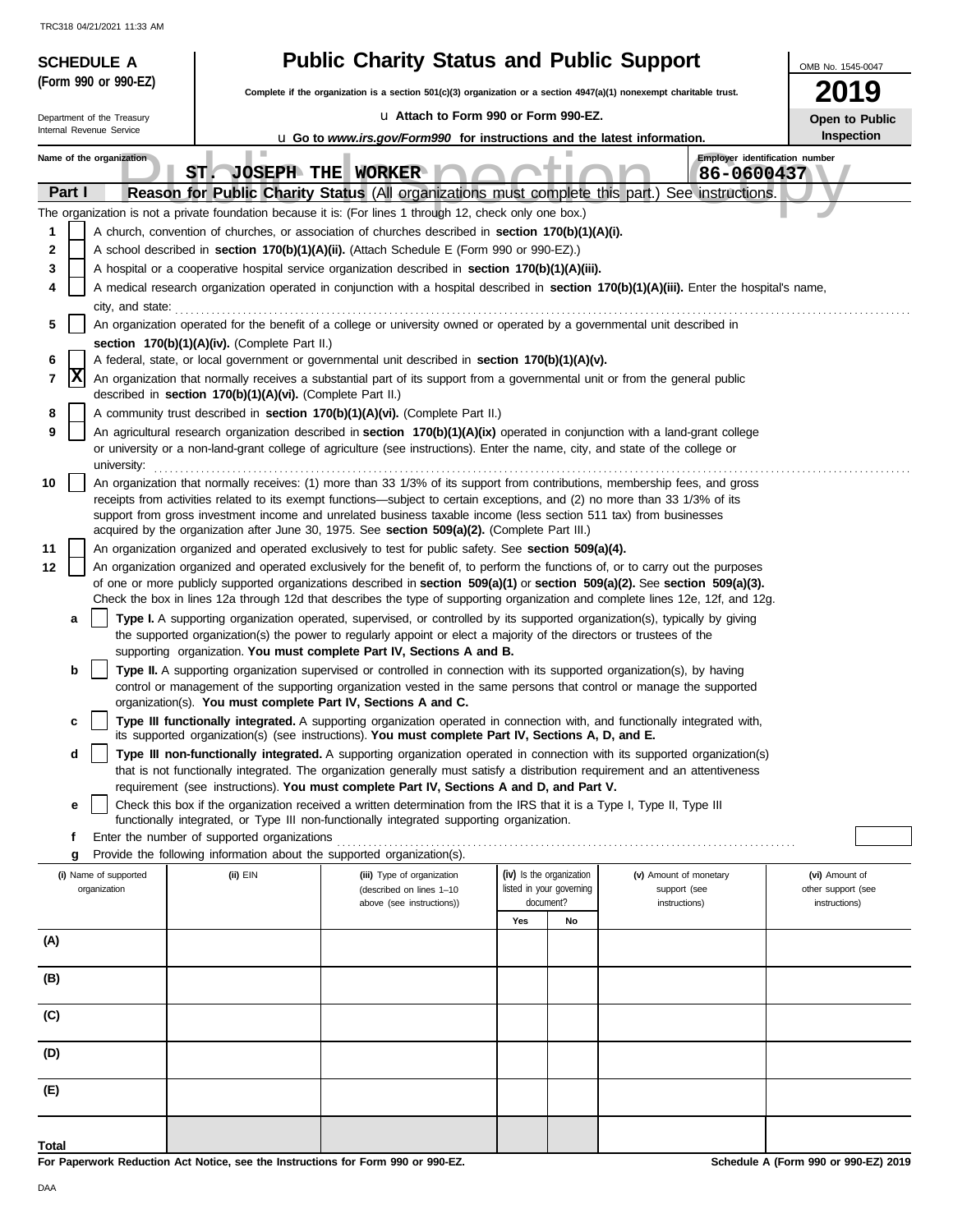|                | Schedule A (Form 990 or 990-EZ) 2019                                                                                                                                                                              | ST. JOSEPH THE WORKER |           |            |            | 86-0600437 | Page 2                                        |
|----------------|-------------------------------------------------------------------------------------------------------------------------------------------------------------------------------------------------------------------|-----------------------|-----------|------------|------------|------------|-----------------------------------------------|
|                | Support Schedule for Organizations Described in Sections 170(b)(1)(A)(iv) and 170(b)(1)(A)(vi)<br>Part II                                                                                                         |                       |           |            |            |            |                                               |
|                | (Complete only if you checked the box on line 5, 7, or 8 of Part I or if the organization failed to qualify under                                                                                                 |                       |           |            |            |            |                                               |
|                | Part III. If the organization fails to qualify under the tests listed below, please complete Part III.)                                                                                                           |                       |           |            |            |            |                                               |
|                | <b>Section A. Public Support</b>                                                                                                                                                                                  |                       |           |            |            |            |                                               |
|                | Calendar year (or fiscal year beginning in)<br>$\mathbf{u}$                                                                                                                                                       | (a) 2015              | (b) 2016  | $(c)$ 2017 | $(d)$ 2018 | (e) 2019   | (f) Total                                     |
| 1              | Gifts, grants, contributions, and<br>membership fees received. (Do not                                                                                                                                            |                       |           |            |            |            |                                               |
|                | include any "unusual grants.")                                                                                                                                                                                    | 1,323,471             | 1,226,485 | 1,102,762  | 1,248,624  | 1,202,046  | 6,103,388                                     |
| $\mathbf{2}$   | Tax revenues levied for the<br>organization's benefit and either paid<br>to or expended on its behalf                                                                                                             |                       |           |            |            |            |                                               |
| 3              | The value of services or facilities<br>furnished by a governmental unit to the<br>organization without charge                                                                                                     |                       |           |            |            |            |                                               |
| 4              | Total. Add lines 1 through 3                                                                                                                                                                                      | 1,323,471             | 1,226,485 | 1,102,762  | 1,248,624  | 1,202,046  | 6,103,388                                     |
| 5              | The portion of total contributions by<br>each person (other than a<br>governmental unit or publicly<br>supported organization) included on<br>line 1 that exceeds 2% of the amount                                |                       |           |            |            |            |                                               |
|                | shown on line 11, column (f)<br>.                                                                                                                                                                                 |                       |           |            |            |            | 134,964                                       |
| 6              | Public support. Subtract line 5 from line 4.<br><b>Section B. Total Support</b>                                                                                                                                   |                       |           |            |            |            | 5,968,424                                     |
|                | Calendar year (or fiscal year beginning in)<br>$\mathbf{u}$                                                                                                                                                       | (a) 2015              | (b) 2016  | $(c)$ 2017 | $(d)$ 2018 | $(e)$ 2019 | (f) Total                                     |
| $\overline{7}$ | Amounts from line 4                                                                                                                                                                                               | 1,323,471             | 1,226,485 | 1,102,762  | 1,248,624  | 1,202,046  | 6,103,388                                     |
| 8              | Gross income from interest, dividends,<br>payments received on securities loans,<br>rents, royalties, and income from                                                                                             |                       |           |            |            |            |                                               |
|                |                                                                                                                                                                                                                   | 577                   | 1,413     | 1,585      | 2,120      | 7,693      | 13,388                                        |
| 9              | Net income from unrelated business<br>activities, whether or not the business<br>is regularly carried on                                                                                                          |                       |           |            |            |            |                                               |
| 10             | Other income. Do not include gain or<br>loss from the sale of capital assets                                                                                                                                      | 117                   | 18,209    |            |            |            | 18,326                                        |
| 11             | Total support. Add lines 7 through 10                                                                                                                                                                             |                       |           |            |            |            | 6, 135, 102                                   |
| 12             | Gross receipts from related activities, etc. (see instructions)                                                                                                                                                   |                       |           |            |            | 12         | 1,485,207                                     |
| 13             | First five years. If the Form 990 is for the organization's first, second, third, fourth, or fifth tax year as a section 501(c)(3)                                                                                |                       |           |            |            |            |                                               |
|                | organization, check this box and stop here                                                                                                                                                                        |                       |           |            |            |            |                                               |
|                | Section C. Computation of Public Support Percentage                                                                                                                                                               |                       |           |            |            |            |                                               |
| 14             |                                                                                                                                                                                                                   |                       |           |            |            | 14         | 97.28%                                        |
| 15             | Public support percentage from 2018 Schedule A, Part II, line 14                                                                                                                                                  |                       |           |            |            | 15         | 97.26%                                        |
| 16a            | 33 1/3% support test-2019. If the organization did not check the box on line 13, and line 14 is 33 1/3% or more, check this                                                                                       |                       |           |            |            |            |                                               |
|                | box and stop here. The organization qualifies as a publicly supported organization                                                                                                                                |                       |           |            |            |            | $\blacktriangleright$ $\overline{\mathbf{X}}$ |
| b              | 33 1/3% support test-2018. If the organization did not check a box on line 13 or 16a, and line 15 is 33 1/3% or more, check                                                                                       |                       |           |            |            |            |                                               |
| 17a            | this box and stop here. The organization qualifies as a publicly supported organization<br>10%-facts-and-circumstances test-2019. If the organization did not check a box on line 13, 16a, or 16b, and line 14 is |                       |           |            |            |            |                                               |
|                | 10% or more, and if the organization meets the "facts-and-circumstances" test, check this box and stop here. Explain in                                                                                           |                       |           |            |            |            |                                               |
|                | Part VI how the organization meets the "facts-and-circumstances" test. The organization qualifies as a publicly supported                                                                                         |                       |           |            |            |            |                                               |
| b              | organization<br>10%-facts-and-circumstances test-2018. If the organization did not check a box on line 13, 16a, 16b, or 17a, and line                                                                             |                       |           |            |            |            |                                               |
|                | 15 is 10% or more, and if the organization meets the "facts-and-circumstances" test, check this box and stop here.                                                                                                |                       |           |            |            |            |                                               |
|                | Explain in Part VI how the organization meets the "facts-and-circumstances" test. The organization qualifies as a publicly                                                                                        |                       |           |            |            |            |                                               |
|                | supported organization                                                                                                                                                                                            |                       |           |            |            |            |                                               |
| 18             | Private foundation. If the organization did not check a box on line 13, 16a, 16b, 17a, or 17b, check this box and see<br><b>instructions</b>                                                                      |                       |           |            |            |            |                                               |

**Schedule A (Form 990 or 990-EZ) 2019**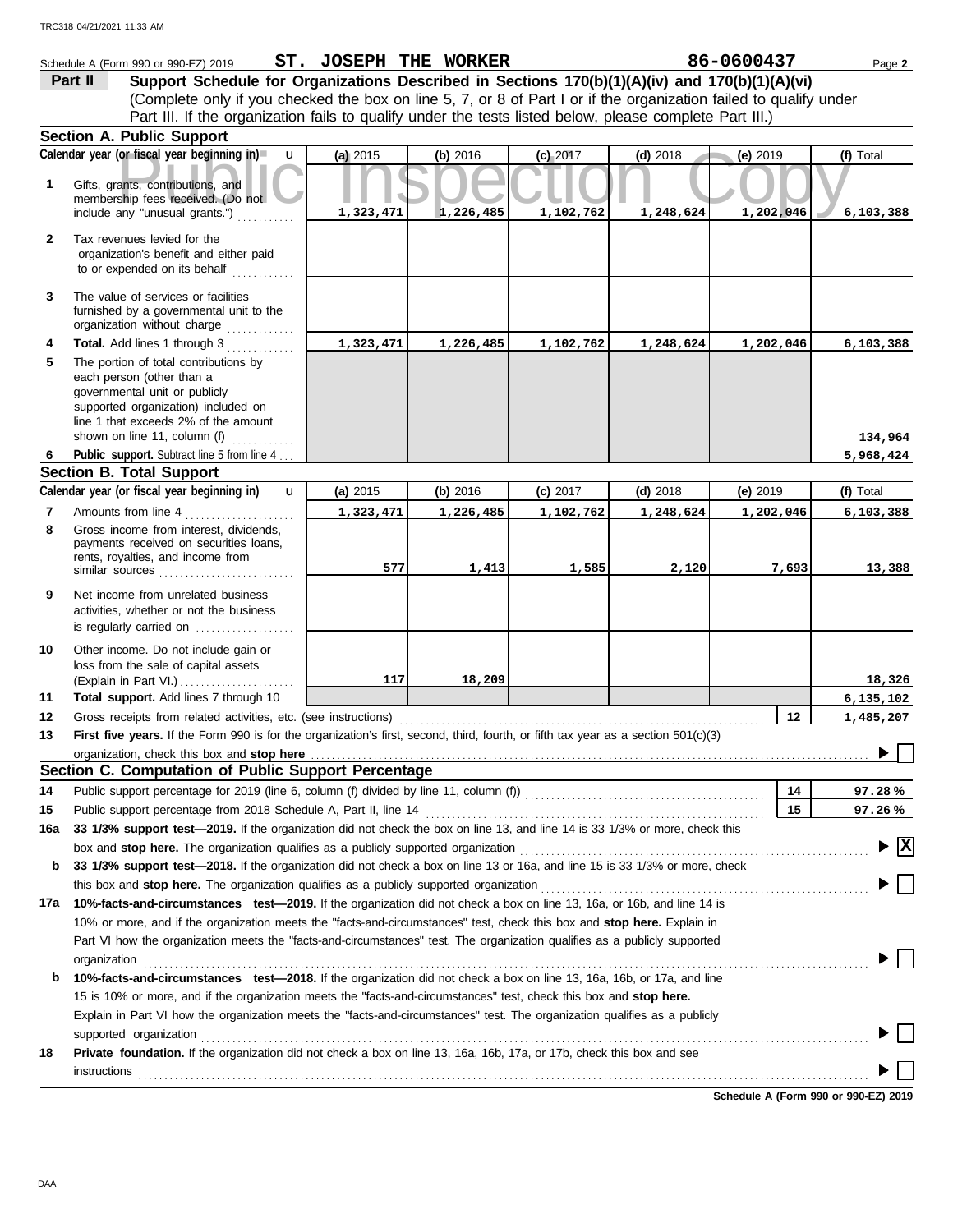|     | Schedule A (Form 990 or 990-EZ) 2019                                                                                                                                              |          | ST. JOSEPH THE WORKER |            |            | 86-0600437 | Page 3    |
|-----|-----------------------------------------------------------------------------------------------------------------------------------------------------------------------------------|----------|-----------------------|------------|------------|------------|-----------|
|     | Support Schedule for Organizations Described in Section 509(a)(2)<br>Part III                                                                                                     |          |                       |            |            |            |           |
|     | (Complete only if you checked the box on line 10 of Part I or if the organization failed to qualify under Part II.                                                                |          |                       |            |            |            |           |
|     | If the organization fails to qualify under the tests listed below, please complete Part II.)                                                                                      |          |                       |            |            |            |           |
|     | <b>Section A. Public Support</b>                                                                                                                                                  |          |                       |            |            |            |           |
|     | Calendar year (or fiscal year beginning in)<br>$\mathbf u$                                                                                                                        | (a) 2015 | (b) 2016              | $(c)$ 2017 | $(d)$ 2018 | (e) 2019   | (f) Total |
| 1   | Gifts, grants, contributions, and membership fees<br>received. (Do not include any "unusual grants.")                                                                             |          |                       |            |            |            |           |
| 2   | Gross receipts from admissions, merchandise<br>sold or services performed, or facilities<br>furnished in any activity that is related to the<br>organization's tax-exempt purpose |          |                       |            |            |            |           |
| 3   | Gross receipts from activities that are not an<br>unrelated trade or business under section 513                                                                                   |          |                       |            |            |            |           |
| 4   | Tax revenues levied for the<br>organization's benefit and either paid<br>to or expended on its behalf                                                                             |          |                       |            |            |            |           |
| 5   | The value of services or facilities<br>furnished by a governmental unit to the<br>organization without charge                                                                     |          |                       |            |            |            |           |
| 6   | Total. Add lines 1 through 5                                                                                                                                                      |          |                       |            |            |            |           |
| 7a  | Amounts included on lines 1, 2, and 3<br>received from disqualified persons                                                                                                       |          |                       |            |            |            |           |
| b   | Amounts included on lines 2 and 3<br>received from other than disqualified<br>persons that exceed the greater of \$5,000<br>or 1% of the amount on line 13 for the year $\ldots$  |          |                       |            |            |            |           |
| c   | Add lines 7a and 7b                                                                                                                                                               |          |                       |            |            |            |           |
| 8   | Public support. (Subtract line 7c from<br>line $6$ .)                                                                                                                             |          |                       |            |            |            |           |
|     | <b>Section B. Total Support</b>                                                                                                                                                   |          |                       |            |            |            |           |
|     | Calendar year (or fiscal year beginning in)<br>$\mathbf{u}$                                                                                                                       | (a) 2015 | (b) 2016              | $(c)$ 2017 | $(d)$ 2018 | (e) $2019$ | (f) Total |
| 9   | Amounts from line 6<br>.                                                                                                                                                          |          |                       |            |            |            |           |
| 10a | Gross income from interest, dividends,<br>payments received on securities loans, rents,<br>royalties, and income from similar sources                                             |          |                       |            |            |            |           |
| b   | Unrelated business taxable income (less<br>section 511 taxes) from businesses<br>acquired after June 30, 1975                                                                     |          |                       |            |            |            |           |
|     | Add lines 10a and 10b                                                                                                                                                             |          |                       |            |            |            |           |
| 11  | Net income from unrelated business<br>activities not included in line 10b, whether<br>or not the business is regularly carried on                                                 |          |                       |            |            |            |           |
| 12  | Other income. Do not include gain or<br>loss from the sale of capital assets<br>(Explain in Part VI.)<br>.                                                                        |          |                       |            |            |            |           |
| 13  | Total support. (Add lines 9, 10c, 11,<br>and 12.)                                                                                                                                 |          |                       |            |            |            |           |
| 14  | First five years. If the Form 990 is for the organization's first, second, third, fourth, or fifth tax year as a section 501(c)(3)<br>organization, check this box and stop here  |          |                       |            |            |            |           |
|     | Section C. Computation of Public Support Percentage                                                                                                                               |          |                       |            |            |            |           |
| 15  |                                                                                                                                                                                   |          |                       |            |            | 15         | %         |
| 16  |                                                                                                                                                                                   |          |                       |            |            | 16         | $\%$      |
|     | Section D. Computation of Investment Income Percentage                                                                                                                            |          |                       |            |            |            |           |
| 17  |                                                                                                                                                                                   |          |                       |            |            | 17         | %         |
| 18  | Investment income percentage from 2018 Schedule A, Part III, line 17                                                                                                              |          |                       |            |            | 18         | %         |
| 19a | 33 1/3% support tests-2019. If the organization did not check the box on line 14, and line 15 is more than 33 1/3%, and line                                                      |          |                       |            |            |            |           |
|     |                                                                                                                                                                                   |          |                       |            |            |            |           |
| b   | 33 1/3% support tests-2018. If the organization did not check a box on line 14 or line 19a, and line 16 is more than 33 1/3%, and                                                 |          |                       |            |            |            |           |
|     |                                                                                                                                                                                   |          |                       |            |            |            |           |
| 20  |                                                                                                                                                                                   |          |                       |            |            |            |           |

**Schedule A (Form 990 or 990-EZ) 2019**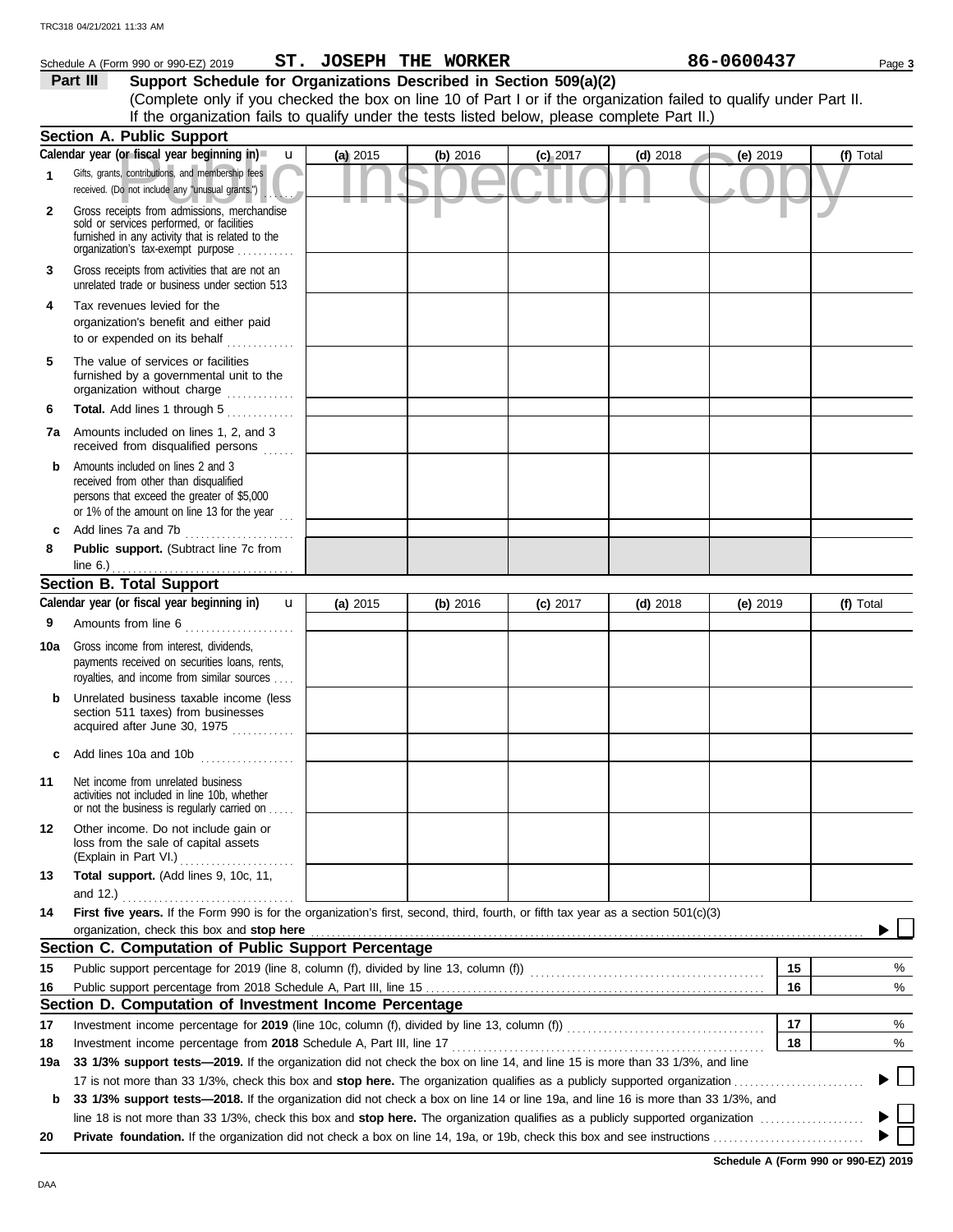|     | ST. JOSEPH THE WORKER<br>Schedule A (Form 990 or 990-EZ) 2019                                                                                                                                                    | 86-0600437                           | Page 4 |
|-----|------------------------------------------------------------------------------------------------------------------------------------------------------------------------------------------------------------------|--------------------------------------|--------|
|     | Part IV<br><b>Supporting Organizations</b>                                                                                                                                                                       |                                      |        |
|     | (Complete only if you checked a box in line 12 on Part I. If you checked 12a of Part I, complete Sections A                                                                                                      |                                      |        |
|     | and B. If you checked 12b of Part I, complete Sections A and C. If you checked 12c of Part I, complete                                                                                                           |                                      |        |
|     | Sections A, D, and E. If you checked 12d of Part I, complete Sections A and D, and complete Part V.)                                                                                                             |                                      |        |
|     | Section A. All Supporting Organizations                                                                                                                                                                          |                                      |        |
|     |                                                                                                                                                                                                                  | Yes                                  | No     |
| 1   | Are all of the organization's supported organizations listed by name in the organization's governing<br>documents? If "No," describe in Part VI how the supported organizations are designated. If designated by |                                      |        |
|     | class or purpose, describe the designation. If historic and continuing relationship, explain.                                                                                                                    | 1                                    |        |
| 2   | Did the organization have any supported organization that does not have an IRS determination of status                                                                                                           |                                      |        |
|     | under section 509(a)(1) or (2)? If "Yes," explain in Part VI how the organization determined that the supported                                                                                                  |                                      |        |
|     | organization was described in section 509(a)(1) or (2).                                                                                                                                                          | 2                                    |        |
| За  | Did the organization have a supported organization described in section 501(c)(4), (5), or (6)? If "Yes," answer                                                                                                 |                                      |        |
|     | $(b)$ and $(c)$ below.                                                                                                                                                                                           | За                                   |        |
| b   | Did the organization confirm that each supported organization qualified under section $501(c)(4)$ , (5), or (6) and                                                                                              |                                      |        |
|     | satisfied the public support tests under section $509(a)(2)?$ If "Yes," describe in Part VI when and how the                                                                                                     |                                      |        |
|     | organization made the determination.                                                                                                                                                                             | 3b                                   |        |
| c   | Did the organization ensure that all support to such organizations was used exclusively for section $170(c)(2)(B)$                                                                                               |                                      |        |
|     | purposes? If "Yes," explain in Part VI what controls the organization put in place to ensure such use.                                                                                                           | 3c                                   |        |
| 4a  | Was any supported organization not organized in the United States ("foreign supported organization")? If                                                                                                         |                                      |        |
|     | "Yes," and if you checked 12a or 12b in Part I, answer (b) and (c) below.                                                                                                                                        | 4a                                   |        |
| b   | Did the organization have ultimate control and discretion in deciding whether to make grants to the foreign                                                                                                      |                                      |        |
|     | supported organization? If "Yes," describe in Part VI how the organization had such control and discretion                                                                                                       |                                      |        |
|     | despite being controlled or supervised by or in connection with its supported organizations.                                                                                                                     | 4b                                   |        |
| c   | Did the organization support any foreign supported organization that does not have an IRS determination                                                                                                          |                                      |        |
|     | under sections $501(c)(3)$ and $509(a)(1)$ or (2)? If "Yes," explain in Part VI what controls the organization used                                                                                              |                                      |        |
|     | to ensure that all support to the foreign supported organization was used exclusively for section $170(c)(2)(B)$                                                                                                 |                                      |        |
|     | purposes.                                                                                                                                                                                                        | 4c                                   |        |
| 5а  | Did the organization add, substitute, or remove any supported organizations during the tax year? If "Yes,"                                                                                                       |                                      |        |
|     | answer (b) and (c) below (if applicable). Also, provide detail in Part VI, including (i) the names and EIN                                                                                                       |                                      |        |
|     | numbers of the supported organizations added, substituted, or removed; (ii) the reasons for each such action;                                                                                                    |                                      |        |
|     | (iii) the authority under the organization's organizing document authorizing such action; and (iv) how the action                                                                                                |                                      |        |
|     | was accomplished (such as by amendment to the organizing document).<br>Type I or Type II only. Was any added or substituted supported organization part of a class already                                       | 5a                                   |        |
| b   | designated in the organization's organizing document?                                                                                                                                                            | 5b                                   |        |
| c   | Substitutions only. Was the substitution the result of an event beyond the organization's control?                                                                                                               | 5c                                   |        |
| 6   | Did the organization provide support (whether in the form of grants or the provision of services or facilities) to                                                                                               |                                      |        |
|     | anyone other than (i) its supported organizations, (ii) individuals that are part of the charitable class benefited                                                                                              |                                      |        |
|     | by one or more of its supported organizations, or (iii) other supporting organizations that also support or                                                                                                      |                                      |        |
|     | benefit one or more of the filing organization's supported organizations? If "Yes," provide detail in Part VI.                                                                                                   | 6                                    |        |
| 7   | Did the organization provide a grant, loan, compensation, or other similar payment to a substantial contributor                                                                                                  |                                      |        |
|     | (as defined in section $4958(c)(3)(C)$ ), a family member of a substantial contributor, or a 35% controlled entity                                                                                               |                                      |        |
|     | with regard to a substantial contributor? If "Yes," complete Part I of Schedule L (Form 990 or 990-EZ).                                                                                                          | 7                                    |        |
| 8   | Did the organization make a loan to a disqualified person (as defined in section 4958) not described in line 7?                                                                                                  |                                      |        |
|     | If "Yes," complete Part I of Schedule L (Form 990 or 990-EZ).                                                                                                                                                    | 8                                    |        |
| 9a  | Was the organization controlled directly or indirectly at any time during the tax year by one or more                                                                                                            |                                      |        |
|     | disqualified persons as defined in section 4946 (other than foundation managers and organizations described                                                                                                      |                                      |        |
|     | in section 509(a)(1) or (2))? If "Yes," provide detail in Part VI.                                                                                                                                               | 9а                                   |        |
| b   | Did one or more disqualified persons (as defined in line 9a) hold a controlling interest in any entity in which                                                                                                  |                                      |        |
|     | the supporting organization had an interest? If "Yes," provide detail in Part VI.                                                                                                                                | 9b                                   |        |
| c   | Did a disqualified person (as defined in line 9a) have an ownership interest in, or derive any personal benefit                                                                                                  |                                      |        |
|     | from, assets in which the supporting organization also had an interest? If "Yes," provide detail in Part VI.                                                                                                     | 9с                                   |        |
| 10a | Was the organization subject to the excess business holdings rules of section 4943 because of section                                                                                                            |                                      |        |
|     | 4943(f) (regarding certain Type II supporting organizations, and all Type III non-functionally integrated                                                                                                        |                                      |        |
|     | supporting organizations)? If "Yes," answer 10b below.                                                                                                                                                           | 10a                                  |        |
| b   | Did the organization have any excess business holdings in the tax year? (Use Schedule C, Form 4720, to                                                                                                           |                                      |        |
|     | determine whether the organization had excess business holdings.)                                                                                                                                                | 10 <sub>b</sub>                      |        |
|     |                                                                                                                                                                                                                  | Schedule A (Form 990 or 990-EZ) 2019 |        |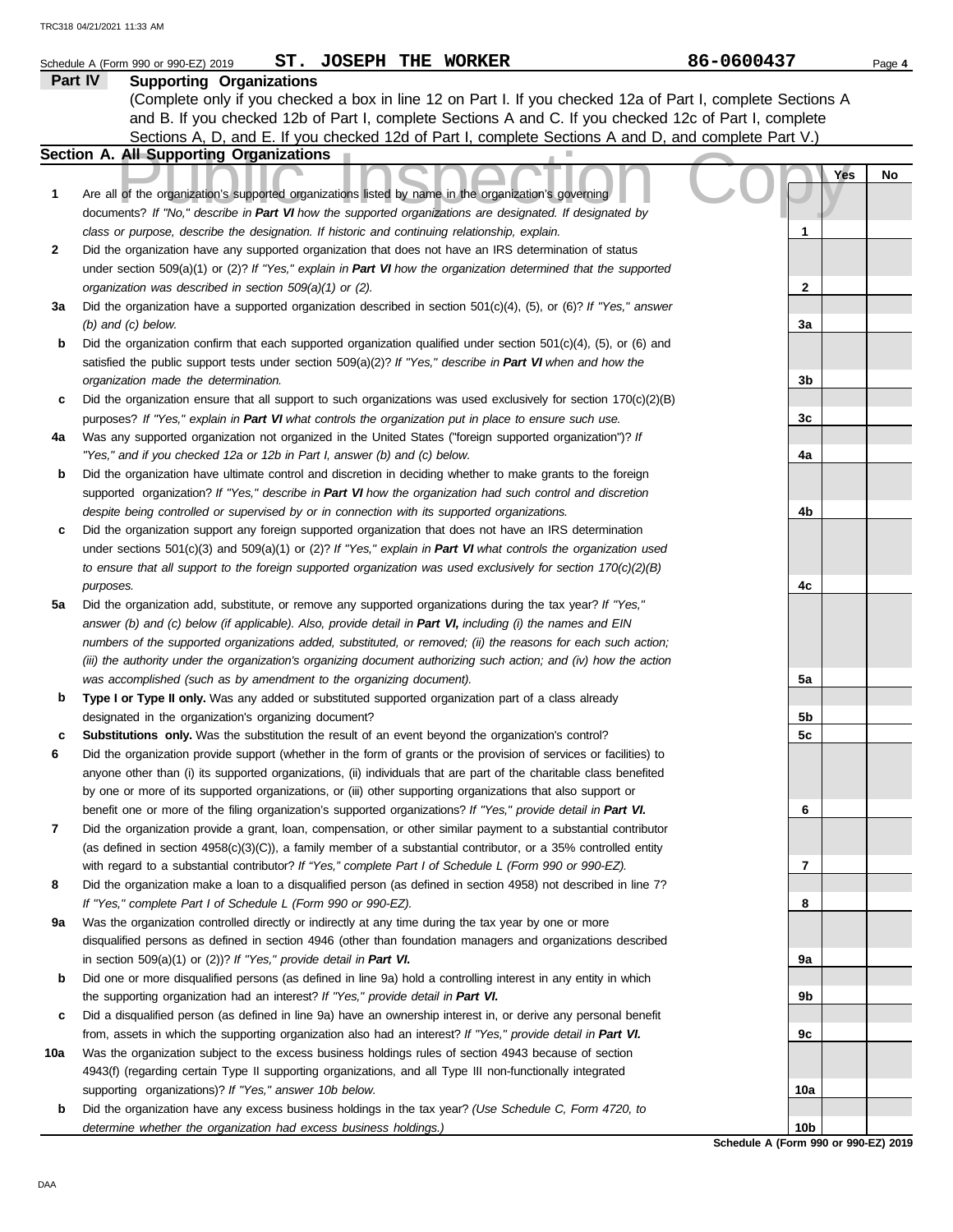|    | ST.<br><b>JOSEPH THE WORKER</b><br>Schedule A (Form 990 or 990-EZ) 2019                                                                                                    | 86-0600437      |     | Page 5 |
|----|----------------------------------------------------------------------------------------------------------------------------------------------------------------------------|-----------------|-----|--------|
|    | Part IV<br>Supporting Organizations (continued)                                                                                                                            |                 |     |        |
|    |                                                                                                                                                                            |                 | Yes | No     |
| 11 | Has the organization accepted a gift or contribution from any of the following persons?                                                                                    |                 |     |        |
| а  | A person who directly or indirectly controls, either alone or together with persons described in (b) and (c)                                                               |                 |     |        |
|    | below, the governing body of a supported organization?                                                                                                                     | 11a             |     |        |
|    | <b>b</b> A family member of a person described in (a) above?                                                                                                               | 11 <sub>b</sub> |     |        |
| c  | A 35% controlled entity of a person described in (a) or (b) above? If "Yes" to a, b, or c, provide detail in Part VI.<br><b>Section B. Type I Supporting Organizations</b> | 11 <sub>c</sub> |     |        |
|    |                                                                                                                                                                            |                 |     |        |
|    |                                                                                                                                                                            |                 | Yes | No     |
| 1  | Did the directors, trustees, or membership of one or more supported organizations have the power to                                                                        |                 |     |        |
|    | regularly appoint or elect at least a majority of the organization's directors or trustees at all times during the                                                         |                 |     |        |
|    | tax year? If "No," describe in Part VI how the supported organization(s) effectively operated, supervised, or                                                              |                 |     |        |
|    | controlled the organization's activities. If the organization had more than one supported organization,                                                                    |                 |     |        |
|    | describe how the powers to appoint and/or remove directors or trustees were allocated among the supported                                                                  |                 |     |        |
|    | organizations and what conditions or restrictions, if any, applied to such powers during the tax year.                                                                     | 1               |     |        |
| 2  | Did the organization operate for the benefit of any supported organization other than the supported                                                                        |                 |     |        |
|    | organization(s) that operated, supervised, or controlled the supporting organization? If "Yes," explain in Part                                                            |                 |     |        |
|    | VI how providing such benefit carried out the purposes of the supported organization(s) that operated,                                                                     |                 |     |        |
|    | supervised, or controlled the supporting organization.<br>Section C. Type II Supporting Organizations                                                                      | $\mathbf{2}$    |     |        |
|    |                                                                                                                                                                            |                 | Yes | No     |
| 1  | Were a majority of the organization's directors or trustees during the tax year also a majority of the directors                                                           |                 |     |        |
|    | or trustees of each of the organization's supported organization(s)? If "No," describe in Part VI how control                                                              |                 |     |        |
|    | or management of the supporting organization was vested in the same persons that controlled or managed                                                                     |                 |     |        |
|    | the supported organization(s).                                                                                                                                             | 1               |     |        |
|    | Section D. All Type III Supporting Organizations                                                                                                                           |                 |     |        |
|    |                                                                                                                                                                            |                 | Yes | No     |
| 1  | Did the organization provide to each of its supported organizations, by the last day of the fifth month of the                                                             |                 |     |        |
|    | organization's tax year, (i) a written notice describing the type and amount of support provided during the prior tax                                                      |                 |     |        |
|    | year, (ii) a copy of the Form 990 that was most recently filed as of the date of notification, and (iii) copies of the                                                     |                 |     |        |
|    | organization's governing documents in effect on the date of notification, to the extent not previously provided?                                                           | 1               |     |        |
| 2  | Were any of the organization's officers, directors, or trustees either (i) appointed or elected by the supported                                                           |                 |     |        |
|    | organization(s) or (ii) serving on the governing body of a supported organization? If "No," explain in Part VI how                                                         |                 |     |        |
|    | the organization maintained a close and continuous working relationship with the supported organization(s).                                                                | 2               |     |        |
| 3  | By reason of the relationship described in (2), did the organization's supported organizations have a                                                                      |                 |     |        |
|    | significant voice in the organization's investment policies and in directing the use of the organization's                                                                 |                 |     |        |
|    | income or assets at all times during the tax year? If "Yes," describe in Part VI the role the organization's                                                               |                 |     |        |
|    | supported organizations played in this regard.                                                                                                                             | 3               |     |        |
|    | Section E. Type III Functionally-Integrated Supporting Organizations                                                                                                       |                 |     |        |
| 1  | Check the box next to the method that the organization used to satisfy the Integral Part Test during the year (see instructions).                                          |                 |     |        |
| a  | The organization satisfied the Activities Test. Complete line 2 below.                                                                                                     |                 |     |        |
| b  | The organization is the parent of each of its supported organizations. Complete line 3 below.                                                                              |                 |     |        |
| C  | The organization supported a governmental entity. Describe in Part VI how you supported a government entity (see instructions).                                            |                 |     |        |
|    |                                                                                                                                                                            |                 |     |        |
|    | 2 Activities Test. Answer (a) and (b) below.                                                                                                                               |                 | Yes | No     |
| а  | Did substantially all of the organization's activities during the tax year directly further the exempt purposes of                                                         |                 |     |        |
|    | the supported organization(s) to which the organization was responsive? If "Yes," then in Part VI identify                                                                 |                 |     |        |
|    | those supported organizations and explain how these activities directly furthered their exempt purposes,                                                                   |                 |     |        |
|    | how the organization was responsive to those supported organizations, and how the organization determined                                                                  |                 |     |        |
|    | that these activities constituted substantially all of its activities.                                                                                                     | 2a              |     |        |
| b  | Did the activities described in (a) constitute activities that, but for the organization's involvement, one or more                                                        |                 |     |        |
|    | of the organization's supported organization(s) would have been engaged in? If "Yes," explain in Part VI the                                                               |                 |     |        |
|    | reasons for the organization's position that its supported organization(s) would have engaged in these                                                                     |                 |     |        |
|    | activities but for the organization's involvement.                                                                                                                         | 2b              |     |        |
| 3  | Parent of Supported Organizations. Answer (a) and (b) below.                                                                                                               |                 |     |        |
| а  | Did the organization have the power to regularly appoint or elect a majority of the officers, directors, or                                                                |                 |     |        |
|    | trustees of each of the supported organizations? Provide details in Part VI.                                                                                               | За              |     |        |

**b** Did the organization exercise a substantial degree of direction over the policies, programs, and activities of each of its supported organizations? *If "Yes," describe in Part VI the role played by the organization in this regard.*

DAA **Schedule A (Form 990 or 990-EZ) 2019 3b**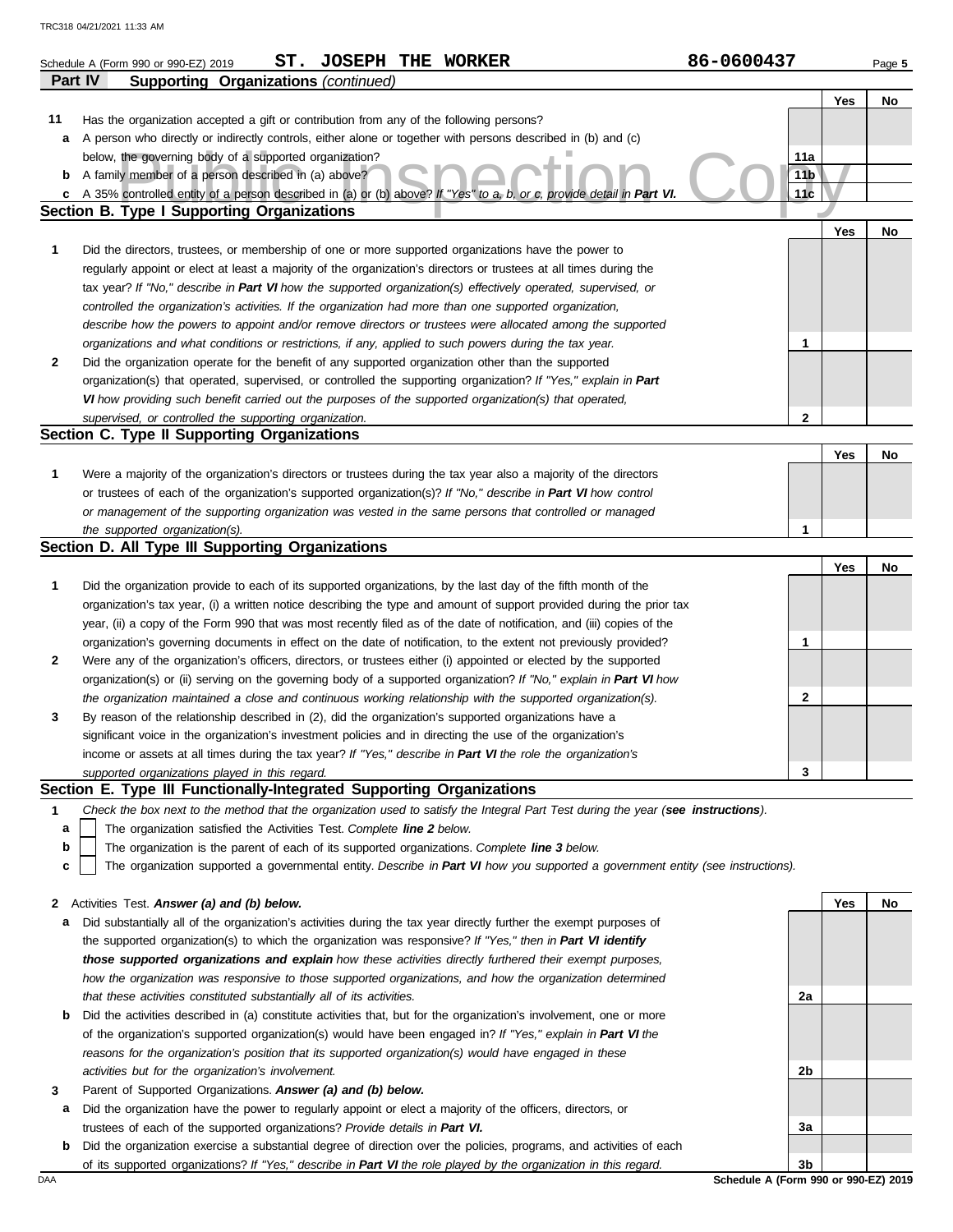| ST. JOSEPH THE WORKER<br>Schedule A (Form 990 or 990-EZ) 2019                                                                         |                         | 86-0600437     | Page 6                         |  |  |  |  |
|---------------------------------------------------------------------------------------------------------------------------------------|-------------------------|----------------|--------------------------------|--|--|--|--|
| Part V<br>Type III Non-Functionally Integrated 509(a)(3) Supporting Organizations                                                     |                         |                |                                |  |  |  |  |
| 1<br>Check here if the organization satisfied the Integral Part Test as a qualifying trust on Nov. 20, 1970 (explain in Part VI). See |                         |                |                                |  |  |  |  |
| instructions. All other Type III non-functionally integrated supporting organizations must complete Sections A through E.             |                         |                |                                |  |  |  |  |
| Section A - Adjusted Net Income                                                                                                       |                         | (A) Prior Year | (B) Current Year               |  |  |  |  |
| п                                                                                                                                     |                         |                | (optional)                     |  |  |  |  |
| Net short-term capital gain<br>$\mathbf 1$                                                                                            | 1                       |                |                                |  |  |  |  |
| 2<br>Recoveries of prior-year distributions                                                                                           | $\mathbf{2}$            |                |                                |  |  |  |  |
| 3<br>Other gross income (see instructions)                                                                                            | 3                       |                |                                |  |  |  |  |
| Add lines 1 through 3.<br>4                                                                                                           | 4                       |                |                                |  |  |  |  |
| 5<br>Depreciation and depletion                                                                                                       | 5                       |                |                                |  |  |  |  |
| 6<br>Portion of operating expenses paid or incurred for production or                                                                 |                         |                |                                |  |  |  |  |
| collection of gross income or for management, conservation, or                                                                        |                         |                |                                |  |  |  |  |
| maintenance of property held for production of income (see instructions)                                                              | 6                       |                |                                |  |  |  |  |
| Other expenses (see instructions)<br>7                                                                                                | $\overline{\mathbf{r}}$ |                |                                |  |  |  |  |
| 8<br>Adjusted Net Income (subtract lines 5, 6, and 7 from line 4)                                                                     | 8                       |                |                                |  |  |  |  |
| <b>Section B - Minimum Asset Amount</b>                                                                                               |                         | (A) Prior Year | (B) Current Year<br>(optional) |  |  |  |  |
| Aggregate fair market value of all non-exempt-use assets (see<br>1.                                                                   |                         |                |                                |  |  |  |  |
| instructions for short tax year or assets held for part of year):                                                                     |                         |                |                                |  |  |  |  |
| Average monthly value of securities<br>a                                                                                              | 1a                      |                |                                |  |  |  |  |
| <b>b</b> Average monthly cash balances                                                                                                | 1b                      |                |                                |  |  |  |  |
| Fair market value of other non-exempt-use assets<br>C                                                                                 | 1c                      |                |                                |  |  |  |  |
| <b>Total</b> (add lines 1a, 1b, and 1c)<br>d                                                                                          | 1d                      |                |                                |  |  |  |  |
| <b>Discount</b> claimed for blockage or other<br>е                                                                                    |                         |                |                                |  |  |  |  |
| factors (explain in detail in <b>Part VI)</b> :                                                                                       |                         |                |                                |  |  |  |  |
| $\mathbf{2}$<br>Acquisition indebtedness applicable to non-exempt-use assets                                                          | $\bf{2}$                |                |                                |  |  |  |  |
| 3<br>Subtract line 2 from line 1d.                                                                                                    | 3                       |                |                                |  |  |  |  |
| Cash deemed held for exempt use. Enter 1-1/2% of line 3 (for greater amount,<br>4                                                     |                         |                |                                |  |  |  |  |
| see instructions)                                                                                                                     | 4                       |                |                                |  |  |  |  |
| 5<br>Net value of non-exempt-use assets (subtract line 4 from line 3)                                                                 | 5                       |                |                                |  |  |  |  |
| 6<br>Multiply line 5 by .035.                                                                                                         | 6                       |                |                                |  |  |  |  |
| $\overline{7}$<br>Recoveries of prior-year distributions                                                                              | $\overline{7}$          |                |                                |  |  |  |  |
| 8<br>Minimum Asset Amount (add line 7 to line 6)                                                                                      | 8                       |                |                                |  |  |  |  |
| Section C - Distributable Amount                                                                                                      |                         |                | <b>Current Year</b>            |  |  |  |  |
| Adjusted net income for prior year (from Section A, line 8, Column A)<br>1.                                                           | $\mathbf{1}$            |                |                                |  |  |  |  |
| $\mathbf{2}$<br>Enter 85% of line 1.                                                                                                  | $\mathbf{2}$            |                |                                |  |  |  |  |
| 3<br>Minimum asset amount for prior year (from Section B, line 8, Column A)                                                           | 3                       |                |                                |  |  |  |  |
| 4<br>Enter greater of line 2 or line 3.                                                                                               | $\overline{\mathbf{4}}$ |                |                                |  |  |  |  |
| 5<br>Income tax imposed in prior year                                                                                                 | 5                       |                |                                |  |  |  |  |
| <b>Distributable Amount.</b> Subtract line 5 from line 4, unless subject to<br>6                                                      |                         |                |                                |  |  |  |  |
| emergency temporary reduction (see instructions).                                                                                     | 6                       |                |                                |  |  |  |  |

**7** instructions). Check here if the current year is the organization's first as a non-functionally integrated Type III supporting organization (see

**Schedule A (Form 990 or 990-EZ) 2019**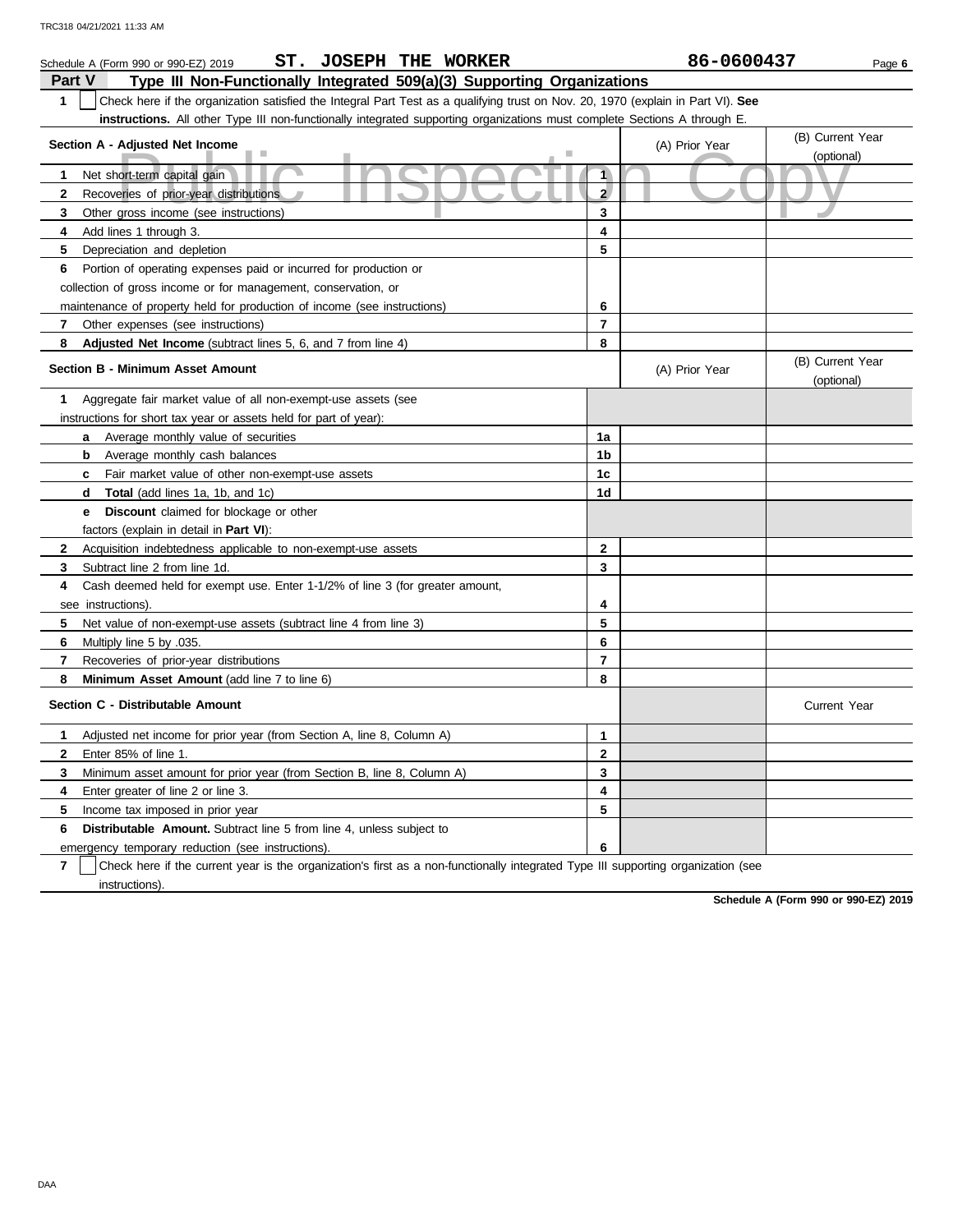|                | ST. JOSEPH THE WORKER<br>Schedule A (Form 990 or 990-EZ) 2019                                                                            |                             | 86-0600437                            | Page 7                                  |
|----------------|------------------------------------------------------------------------------------------------------------------------------------------|-----------------------------|---------------------------------------|-----------------------------------------|
| <b>Part V</b>  | Type III Non-Functionally Integrated 509(a)(3) Supporting Organizations (continued)                                                      |                             |                                       |                                         |
|                | <b>Section D - Distributions</b>                                                                                                         |                             |                                       | <b>Current Year</b>                     |
| 1              | Amounts paid to supported organizations to accomplish exempt purposes                                                                    |                             |                                       |                                         |
| $\mathbf{2}$   | Amounts paid to perform activity that directly furthers exempt purposes of supported<br>organizations, in excess of income from activity | ш                           |                                       |                                         |
| 3              | Administrative expenses paid to accomplish exempt purposes of supported organizations                                                    |                             |                                       |                                         |
| 4              | Amounts paid to acquire exempt-use assets                                                                                                |                             |                                       |                                         |
| 5              | Qualified set-aside amounts (prior IRS approval required)                                                                                |                             |                                       |                                         |
| 6              | Other distributions (describe in Part VI). See instructions.                                                                             |                             |                                       |                                         |
| 7              | Total annual distributions. Add lines 1 through 6.                                                                                       |                             |                                       |                                         |
| 8              | Distributions to attentive supported organizations to which the organization is responsive                                               |                             |                                       |                                         |
|                | (provide details in Part VI). See instructions.                                                                                          |                             |                                       |                                         |
| 9              | Distributable amount for 2019 from Section C, line 6                                                                                     |                             |                                       |                                         |
| 10             | Line 8 amount divided by line 9 amount                                                                                                   |                             |                                       |                                         |
|                |                                                                                                                                          | (i)                         | (ii)                                  | (iii)                                   |
|                | <b>Section E - Distribution Allocations (see instructions)</b>                                                                           | <b>Excess Distributions</b> | <b>Underdistributions</b><br>Pre-2019 | <b>Distributable</b><br>Amount for 2019 |
| 1              | Distributable amount for 2019 from Section C, line 6                                                                                     |                             |                                       |                                         |
| $\mathbf{2}$   | Underdistributions, if any, for years prior to 2019                                                                                      |                             |                                       |                                         |
|                | (reasonable cause required-explain in Part VI). See                                                                                      |                             |                                       |                                         |
|                | instructions.                                                                                                                            |                             |                                       |                                         |
| 3              | Excess distributions carryover, if any, to 2019                                                                                          |                             |                                       |                                         |
|                |                                                                                                                                          |                             |                                       |                                         |
|                | <b>b</b> From 2015 <u></u>                                                                                                               |                             |                                       |                                         |
|                |                                                                                                                                          |                             |                                       |                                         |
|                |                                                                                                                                          |                             |                                       |                                         |
|                |                                                                                                                                          |                             |                                       |                                         |
|                | f Total of lines 3a through e                                                                                                            |                             |                                       |                                         |
|                | g Applied to underdistributions of prior years                                                                                           |                             |                                       |                                         |
|                | h Applied to 2019 distributable amount                                                                                                   |                             |                                       |                                         |
| Ī.             | Carryover from 2014 not applied (see instructions)                                                                                       |                             |                                       |                                         |
|                | Remainder. Subtract lines 3g, 3h, and 3i from 3f.                                                                                        |                             |                                       |                                         |
| 4              | Distributions for 2019 from                                                                                                              |                             |                                       |                                         |
|                | \$<br>Section D, line 7:                                                                                                                 |                             |                                       |                                         |
|                | a Applied to underdistributions of prior years                                                                                           |                             |                                       |                                         |
|                | <b>b</b> Applied to 2019 distributable amount                                                                                            |                             |                                       |                                         |
|                | c Remainder. Subtract lines 4a and 4b from 4.                                                                                            |                             |                                       |                                         |
| 5              | Remaining underdistributions for years prior to 2019, if                                                                                 |                             |                                       |                                         |
|                | any. Subtract lines 3q and 4a from line 2. For result                                                                                    |                             |                                       |                                         |
|                | greater than zero, explain in Part VI. See instructions.                                                                                 |                             |                                       |                                         |
| 6              | Remaining underdistributions for 2019. Subtract lines 3h                                                                                 |                             |                                       |                                         |
|                | and 4b from line 1. For result greater than zero, explain in                                                                             |                             |                                       |                                         |
|                | Part VI. See instructions.                                                                                                               |                             |                                       |                                         |
| $\overline{7}$ | Excess distributions carryover to 2020. Add lines 3j                                                                                     |                             |                                       |                                         |
|                | and 4c.                                                                                                                                  |                             |                                       |                                         |
| 8              | Breakdown of line 7:                                                                                                                     |                             |                                       |                                         |
|                |                                                                                                                                          |                             |                                       |                                         |
|                | <b>b</b> Excess from 2016                                                                                                                |                             |                                       |                                         |
|                |                                                                                                                                          |                             |                                       |                                         |
|                |                                                                                                                                          |                             |                                       |                                         |
|                | <b>e</b> Excess from 2019                                                                                                                |                             |                                       |                                         |

**Schedule A (Form 990 or 990-EZ) 2019**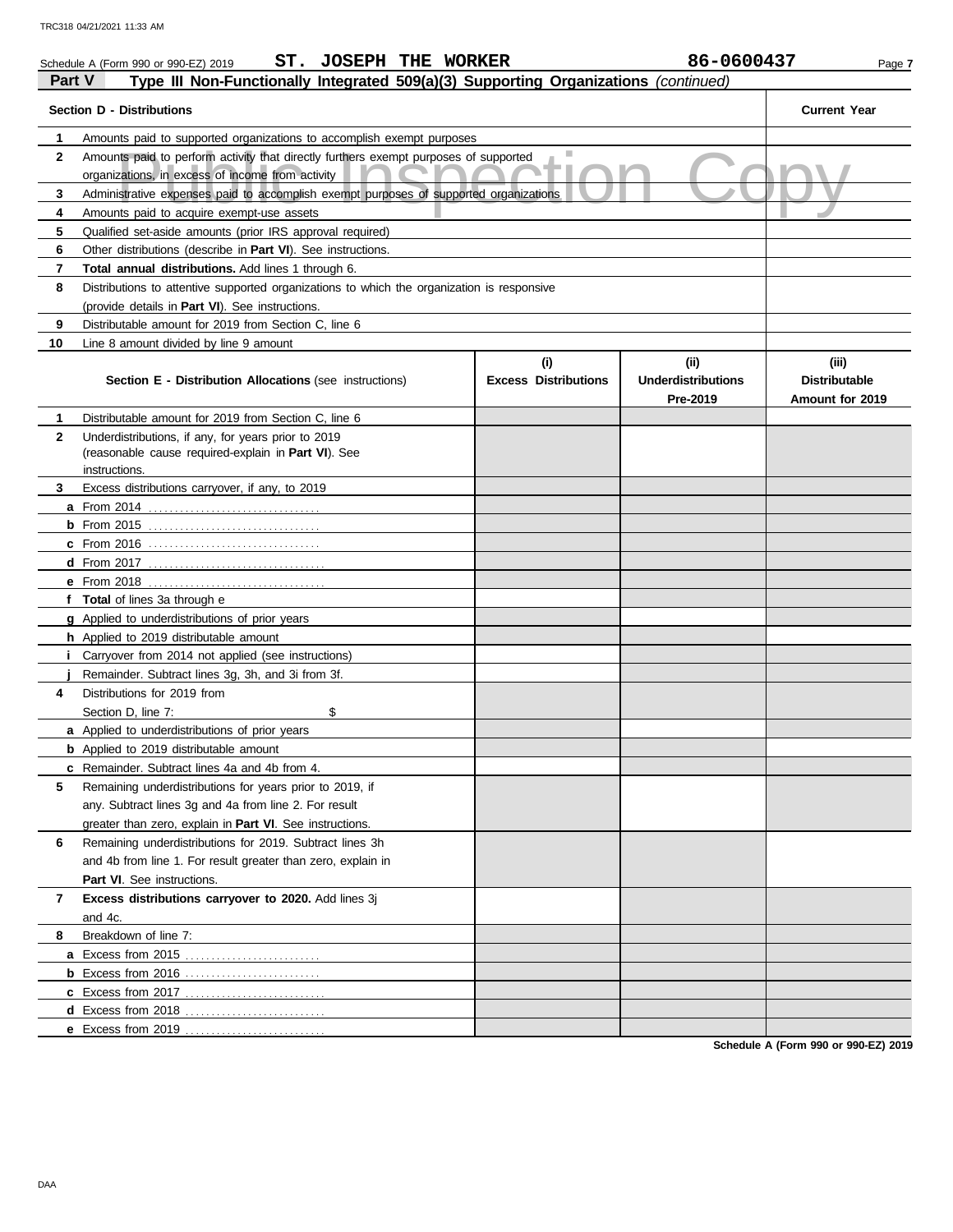|                      | Schedule A (Form 990 or 990-EZ) 2019                                                                                                                                                                                                                                                                                                                              | ST. JOSEPH THE WORKER |    |        | 86-0600437 | Page 8 |
|----------------------|-------------------------------------------------------------------------------------------------------------------------------------------------------------------------------------------------------------------------------------------------------------------------------------------------------------------------------------------------------------------|-----------------------|----|--------|------------|--------|
| Part VI              | Supplemental Information. Provide the explanations required by Part II, line 10; Part II, line 17a or 17b; Part<br>III, line 12; Part IV, Section A, lines 1, 2, 3b, 3c, 4b, 4c, 5a, 6, 9a, 9b, 9c, 11a, 11b, and 11c; Part IV, Section<br>B, lines 1 and 2; Part IV, Section C, line 1; Part IV, Section D, lines 2 and 3; Part IV, Section E, lines 1c, 2a, 2b, |                       |    |        |            |        |
|                      | 3a, and 3b; Part V, line 1; Part V, Section B, line 1e; Part V, Section D, lines 5, 6, and 8; and Part V, Section E,<br>lines 2, 5, and 6. Also complete this part for any additional information. (See instructions.)                                                                                                                                            |                       |    |        |            |        |
|                      | PART II, LINE 10 - OTHER INCOME DETAIL                                                                                                                                                                                                                                                                                                                            |                       |    |        |            |        |
| <b>MISCELLANEOUS</b> |                                                                                                                                                                                                                                                                                                                                                                   |                       | \$ | 117    |            |        |
|                      | BUS PASS REIMBURSEMENT                                                                                                                                                                                                                                                                                                                                            |                       | \$ | 18,209 |            |        |
|                      |                                                                                                                                                                                                                                                                                                                                                                   |                       |    |        |            |        |
|                      |                                                                                                                                                                                                                                                                                                                                                                   |                       |    |        |            |        |
|                      |                                                                                                                                                                                                                                                                                                                                                                   |                       |    |        |            |        |
|                      |                                                                                                                                                                                                                                                                                                                                                                   |                       |    |        |            |        |
|                      |                                                                                                                                                                                                                                                                                                                                                                   |                       |    |        |            |        |
|                      |                                                                                                                                                                                                                                                                                                                                                                   |                       |    |        |            |        |
|                      |                                                                                                                                                                                                                                                                                                                                                                   |                       |    |        |            |        |
|                      |                                                                                                                                                                                                                                                                                                                                                                   |                       |    |        |            |        |
|                      |                                                                                                                                                                                                                                                                                                                                                                   |                       |    |        |            |        |
|                      |                                                                                                                                                                                                                                                                                                                                                                   |                       |    |        |            |        |
|                      |                                                                                                                                                                                                                                                                                                                                                                   |                       |    |        |            |        |
|                      |                                                                                                                                                                                                                                                                                                                                                                   |                       |    |        |            |        |
|                      |                                                                                                                                                                                                                                                                                                                                                                   |                       |    |        |            |        |
|                      |                                                                                                                                                                                                                                                                                                                                                                   |                       |    |        |            |        |
|                      |                                                                                                                                                                                                                                                                                                                                                                   |                       |    |        |            |        |
|                      |                                                                                                                                                                                                                                                                                                                                                                   |                       |    |        |            |        |
|                      |                                                                                                                                                                                                                                                                                                                                                                   |                       |    |        |            |        |
|                      |                                                                                                                                                                                                                                                                                                                                                                   |                       |    |        |            |        |
|                      |                                                                                                                                                                                                                                                                                                                                                                   |                       |    |        |            |        |
|                      |                                                                                                                                                                                                                                                                                                                                                                   |                       |    |        |            |        |
|                      |                                                                                                                                                                                                                                                                                                                                                                   |                       |    |        |            |        |
|                      |                                                                                                                                                                                                                                                                                                                                                                   |                       |    |        |            |        |
|                      |                                                                                                                                                                                                                                                                                                                                                                   |                       |    |        |            |        |
|                      |                                                                                                                                                                                                                                                                                                                                                                   |                       |    |        |            |        |
|                      |                                                                                                                                                                                                                                                                                                                                                                   |                       |    |        |            |        |
|                      |                                                                                                                                                                                                                                                                                                                                                                   |                       |    |        |            |        |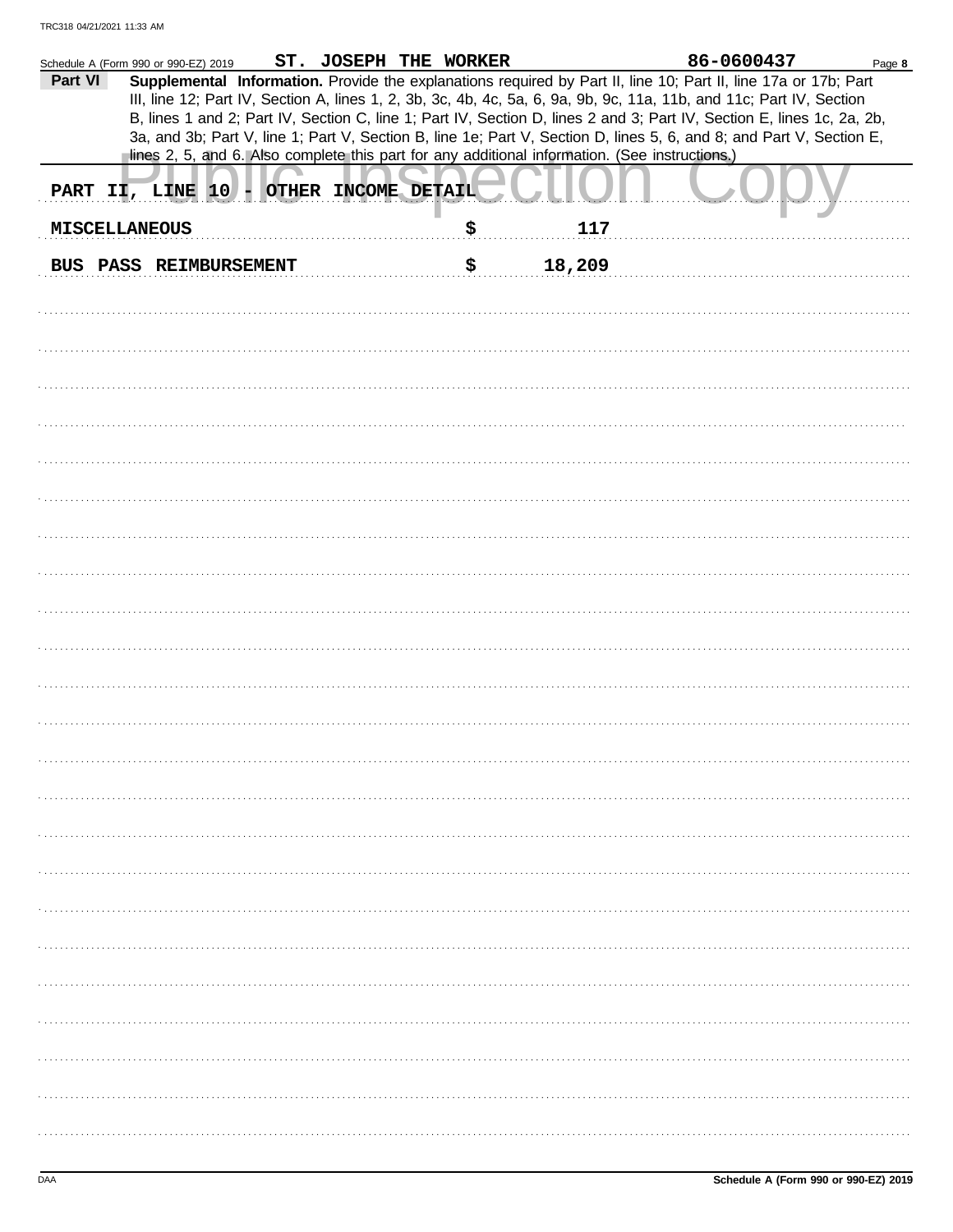| <b>Schedule B</b><br>(Form 990, 990-EZ,<br>or 990-PF)<br>Department of the Treasury<br>Internal Revenue Service | <b>Schedule of Contributors</b><br>u Attach to Form 990, Form 990-EZ, or Form 990-PF.<br>u Go to www.irs.gov/Form990 for the latest information.                                                            | OMB No. 1545-0047<br>2019      |  |  |  |  |  |  |  |
|-----------------------------------------------------------------------------------------------------------------|-------------------------------------------------------------------------------------------------------------------------------------------------------------------------------------------------------------|--------------------------------|--|--|--|--|--|--|--|
| Name of the organization<br><b>THE</b><br><b>JOSEPH</b><br>ST.<br>Organization type (check one):                | ٠<br>86-0600437<br><b>WORKER</b>                                                                                                                                                                            | Employer identification number |  |  |  |  |  |  |  |
| Filers of:                                                                                                      | Section:                                                                                                                                                                                                    |                                |  |  |  |  |  |  |  |
| Form 990 or 990-EZ                                                                                              | $ \mathbf{x} $<br>) (enter number) organization<br>501(c)<br>3                                                                                                                                              |                                |  |  |  |  |  |  |  |
|                                                                                                                 | 4947(a)(1) nonexempt charitable trust not treated as a private foundation                                                                                                                                   |                                |  |  |  |  |  |  |  |
|                                                                                                                 | 527 political organization                                                                                                                                                                                  |                                |  |  |  |  |  |  |  |
| Form 990-PF                                                                                                     | 501(c)(3) exempt private foundation                                                                                                                                                                         |                                |  |  |  |  |  |  |  |
|                                                                                                                 | 4947(a)(1) nonexempt charitable trust treated as a private foundation                                                                                                                                       |                                |  |  |  |  |  |  |  |
|                                                                                                                 | 501(c)(3) taxable private foundation                                                                                                                                                                        |                                |  |  |  |  |  |  |  |
|                                                                                                                 |                                                                                                                                                                                                             |                                |  |  |  |  |  |  |  |
| instructions.                                                                                                   | Check if your organization is covered by the General Rule or a Special Rule.<br>Note: Only a section 501(c)(7), (8), or (10) organization can check boxes for both the General Rule and a Special Rule. See |                                |  |  |  |  |  |  |  |
| <b>General Rule</b>                                                                                             |                                                                                                                                                                                                             |                                |  |  |  |  |  |  |  |

For an organization filing Form 990, 990-EZ, or 990-PF that received, during the year, contributions totaling \$5,000 or more (in money or property) from any one contributor. Complete Parts I and II. See instructions for determining a contributor's total contributions.

## **Special Rules**

| $\overline{X}$ For an organization described in section 501(c)(3) filing Form 990 or 990-EZ that met the 33 <sup>1</sup> /3% support test of the |
|--------------------------------------------------------------------------------------------------------------------------------------------------|
| regulations under sections 509(a)(1) and 170(b)(1)(A)(vi), that checked Schedule A (Form 990 or 990-EZ), Part II, line                           |
| 13, 16a, or 16b, and that received from any one contributor, during the year, total contributions of the greater of (1)                          |
| \$5,000; or (2) 2% of the amount on (i) Form 990, Part VIII, line 1h; or (ii) Form 990-EZ, line 1. Complete Parts I and II.                      |

literary, or educational purposes, or for the prevention of cruelty to children or animals. Complete Parts I (entering For an organization described in section 501(c)(7), (8), or (10) filing Form 990 or 990-EZ that received from any one contributor, during the year, total contributions of more than \$1,000 *exclusively* for religious, charitable, scientific, "N/A" in column (b) instead of the contributor name and address), II, and III.

For an organization described in section 501(c)(7), (8), or (10) filing Form 990 or 990-EZ that received from any one contributor, during the year, contributions *exclusively* for religious, charitable, etc., purposes, but no such contributions totaled more than \$1,000. If this box is checked, enter here the total contributions that were received during the year for an *exclusively* religious, charitable, etc., purpose. Don't complete any of the parts unless the **General Rule** applies to this organization because it received *nonexclusively* religious, charitable, etc., contributions totaling \$5,000 or more during the year . . . . . . . . . . . . . . . . . . . . . . . . . . . . . . . . . . . . . . . . . . . . . . . . . . . . . . . . . . . . . . . . . . . . . . . . . . . . . . . . .

990-EZ, or 990-PF), but it **must** answer "No" on Part IV, line 2, of its Form 990; or check the box on line H of its Form 990-EZ or on its Form 990-PF, Part I, line 2, to certify that it doesn't meet the filing requirements of Schedule B (Form 990, 990-EZ, or 990-PF). **Caution:** An organization that isn't covered by the General Rule and/or the Special Rules doesn't file Schedule B (Form 990,

**For Paperwork Reduction Act Notice, see the instructions for Form 990, 990-EZ, or 990-PF.**

\$ . . . . . . . . . . . . . . . . . . . . . . . . . . . .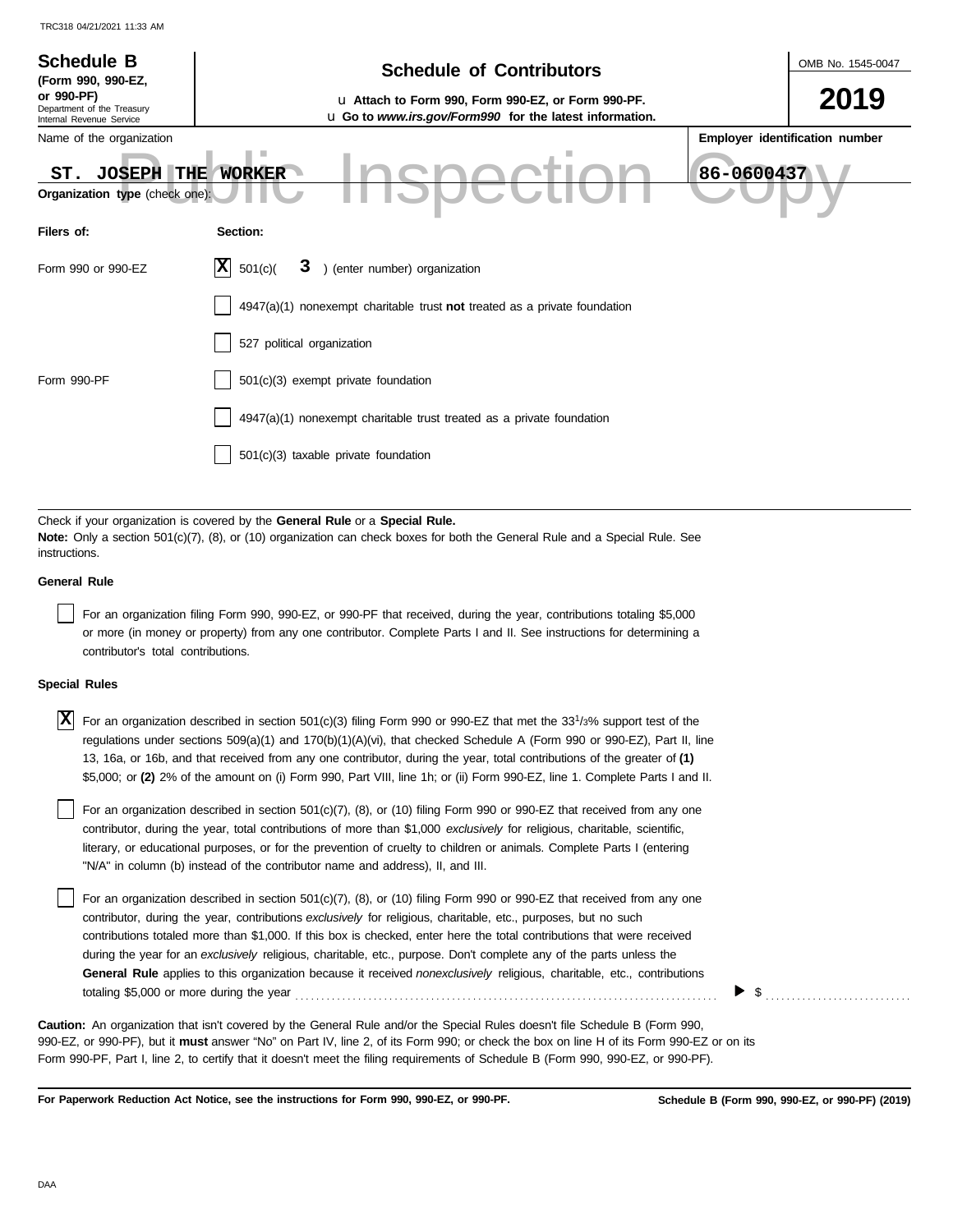|                            | TRC318 04/21/2021 11:33 AM                                                                     |                                                    |                                                                                                                                   |
|----------------------------|------------------------------------------------------------------------------------------------|----------------------------------------------------|-----------------------------------------------------------------------------------------------------------------------------------|
| Name of organization       | Schedule B (Form 990, 990-EZ, or 990-PF) (2019)<br>ST. JOSEPH<br>THE<br><b>WORKER</b>          |                                                    | PAGE 1 OF<br>- 2<br>Page 2<br>Employer identification number<br>86-0600437                                                        |
| Part I                     | Contributors (see instructions). Use duplicate copies of Part I if additional space is needed. |                                                    |                                                                                                                                   |
| (a)<br>No.<br>$\mathbf{1}$ | (b)<br>Name, address, and ZIP + 4                                                              | (c)<br><b>Total contributions</b><br>150,000<br>\$ | (d)<br>Type of contribution<br>$\blacksquare$<br>Person<br>Payroll<br>Noncash<br>(Complete Part II for<br>noncash contributions.) |
| (a)                        | (b)                                                                                            | (c)                                                | (d)                                                                                                                               |
| No.<br>$\mathbf{2}$        | Name, address, and ZIP + 4                                                                     | <b>Total contributions</b><br>104,938<br>\$        | Type of contribution<br>х<br>Person<br>Payroll<br>Noncash<br>(Complete Part II for<br>noncash contributions.)                     |
| (a)                        | (b)                                                                                            | (c)                                                | (d)                                                                                                                               |
| No.<br>3                   | Name, address, and ZIP + 4                                                                     | <b>Total contributions</b><br>35,000<br>\$         | Type of contribution<br>х<br>Person<br>Payroll<br>Noncash<br>(Complete Part II for<br>noncash contributions.)                     |
| (a)<br>No.                 | (b)<br>Name, address, and ZIP + 4                                                              | (c)<br><b>Total contributions</b>                  | (d)<br>Type of contribution                                                                                                       |
| $\overline{A}$             |                                                                                                | 27,500<br>\$                                       | ▭<br>Person<br>ᅀ<br>Payroll<br>Noncash<br>(Complete Part II for<br>noncash contributions.)                                        |
| (a)                        | (b)                                                                                            | (c)                                                | (d)                                                                                                                               |
| No.<br>$\overline{5}$      | Name, address, and ZIP + 4                                                                     | <b>Total contributions</b><br>50,500<br>\$         | Type of contribution<br>х<br>Person<br>Payroll<br>Noncash<br>(Complete Part II for<br>noncash contributions.)                     |
| (a)<br>No.                 | (b)<br>Name, address, and ZIP + 4                                                              | (c)<br><b>Total contributions</b>                  | (d)<br>Type of contribution                                                                                                       |
| $6 \overline{6}$           |                                                                                                |                                                    | $\overline{\mathbf{x}}$<br>Person<br>Payroll                                                                                      |

. . . . . . . . . . . . . . . . . . . . . . . . . . . . . . . . . . . . . . . . . . . . . . . . . . . . . . . . . . . . . . . . . . . . . . . . . . . . . . . . . . . . . . . . . . . . . . . . . . . . . . . . . . . . . . . . . . . . . . . . . . . . . . . . . . . . . . . . . . . . . . . . . . . . . . . . . . . .

(Complete Part II for noncash contributions.)

Ξ

**Noncash**

\$ . . . . . . . . . . . . . . . . . . . . . . . . . . . **100,000**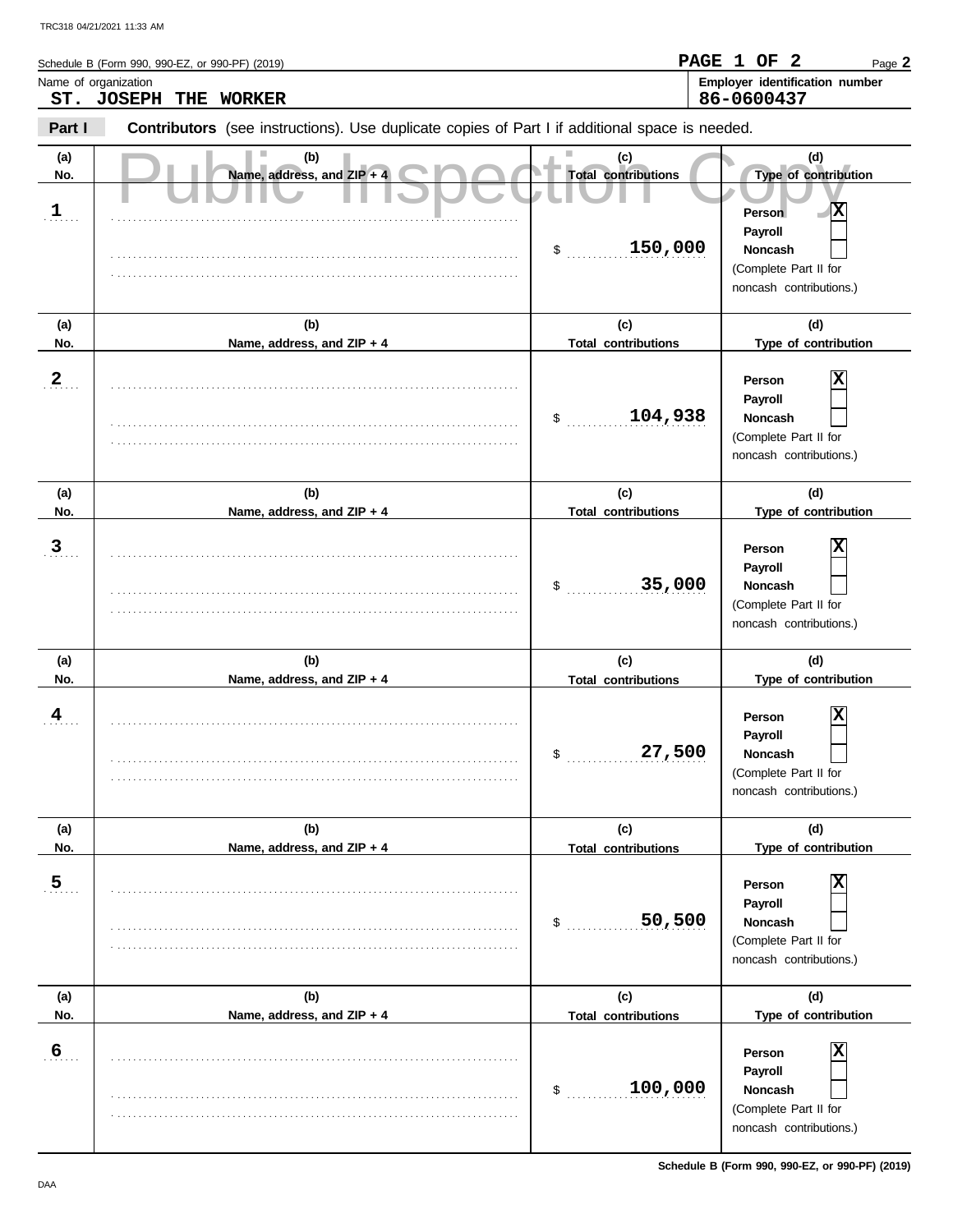|                      | Schedule B (Form 990, 990-EZ, or 990-PF) (2019)                                                |                                   | PAGE 2 OF 2<br>Page 2                                                                   |
|----------------------|------------------------------------------------------------------------------------------------|-----------------------------------|-----------------------------------------------------------------------------------------|
| Name of organization | ST. JOSEPH THE WORKER                                                                          |                                   | Employer identification number<br>86-0600437                                            |
| Part I               | Contributors (see instructions). Use duplicate copies of Part I if additional space is needed. |                                   |                                                                                         |
| (a)<br>No.<br>7      | (b)<br>Name, address, and ZIP + 4                                                              | (c)<br><b>Total contributions</b> | (d)<br>Type of contribution<br>x<br>Person                                              |
|                      |                                                                                                | 30,000<br>\$                      | Payroll<br>Noncash<br>(Complete Part II for<br>noncash contributions.)                  |
| (a)<br>No.           | (b)<br>Name, address, and ZIP + 4                                                              | (c)<br><b>Total contributions</b> | (d)<br>Type of contribution                                                             |
|                      |                                                                                                | \$                                | Person<br>Payroll<br><b>Noncash</b><br>(Complete Part II for<br>noncash contributions.) |
| (a)<br>No.           | (b)<br>Name, address, and ZIP + 4                                                              | (c)<br><b>Total contributions</b> | (d)<br>Type of contribution                                                             |
|                      |                                                                                                | \$                                | Person<br>Payroll<br>Noncash<br>(Complete Part II for<br>noncash contributions.)        |
| (a)<br>No.           | (b)<br>Name, address, and ZIP + 4                                                              | (c)<br><b>Total contributions</b> | (d)<br>Type of contribution                                                             |
|                      |                                                                                                | \$                                | Person<br>Payroll<br><b>Noncash</b><br>(Complete Part II for<br>noncash contributions.) |
| (a)<br>No.           | (b)<br>Name, address, and ZIP + 4                                                              | (c)<br><b>Total contributions</b> | (d)<br>Type of contribution                                                             |
| .                    |                                                                                                | \$                                | Person<br>Payroll<br>Noncash<br>(Complete Part II for<br>noncash contributions.)        |
| (a)<br>No.           | (b)<br>Name, address, and ZIP + 4                                                              | (c)<br><b>Total contributions</b> | (d)<br>Type of contribution                                                             |
| .                    |                                                                                                | \$                                | Person<br>Payroll<br>Noncash<br>(Complete Part II for                                   |

noncash contributions.)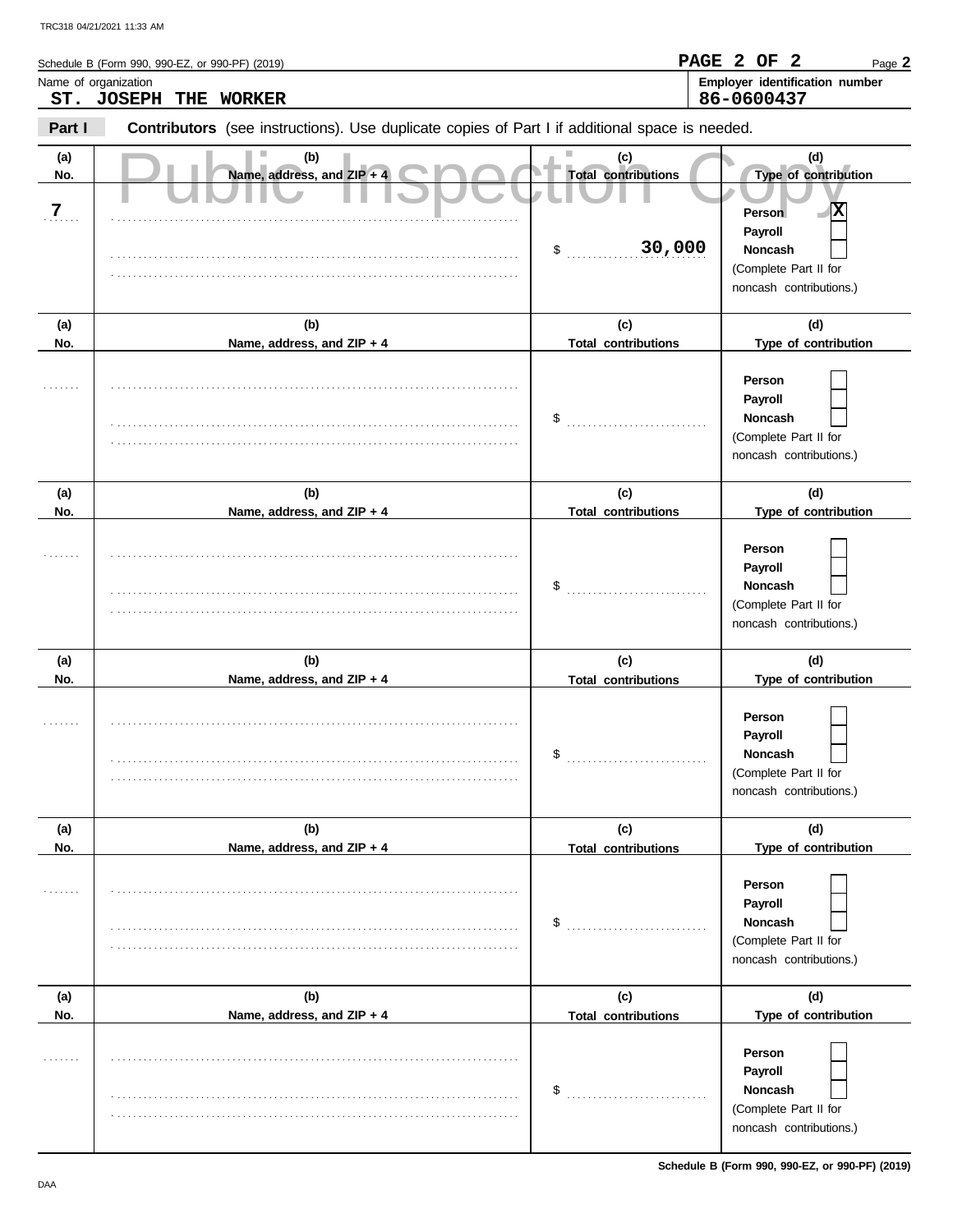|   | <b>SCHEDULE D</b>                         | <b>Supplemental Financial Statements</b>                                                                                                                                                                                       |                                                                                                   |                                                                                           |    |  |            | OMB No. 1545-0047              |                                 |
|---|-------------------------------------------|--------------------------------------------------------------------------------------------------------------------------------------------------------------------------------------------------------------------------------|---------------------------------------------------------------------------------------------------|-------------------------------------------------------------------------------------------|----|--|------------|--------------------------------|---------------------------------|
|   | (Form 990)                                |                                                                                                                                                                                                                                | u Complete if the organization answered "Yes" on Form 990,                                        |                                                                                           |    |  |            |                                |                                 |
|   | Department of the Treasury                |                                                                                                                                                                                                                                | Part IV, line 6, 7, 8, 9, 10, 11a, 11b, 11c, 11d, 11e, 11f, 12a, or 12b.<br>u Attach to Form 990. |                                                                                           |    |  |            |                                | Open to Public                  |
|   | Internal Revenue Service                  | <b>u</b> Go to www.irs.gov/Form990 for instructions and the latest information.                                                                                                                                                |                                                                                                   |                                                                                           |    |  |            | <b>Inspection</b>              |                                 |
|   | Name of the organization                  |                                                                                                                                                                                                                                |                                                                                                   |                                                                                           |    |  |            | Employer identification number |                                 |
|   | <b>JOSEPH THE WORKER</b><br>ST.           |                                                                                                                                                                                                                                |                                                                                                   |                                                                                           |    |  | 86-0600437 |                                |                                 |
|   | Part I                                    | Organizations Maintaining Donor Advised Funds or Other Similar Funds or Accounts.                                                                                                                                              |                                                                                                   |                                                                                           |    |  |            |                                |                                 |
|   |                                           | Complete if the organization answered "Yes" on Form 990, Part IV, line 6.                                                                                                                                                      |                                                                                                   |                                                                                           |    |  |            |                                |                                 |
|   |                                           |                                                                                                                                                                                                                                |                                                                                                   | (a) Donor advised funds                                                                   |    |  |            | (b) Funds and other accounts   |                                 |
| 1 | Total number at end of year               |                                                                                                                                                                                                                                |                                                                                                   |                                                                                           |    |  |            |                                |                                 |
| 2 |                                           | Aggregate value of contributions to (during year)                                                                                                                                                                              |                                                                                                   |                                                                                           |    |  |            |                                |                                 |
| 3 |                                           | Aggregate value of grants from (during year)                                                                                                                                                                                   |                                                                                                   | the control of the control of the control of the control of the control of the control of |    |  |            |                                |                                 |
| 4 |                                           |                                                                                                                                                                                                                                |                                                                                                   |                                                                                           |    |  |            |                                |                                 |
| 5 |                                           | Did the organization inform all donors and donor advisors in writing that the assets held in donor advised                                                                                                                     |                                                                                                   |                                                                                           |    |  |            |                                |                                 |
|   |                                           |                                                                                                                                                                                                                                |                                                                                                   |                                                                                           |    |  |            | Yes                            | No                              |
| 6 |                                           | Did the organization inform all grantees, donors, and donor advisors in writing that grant funds can be used                                                                                                                   |                                                                                                   |                                                                                           |    |  |            |                                |                                 |
|   |                                           | only for charitable purposes and not for the benefit of the donor or donor advisor, or for any other purpose                                                                                                                   |                                                                                                   |                                                                                           |    |  |            | Yes                            | No.                             |
|   | Part II                                   | <b>Conservation Easements.</b>                                                                                                                                                                                                 |                                                                                                   |                                                                                           |    |  |            |                                |                                 |
|   |                                           | Complete if the organization answered "Yes" on Form 990, Part IV, line 7.                                                                                                                                                      |                                                                                                   |                                                                                           |    |  |            |                                |                                 |
| 1 |                                           | Purpose(s) of conservation easements held by the organization (check all that apply).                                                                                                                                          |                                                                                                   |                                                                                           |    |  |            |                                |                                 |
|   |                                           | Preservation of land for public use (for example, recreation or education)                                                                                                                                                     |                                                                                                   | Preservation of a historically important land area                                        |    |  |            |                                |                                 |
|   | Protection of natural habitat             |                                                                                                                                                                                                                                |                                                                                                   | Preservation of a certified historic structure                                            |    |  |            |                                |                                 |
|   | Preservation of open space                |                                                                                                                                                                                                                                |                                                                                                   |                                                                                           |    |  |            |                                |                                 |
| 2 |                                           | Complete lines 2a through 2d if the organization held a qualified conservation contribution in the form of a conservation                                                                                                      |                                                                                                   |                                                                                           |    |  |            |                                |                                 |
|   | easement on the last day of the tax year. |                                                                                                                                                                                                                                |                                                                                                   |                                                                                           |    |  |            |                                | Held at the End of the Tax Year |
| a | Total number of conservation easements    |                                                                                                                                                                                                                                |                                                                                                   |                                                                                           | 2a |  |            |                                |                                 |
| b |                                           | Total acreage restricted by conservation easements [111] [11] Total acreage restriction of the series of the series of the series of the series of the series of the series of the series of the series of the series of the s |                                                                                                   |                                                                                           | 2b |  |            |                                |                                 |
| c |                                           | Number of conservation easements on a certified historic structure included in (a) [11] Number of conservation easements on a certified historic structure included in (a)                                                     |                                                                                                   |                                                                                           | 2c |  |            |                                |                                 |
| d |                                           | Number of conservation easements included in (c) acquired after 7/25/06, and not on a                                                                                                                                          |                                                                                                   |                                                                                           |    |  |            |                                |                                 |
|   |                                           | historic structure listed in the National Register                                                                                                                                                                             |                                                                                                   |                                                                                           | 2d |  |            |                                |                                 |
| 3 |                                           | Number of conservation easements modified, transferred, released, extinguished, or terminated by the organization during the                                                                                                   |                                                                                                   |                                                                                           |    |  |            |                                |                                 |
|   | tax year <b>u</b>                         |                                                                                                                                                                                                                                |                                                                                                   |                                                                                           |    |  |            |                                |                                 |
|   |                                           | Number of states where property subject to conservation easement is located <b>u</b>                                                                                                                                           |                                                                                                   |                                                                                           |    |  |            |                                |                                 |
| 5 |                                           | Does the organization have a written policy regarding the periodic monitoring, inspection, handling of                                                                                                                         |                                                                                                   |                                                                                           |    |  |            |                                |                                 |
|   |                                           | violations, and enforcement of the conservation easements it holds? $\ldots$ $\ldots$ $\ldots$ $\ldots$ $\ldots$ $\ldots$ $\ldots$ $\ldots$ $\ldots$ $\ldots$ $\ldots$ $\ldots$ $\ldots$ $\ldots$                              |                                                                                                   |                                                                                           |    |  |            |                                | <b>No</b>                       |
| 6 |                                           | Staff and volunteer hours devoted to monitoring, inspecting, handling of violations, and enforcing conservation easements during the year                                                                                      |                                                                                                   |                                                                                           |    |  |            |                                |                                 |
| 7 | <b>u</b>                                  | Amount of expenses incurred in monitoring, inspecting, handling of violations, and enforcing conservation easements during the year                                                                                            |                                                                                                   |                                                                                           |    |  |            |                                |                                 |
|   |                                           |                                                                                                                                                                                                                                |                                                                                                   |                                                                                           |    |  |            |                                |                                 |
| 8 |                                           | Does each conservation easement reported on line 2(d) above satisfy the requirements of section 170(h)(4)(B)(i)                                                                                                                |                                                                                                   |                                                                                           |    |  |            |                                |                                 |
|   |                                           |                                                                                                                                                                                                                                |                                                                                                   |                                                                                           |    |  |            | Yes                            | No                              |
| 9 |                                           | In Part XIII, describe how the organization reports conservation easements in its revenue and expense statement and                                                                                                            |                                                                                                   |                                                                                           |    |  |            |                                |                                 |
|   |                                           | balance sheet, and include, if applicable, the text of the footnote to the organization's financial statements that describes the                                                                                              |                                                                                                   |                                                                                           |    |  |            |                                |                                 |
|   |                                           | organization's accounting for conservation easements.                                                                                                                                                                          |                                                                                                   |                                                                                           |    |  |            |                                |                                 |
|   | Part III                                  | Organizations Maintaining Collections of Art, Historical Treasures, or Other Similar Assets.<br>Complete if the organization answered "Yes" on Form 990, Part IV, line 8.                                                      |                                                                                                   |                                                                                           |    |  |            |                                |                                 |
|   |                                           | 1a If the organization elected, as permitted under FASB ASC 958, not to report in its revenue statement and balance sheet works                                                                                                |                                                                                                   |                                                                                           |    |  |            |                                |                                 |
|   |                                           | of art, historical treasures, or other similar assets held for public exhibition, education, or research in furtherance of public                                                                                              |                                                                                                   |                                                                                           |    |  |            |                                |                                 |
|   |                                           | service, provide in Part XIII the text of the footnote to its financial statements that describes these items.                                                                                                                 |                                                                                                   |                                                                                           |    |  |            |                                |                                 |
| b |                                           | If the organization elected, as permitted under FASB ASC 958, to report in its revenue statement and balance sheet works of                                                                                                    |                                                                                                   |                                                                                           |    |  |            |                                |                                 |
|   |                                           | art, historical treasures, or other similar assets held for public exhibition, education, or research in furtherance of public service,                                                                                        |                                                                                                   |                                                                                           |    |  |            |                                |                                 |
|   |                                           | provide the following amounts relating to these items:                                                                                                                                                                         |                                                                                                   |                                                                                           |    |  |            |                                |                                 |
|   |                                           |                                                                                                                                                                                                                                |                                                                                                   |                                                                                           |    |  |            |                                |                                 |
|   |                                           |                                                                                                                                                                                                                                |                                                                                                   |                                                                                           |    |  |            |                                | $\mathbf{u}$ \$                 |
| 2 |                                           | If the organization received or held works of art, historical treasures, or other similar assets for financial gain, provide the                                                                                               |                                                                                                   |                                                                                           |    |  |            |                                |                                 |
|   |                                           | following amounts required to be reported under FASB ASC 958 relating to these items:                                                                                                                                          |                                                                                                   |                                                                                           |    |  |            |                                |                                 |
| а |                                           |                                                                                                                                                                                                                                |                                                                                                   |                                                                                           |    |  |            |                                |                                 |
|   |                                           |                                                                                                                                                                                                                                |                                                                                                   |                                                                                           |    |  |            |                                |                                 |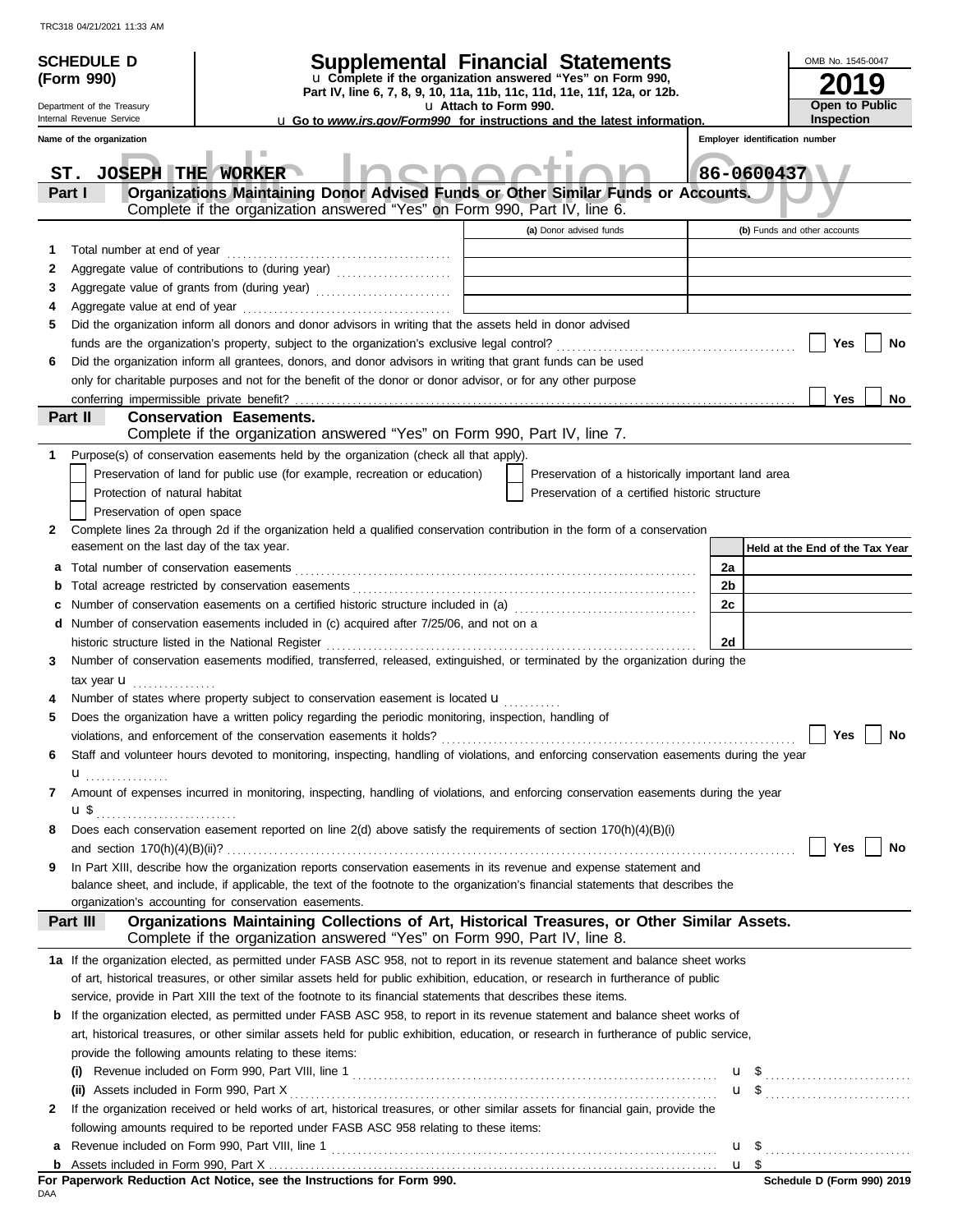|   | Schedule D (Form 990) 2019 ST. JOSEPH THE WORKER                                                                                                                                                                                     |                         |                          |                         | 86-0600437      |                      |                | Page 2              |
|---|--------------------------------------------------------------------------------------------------------------------------------------------------------------------------------------------------------------------------------------|-------------------------|--------------------------|-------------------------|-----------------|----------------------|----------------|---------------------|
|   | Organizations Maintaining Collections of Art, Historical Treasures, or Other Similar Assets (continued)<br>Part III                                                                                                                  |                         |                          |                         |                 |                      |                |                     |
| 3 | Using the organization's acquisition, accession, and other records, check any of the following that make significant use of its<br>collection items (check all that apply):                                                          |                         |                          |                         |                 |                      |                |                     |
| a | Public exhibition                                                                                                                                                                                                                    | d                       | Loan or exchange program |                         |                 |                      |                |                     |
| b | Scholarly research<br>Preservation for future generations<br>Provide a description of the organization's collections and explain how they further the organization's exempt purpose in Part                                          |                         |                          |                         |                 |                      |                |                     |
| c |                                                                                                                                                                                                                                      |                         |                          |                         |                 |                      |                |                     |
|   |                                                                                                                                                                                                                                      |                         |                          |                         |                 |                      |                |                     |
|   | XIII.                                                                                                                                                                                                                                |                         |                          |                         |                 |                      |                |                     |
| 5 | During the year, did the organization solicit or receive donations of art, historical treasures, or other similar                                                                                                                    |                         |                          |                         |                 |                      |                |                     |
|   |                                                                                                                                                                                                                                      |                         |                          |                         |                 |                      | Yes            | No                  |
|   | Part IV<br><b>Escrow and Custodial Arrangements.</b>                                                                                                                                                                                 |                         |                          |                         |                 |                      |                |                     |
|   | Complete if the organization answered "Yes" on Form 990, Part IV, line 9, or reported an amount on Form                                                                                                                              |                         |                          |                         |                 |                      |                |                     |
|   | 990, Part X, line 21.<br>1a Is the organization an agent, trustee, custodian or other intermediary for contributions or other assets not                                                                                             |                         |                          |                         |                 |                      |                |                     |
|   | included on Form 990, Part X?                                                                                                                                                                                                        |                         |                          |                         |                 |                      | Yes            | No                  |
|   | <b>b</b> If "Yes," explain the arrangement in Part XIII and complete the following table:                                                                                                                                            |                         |                          |                         |                 |                      |                |                     |
|   |                                                                                                                                                                                                                                      |                         |                          |                         |                 |                      | Amount         |                     |
|   |                                                                                                                                                                                                                                      |                         |                          |                         |                 |                      |                |                     |
|   | c Beginning balance <b>contract the contract of the contract of the contract of the contract of the contract of the contract of the contract of the contract of the contract of the contract of the contract of the contract of </b> |                         |                          |                         |                 | 1c                   |                |                     |
|   |                                                                                                                                                                                                                                      |                         |                          |                         |                 | 1d                   |                |                     |
| е |                                                                                                                                                                                                                                      |                         |                          |                         |                 | 1e                   |                |                     |
| f | Ending balance <b>constructs</b> and constructs and constructs and constructs are the constructed and constructs are the construction of the construction of the construction of the construction of the construction of the constr  |                         |                          |                         |                 | 1f                   |                |                     |
|   |                                                                                                                                                                                                                                      |                         |                          |                         |                 |                      | <b>Yes</b>     | <b>No</b>           |
|   | <b>Endowment Funds.</b>                                                                                                                                                                                                              |                         |                          |                         |                 |                      |                |                     |
|   | <b>Part V</b><br>Complete if the organization answered "Yes" on Form 990, Part IV, line 10.                                                                                                                                          |                         |                          |                         |                 |                      |                |                     |
|   |                                                                                                                                                                                                                                      |                         |                          |                         |                 |                      |                |                     |
|   |                                                                                                                                                                                                                                      | (a) Current year        | (b) Prior year           | (c) Two years back      |                 | (d) Three years back |                | (e) Four years back |
|   | 1a Beginning of year balance                                                                                                                                                                                                         |                         |                          |                         |                 |                      |                |                     |
|   | <b>b</b> Contributions                                                                                                                                                                                                               |                         |                          |                         |                 |                      |                |                     |
|   | c Net investment earnings, gains, and                                                                                                                                                                                                |                         |                          |                         |                 |                      |                |                     |
|   |                                                                                                                                                                                                                                      |                         |                          |                         |                 |                      |                |                     |
|   | d Grants or scholarships                                                                                                                                                                                                             |                         |                          |                         |                 |                      |                |                     |
|   | e Other expenditures for facilities and                                                                                                                                                                                              |                         |                          |                         |                 |                      |                |                     |
|   | programs                                                                                                                                                                                                                             |                         |                          |                         |                 |                      |                |                     |
|   | f Administrative expenses                                                                                                                                                                                                            |                         |                          |                         |                 |                      |                |                     |
| g | End of year balance                                                                                                                                                                                                                  |                         |                          |                         |                 |                      |                |                     |
| 2 | Provide the estimated percentage of the current year end balance (line 1g, column (a)) held as:                                                                                                                                      |                         |                          |                         |                 |                      |                |                     |
|   | a Board designated or quasi-endowment u                                                                                                                                                                                              |                         |                          |                         |                 |                      |                |                     |
| b | Permanent endowment <b>u</b> %                                                                                                                                                                                                       |                         |                          |                         |                 |                      |                |                     |
| c | Term endowment <b>u</b>                                                                                                                                                                                                              |                         |                          |                         |                 |                      |                |                     |
|   | The percentages on lines 2a, 2b, and 2c should equal 100%.                                                                                                                                                                           |                         |                          |                         |                 |                      |                |                     |
|   | 3a Are there endowment funds not in the possession of the organization that are held and administered for the                                                                                                                        |                         |                          |                         |                 |                      |                |                     |
|   | organization by:                                                                                                                                                                                                                     |                         |                          |                         |                 |                      |                | Yes<br>No           |
|   |                                                                                                                                                                                                                                      |                         |                          |                         |                 |                      | 3a(i)          |                     |
|   | (ii) Related organizations <b>contained a set of the contained a set of the contained a set of the contained a set of the contact of the contact of the contact of the contact of the contact of the contact of the contact of t</b> |                         |                          |                         |                 |                      | 3a(ii)         |                     |
|   |                                                                                                                                                                                                                                      |                         |                          |                         |                 |                      | 3b             |                     |
| 4 | Describe in Part XIII the intended uses of the organization's endowment funds.                                                                                                                                                       |                         |                          |                         |                 |                      |                |                     |
|   | Land, Buildings, and Equipment.<br><b>Part VI</b>                                                                                                                                                                                    |                         |                          |                         |                 |                      |                |                     |
|   | Complete if the organization answered "Yes" on Form 990, Part IV, line 11a. See Form 990, Part X, line 10.                                                                                                                           |                         |                          |                         |                 |                      |                |                     |
|   | Description of property                                                                                                                                                                                                              | (a) Cost or other basis |                          | (b) Cost or other basis | (c) Accumulated |                      | (d) Book value |                     |
|   |                                                                                                                                                                                                                                      | (investment)            |                          | (other)                 | depreciation    |                      |                |                     |
|   |                                                                                                                                                                                                                                      |                         |                          |                         |                 |                      |                |                     |
|   |                                                                                                                                                                                                                                      |                         |                          |                         |                 |                      |                |                     |
|   | c Leasehold improvements                                                                                                                                                                                                             |                         |                          | 9,559                   |                 | 7,806                |                | 1,753               |
|   |                                                                                                                                                                                                                                      |                         |                          | 111,334                 |                 | 111,206              |                | 128                 |
|   |                                                                                                                                                                                                                                      |                         |                          | 73,395                  |                 | 57,099               |                | 16,296              |
|   | Total. Add lines 1a through 1e. (Column (d) must equal Form 990, Part X, column (B), line 10c.)                                                                                                                                      |                         |                          |                         |                 | u                    |                | 18,177              |

**Schedule D (Form 990) 2019**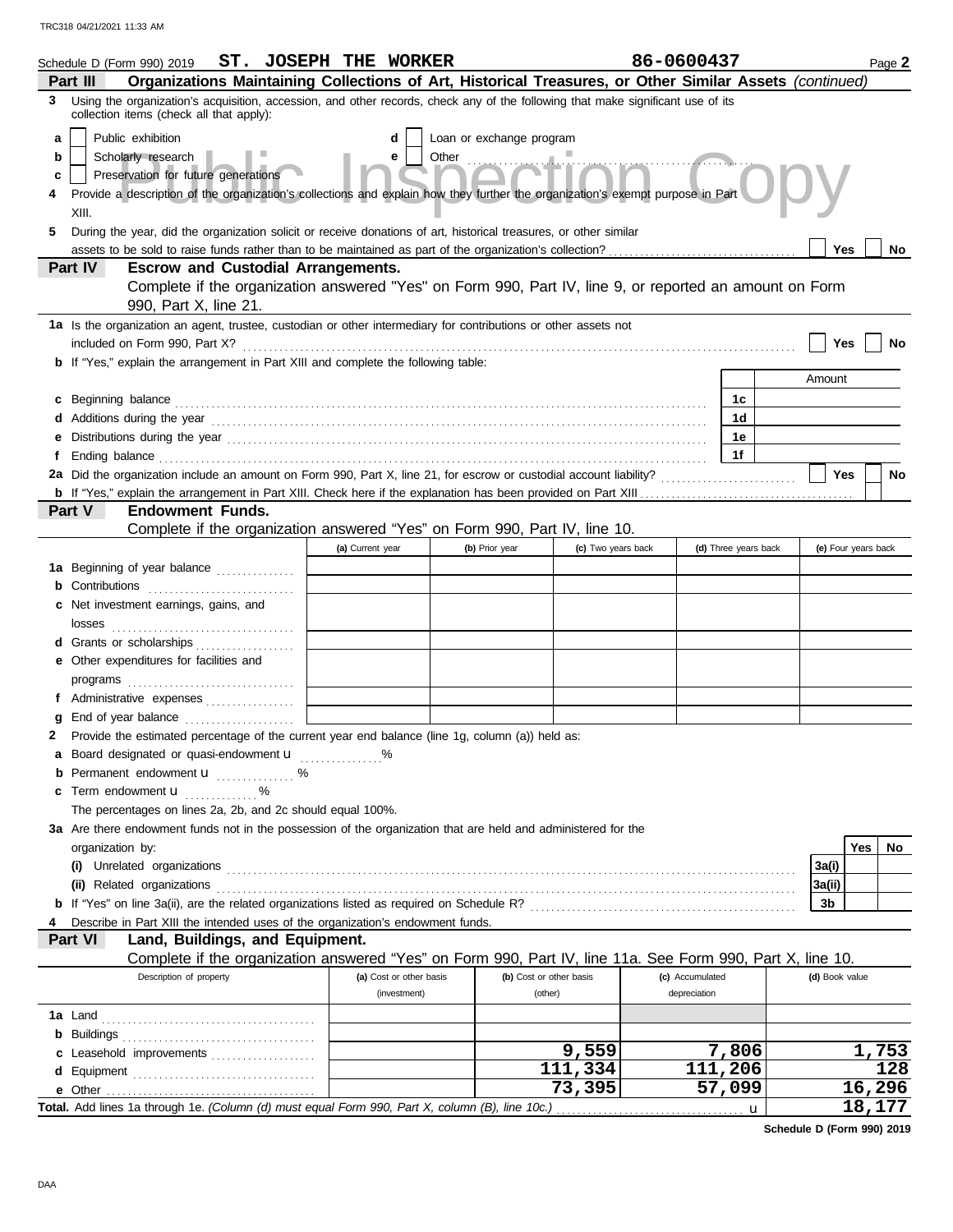| Schedule D (Form 990) 2019 | ST. JOSEPH THE WORKER                                                                                      |                | 86-0600437                       | Page 3         |
|----------------------------|------------------------------------------------------------------------------------------------------------|----------------|----------------------------------|----------------|
| <b>Part VII</b>            | <b>Investments - Other Securities.</b>                                                                     |                |                                  |                |
|                            | Complete if the organization answered "Yes" on Form 990, Part IV, line 11b. See Form 990, Part X, line 12. |                |                                  |                |
|                            | (a) Description of security or category                                                                    | (b) Book value | (c) Method of valuation:         |                |
|                            | (including name of security)                                                                               |                | Cost or end-of-year market value |                |
| (1) Financial derivatives  | a.                                                                                                         | ш              |                                  |                |
|                            | (2) Closely held equity interests                                                                          |                |                                  |                |
| (3) Other                  |                                                                                                            |                |                                  |                |
| (A)                        |                                                                                                            |                |                                  |                |
| (B)                        |                                                                                                            |                |                                  |                |
|                            |                                                                                                            |                |                                  |                |
| (C)                        |                                                                                                            |                |                                  |                |
| (D)                        |                                                                                                            |                |                                  |                |
| (E)                        |                                                                                                            |                |                                  |                |
| (F)                        |                                                                                                            |                |                                  |                |
| (G)                        |                                                                                                            |                |                                  |                |
| (H)                        |                                                                                                            |                |                                  |                |
|                            | Total. (Column (b) must equal Form 990, Part X, col. (B) line 12.)<br>u                                    |                |                                  |                |
| Part VIII                  | Investments - Program Related.                                                                             |                |                                  |                |
|                            | Complete if the organization answered "Yes" on Form 990, Part IV, line 11c. See Form 990, Part X, line 13. |                |                                  |                |
|                            | (a) Description of investment                                                                              | (b) Book value | (c) Method of valuation:         |                |
|                            |                                                                                                            |                | Cost or end-of-year market value |                |
| (1)                        |                                                                                                            |                |                                  |                |
| (2)                        |                                                                                                            |                |                                  |                |
| (3)                        |                                                                                                            |                |                                  |                |
| (4)                        |                                                                                                            |                |                                  |                |
| (5)                        |                                                                                                            |                |                                  |                |
| (6)                        |                                                                                                            |                |                                  |                |
| (7)                        |                                                                                                            |                |                                  |                |
| (8)                        |                                                                                                            |                |                                  |                |
| (9)                        |                                                                                                            |                |                                  |                |
|                            | Total. (Column (b) must equal Form 990, Part X, col. (B) line 13.)<br>$\mathbf{u}$                         |                |                                  |                |
| Part IX                    | Other Assets.                                                                                              |                |                                  |                |
|                            | Complete if the organization answered "Yes" on Form 990, Part IV, line 11d. See Form 990, Part X, line 15. |                |                                  |                |
|                            | (a) Description                                                                                            |                |                                  | (b) Book value |
| (1)                        |                                                                                                            |                |                                  |                |
| (2)                        |                                                                                                            |                |                                  |                |
| (3)                        |                                                                                                            |                |                                  |                |
| (4)                        |                                                                                                            |                |                                  |                |
| (5)                        |                                                                                                            |                |                                  |                |
| (6)                        |                                                                                                            |                |                                  |                |
| (7)                        |                                                                                                            |                |                                  |                |
| (8)                        |                                                                                                            |                |                                  |                |
| (9)                        |                                                                                                            |                |                                  |                |
|                            |                                                                                                            |                | u                                |                |
| Part X                     | Other Liabilities.                                                                                         |                |                                  |                |
|                            | Complete if the organization answered "Yes" on Form 990, Part IV, line 11e or 11f. See Form 990, Part X,   |                |                                  |                |
|                            | line 25.                                                                                                   |                |                                  |                |
| 1.                         | (a) Description of liability                                                                               |                |                                  | (b) Book value |
| (1)                        | Federal income taxes                                                                                       |                |                                  |                |
| (2)                        |                                                                                                            |                |                                  |                |
| (3)                        |                                                                                                            |                |                                  |                |
| (4)                        |                                                                                                            |                |                                  |                |
| (5)                        |                                                                                                            |                |                                  |                |
| (6)                        |                                                                                                            |                |                                  |                |
| (7)                        |                                                                                                            |                |                                  |                |
| (8)                        |                                                                                                            |                |                                  |                |
| (9)                        |                                                                                                            |                |                                  |                |
|                            | Total. (Column (b) must equal Form 990, Part X, col. (B) line 25.)                                         |                | u                                |                |

Liability for uncertain tax positions. In Part XIII, provide the text of the footnote to the organization's financial statements that reports the **2.** organization's liability for uncertain tax positions under FASB ASC 740. Check here if the text of the footnote has been provided in Part XIII

**X**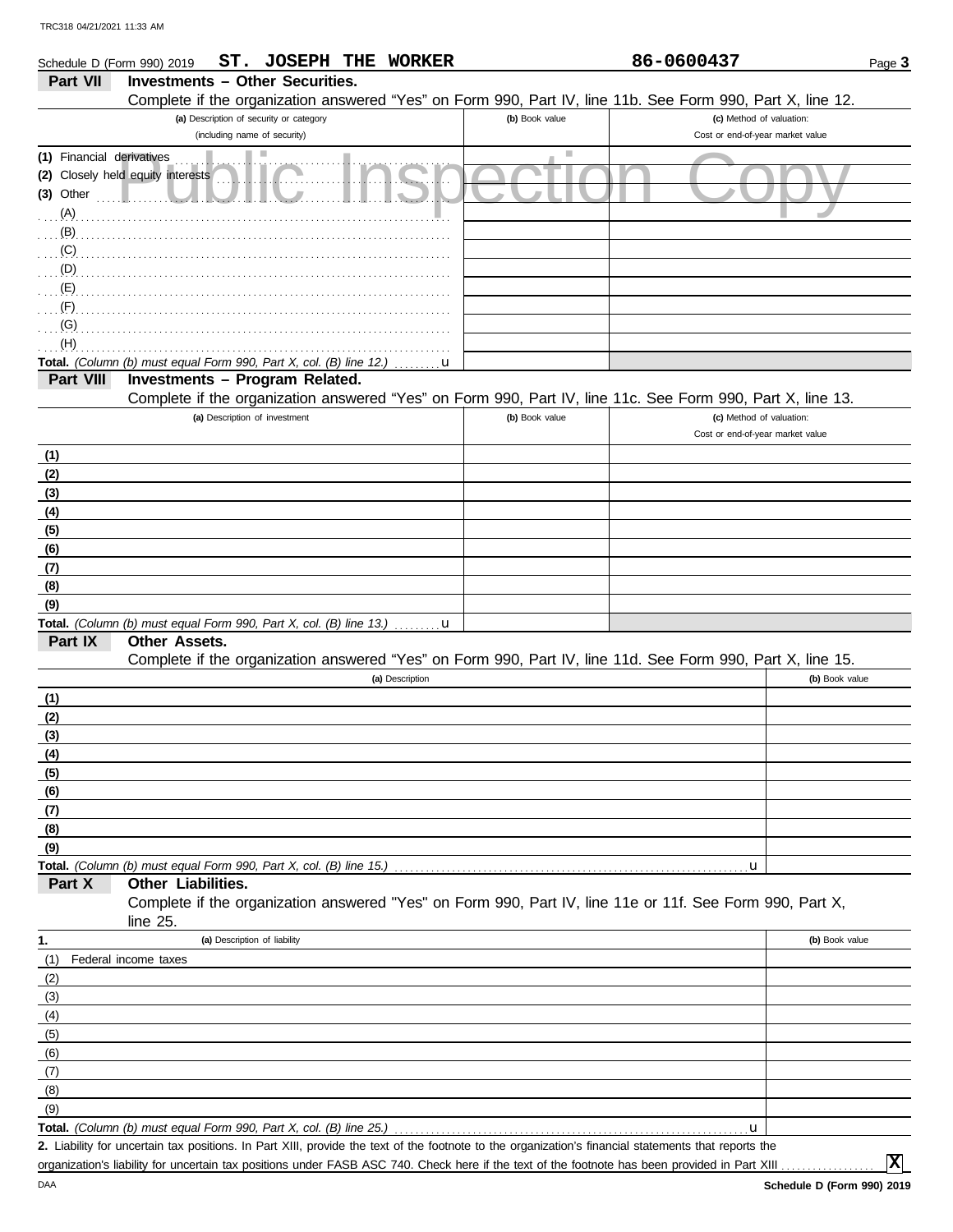|        |              | ST. JOSEPH THE WORKER<br>Schedule D (Form 990) 2019                                                                                                                                                                                        | 86-0600437 |         | Page 4                 |
|--------|--------------|--------------------------------------------------------------------------------------------------------------------------------------------------------------------------------------------------------------------------------------------|------------|---------|------------------------|
|        | Part XI      | Reconciliation of Revenue per Audited Financial Statements With Revenue per Return.                                                                                                                                                        |            |         |                        |
|        |              | Complete if the organization answered "Yes" on Form 990, Part IV, line 12a.                                                                                                                                                                |            |         |                        |
| 1      |              | Total revenue, gains, and other support per audited financial statements                                                                                                                                                                   |            | 1       | 2,063,453              |
| 2      |              | Amounts included on line 1 but not on Form 990, Part VIII, line 12:                                                                                                                                                                        |            |         |                        |
| a      |              | Net unrealized gains (losses) on investments<br>2a                                                                                                                                                                                         |            |         |                        |
| b      |              | Donated services and use of facilities<br>2 <sub>b</sub>                                                                                                                                                                                   | 89,100     |         |                        |
| c      |              | 2c<br>Recoveries of prior year grants <b>The Community of the Community of the Community of the Community of the Community of the Community of the Community of the Community of the Community of the Community of the Community of th</b> |            |         |                        |
| d      |              | 2d                                                                                                                                                                                                                                         |            |         | 89,100                 |
| е<br>3 |              | Add lines 2a through 2d                                                                                                                                                                                                                    |            | 2e<br>3 | 1,974,353              |
| 4      |              | Amounts included on Form 990, Part VIII, line 12, but not on line 1:                                                                                                                                                                       |            |         |                        |
| а      |              | Investment expenses not included on Form 990, Part VIII, line 7b [100] [100] [100] [100] [100] [100] [100] [100] [100] [100] [100] [100] [100] [100] [100] [100] [100] [100] [100] [100] [100] [100] [100] [100] [100] [100] [<br>4a       |            |         |                        |
| b      |              | 4 <sub>b</sub>                                                                                                                                                                                                                             | $-17,443$  |         |                        |
| c      |              | Add lines 4a and 4b                                                                                                                                                                                                                        |            | 4c      | $-17,443$              |
|        |              |                                                                                                                                                                                                                                            |            | 5       | 1,956,910              |
|        | Part XII     | Reconciliation of Expenses per Audited Financial Statements With Expenses per Return.                                                                                                                                                      |            |         |                        |
|        |              | Complete if the organization answered "Yes" on Form 990, Part IV, line 12a.                                                                                                                                                                |            |         |                        |
| 1      |              | Total expenses and losses per audited financial statements                                                                                                                                                                                 |            | 1       | $\overline{1,975,949}$ |
| 2      |              | Amounts included on line 1 but not on Form 990, Part IX, line 25:                                                                                                                                                                          |            |         |                        |
| а      |              | 2a                                                                                                                                                                                                                                         | 89,100     |         |                        |
| b      |              | 2 <sub>b</sub>                                                                                                                                                                                                                             |            |         |                        |
| c      | Other losses | 2c                                                                                                                                                                                                                                         |            |         |                        |
| d      |              | 2d                                                                                                                                                                                                                                         | 17,443     |         |                        |
| е      |              | Add lines 2a through 2d [11] Add [12] Add [12] Add lines 2a through 2d [12] Add lines 2a through 2d [12] Add [12] Add [12] Add [12] Add [12] Add [12] Add [12] Add [12] Add [12] Add [12] Add [12] Add [12] Add [12] Add [12]              |            | 2e      | 106,543                |
| 3      |              |                                                                                                                                                                                                                                            |            | 3       | 1,869,406              |
| 4      |              | Amounts included on Form 990, Part IX, line 25, but not on line 1:                                                                                                                                                                         |            |         |                        |
| а      |              | 4a<br>4 <sub>b</sub>                                                                                                                                                                                                                       |            |         |                        |
| b      |              |                                                                                                                                                                                                                                            |            | 4c      |                        |
| c      |              | Add lines 4a and 4b                                                                                                                                                                                                                        |            | 5       | 1,869,406              |
|        | Part XIII    | Supplemental Information.                                                                                                                                                                                                                  |            |         |                        |
|        |              | Provide the descriptions required for Part II, lines 3, 5, and 9; Part III, lines 1a and 4; Part IV, lines 1b and 2b; Part V, line 4; Part X, line                                                                                         |            |         |                        |
|        |              | 2; Part XI, lines 2d and 4b; and Part XII, lines 2d and 4b. Also complete this part to provide any additional information.                                                                                                                 |            |         |                        |
|        |              | PART X - FIN 48 FOOTNOTE                                                                                                                                                                                                                   |            |         |                        |
|        |              |                                                                                                                                                                                                                                            |            |         |                        |
|        |              | IT HAS APPROPRIATE SUPPORT FOR ANY INCOME TAX<br>MANAGEMENT BELIEVES<br>THAT                                                                                                                                                               |            |         |                        |
|        |              |                                                                                                                                                                                                                                            |            |         |                        |
|        |              | POSITIONS TAKEN, AND AS SUCH, DOES NOT HAVE ANY UNCERTAIN TAX POSITIONS                                                                                                                                                                    |            |         |                        |
|        |              |                                                                                                                                                                                                                                            |            |         |                        |
|        |              | THAT ARE MATERIAL TO THE FINANCIAL STATEMENTS OR THE TAX RETURN.                                                                                                                                                                           |            |         |                        |
|        |              |                                                                                                                                                                                                                                            |            |         |                        |
|        |              |                                                                                                                                                                                                                                            |            |         |                        |
|        |              | PART XI, LINE 4B - REVENUE AMOUNTS INCLUDED ON RETURN - OTHER                                                                                                                                                                              |            |         |                        |
|        |              |                                                                                                                                                                                                                                            |            |         |                        |
|        |              | FUNDRAISING EXPENSES INCLUDED ON FORM 990 PART VIII $$$ -17,443                                                                                                                                                                            |            |         |                        |
|        |              |                                                                                                                                                                                                                                            |            |         |                        |
|        |              |                                                                                                                                                                                                                                            |            |         |                        |
|        |              |                                                                                                                                                                                                                                            |            |         |                        |
|        |              | PART XII, LINE 2D - EXPENSE AMOUNTS INCLUDED IN FINANCIALS - OTHER                                                                                                                                                                         |            |         |                        |
|        |              |                                                                                                                                                                                                                                            |            |         |                        |
|        |              | FUNDRAISING EXPENSES NOT INCLUDED ON FORM 990 PART IX $$$ \$ 17,443                                                                                                                                                                        |            |         |                        |
|        |              |                                                                                                                                                                                                                                            |            |         |                        |
|        |              |                                                                                                                                                                                                                                            |            |         |                        |
|        |              |                                                                                                                                                                                                                                            |            |         |                        |
|        |              |                                                                                                                                                                                                                                            |            |         |                        |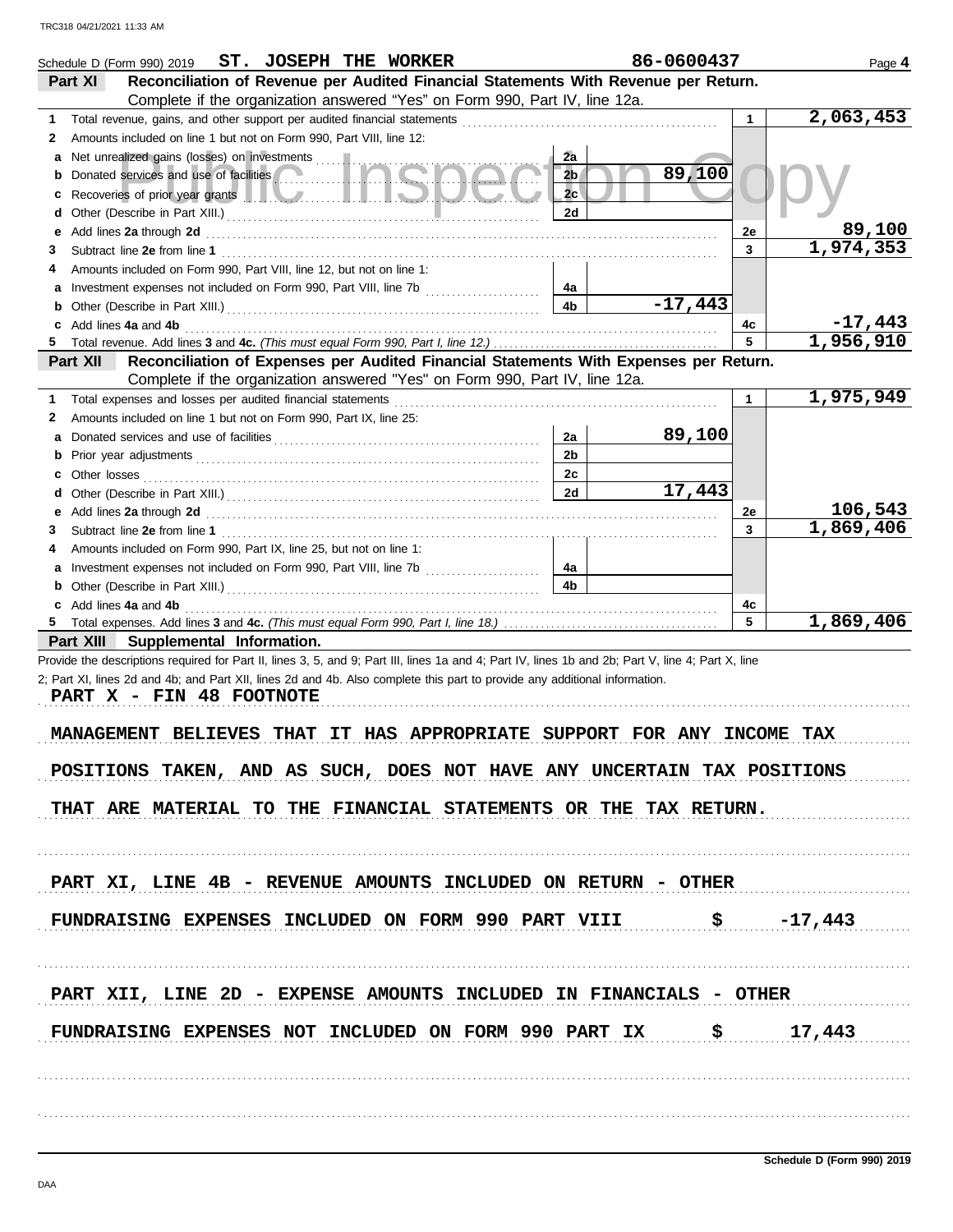| Schedule D (Form 990) 2019 ST. JOSEPH THE WORKER  | 86-0600437 | Page 5 |
|---------------------------------------------------|------------|--------|
| Supplemental Information (continued)<br>Part XIII |            |        |
|                                                   |            |        |
|                                                   |            |        |
|                                                   |            |        |
| <b>Public Inspection Cop</b>                      |            |        |
|                                                   |            |        |
|                                                   |            |        |
|                                                   |            |        |
|                                                   |            |        |
|                                                   |            |        |
|                                                   |            |        |
|                                                   |            |        |
|                                                   |            |        |
|                                                   |            |        |
|                                                   |            |        |
|                                                   |            |        |
|                                                   |            |        |
|                                                   |            |        |
|                                                   |            |        |
|                                                   |            |        |
|                                                   |            |        |
|                                                   |            |        |
|                                                   |            |        |
|                                                   |            |        |
|                                                   |            |        |
|                                                   |            |        |
|                                                   |            |        |
|                                                   |            |        |
|                                                   |            |        |
|                                                   |            |        |
|                                                   |            |        |
|                                                   |            |        |
|                                                   |            |        |
|                                                   |            |        |
|                                                   |            |        |
|                                                   |            |        |
|                                                   |            |        |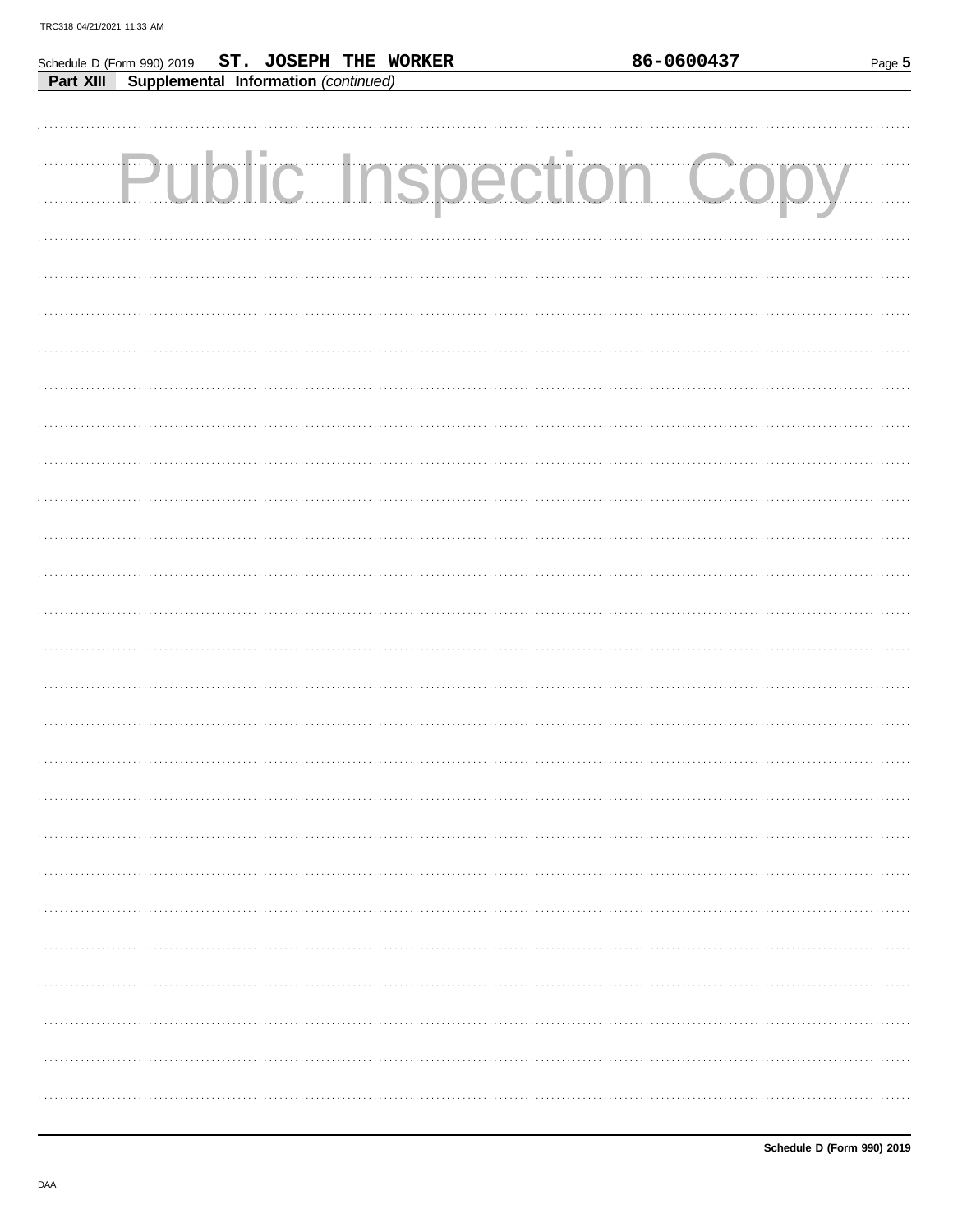| <b>SCHEDULE G</b>                                                                                                                                                                                                                                       |                                                            |   |                                       |       |                          | Supplemental Information Regarding Fundraising or Gaming Activities                                                                                                 |                                                                                                    | OMB No. 1545-0047                       |
|---------------------------------------------------------------------------------------------------------------------------------------------------------------------------------------------------------------------------------------------------------|------------------------------------------------------------|---|---------------------------------------|-------|--------------------------|---------------------------------------------------------------------------------------------------------------------------------------------------------------------|----------------------------------------------------------------------------------------------------|-----------------------------------------|
| (Form 990 or 990-EZ)                                                                                                                                                                                                                                    |                                                            |   |                                       |       |                          | Complete if the organization answered "Yes" on Form 990, Part IV, line 17, 18, or 19, or if the<br>organization entered more than \$15,000 on Form 990-EZ, line 6a. |                                                                                                    |                                         |
| Department of the Treasury                                                                                                                                                                                                                              |                                                            |   | L1 Attach to Form 990 or Form 990-EZ. |       |                          | <b>u</b> Go to www.irs.gov/Form990 for instructions and the latest information.                                                                                     |                                                                                                    | Open to Public                          |
| Internal Revenue Service<br>Name of the organization                                                                                                                                                                                                    |                                                            |   |                                       |       |                          |                                                                                                                                                                     | Employer identification number                                                                     | Inspection                              |
|                                                                                                                                                                                                                                                         | ST. JOSEPH THE WORKER                                      |   |                                       |       |                          | ш                                                                                                                                                                   | 86-0600437                                                                                         |                                         |
| Part I                                                                                                                                                                                                                                                  | Form 990-EZ filers are not required to complete this part. |   |                                       |       |                          |                                                                                                                                                                     | Fundraising Activities. Complete if the organization answered "Yes" on Form 990, Part IV, line 17. |                                         |
| Indicate whether the organization raised funds through any of the following activities. Check all that apply.<br>1.                                                                                                                                     |                                                            |   |                                       |       |                          |                                                                                                                                                                     |                                                                                                    |                                         |
| Mail solicitations<br>a                                                                                                                                                                                                                                 |                                                            |   | e                                     |       |                          | Solicitation of non-government grants                                                                                                                               |                                                                                                    |                                         |
| Internet and email solicitations<br>b                                                                                                                                                                                                                   |                                                            | f | Solicitation of government grants     |       |                          |                                                                                                                                                                     |                                                                                                    |                                         |
| Phone solicitations<br>c                                                                                                                                                                                                                                |                                                            |   | Special fundraising events<br>g       |       |                          |                                                                                                                                                                     |                                                                                                    |                                         |
| In-person solicitations<br>d                                                                                                                                                                                                                            |                                                            |   |                                       |       |                          |                                                                                                                                                                     |                                                                                                    |                                         |
| 2a Did the organization have a written or oral agreement with any individual (including officers, directors, trustees,                                                                                                                                  |                                                            |   |                                       |       |                          |                                                                                                                                                                     |                                                                                                    |                                         |
| or key employees listed in Form 990, Part VII) or entity in connection with professional fundraising services?<br>b If "Yes," list the 10 highest paid individuals or entities (fundraisers) pursuant to agreements under which the fundraiser is to be |                                                            |   |                                       |       |                          |                                                                                                                                                                     |                                                                                                    | Yes<br>No                               |
| compensated at least \$5,000 by the organization.                                                                                                                                                                                                       |                                                            |   |                                       |       | (iii) Did fund-          |                                                                                                                                                                     |                                                                                                    |                                         |
|                                                                                                                                                                                                                                                         | (i) Name and address of individual                         |   |                                       |       | raiser have              | (iv) Gross receipts                                                                                                                                                 | (v) Amount paid to<br>(or retained by)                                                             | (vi) Amount paid to<br>(or retained by) |
|                                                                                                                                                                                                                                                         | or entity (fundraiser)                                     |   | (ii) Activity                         |       | custody or<br>control of | from activity                                                                                                                                                       | fundraiser listed in                                                                               | organization                            |
|                                                                                                                                                                                                                                                         |                                                            |   |                                       | Yes l | contributions?<br>No     |                                                                                                                                                                     | col. (i)                                                                                           |                                         |
| 1                                                                                                                                                                                                                                                       |                                                            |   |                                       |       |                          |                                                                                                                                                                     |                                                                                                    |                                         |
|                                                                                                                                                                                                                                                         |                                                            |   |                                       |       |                          |                                                                                                                                                                     |                                                                                                    |                                         |
| $\mathbf{2}$                                                                                                                                                                                                                                            |                                                            |   |                                       |       |                          |                                                                                                                                                                     |                                                                                                    |                                         |
|                                                                                                                                                                                                                                                         |                                                            |   |                                       |       |                          |                                                                                                                                                                     |                                                                                                    |                                         |
| 3                                                                                                                                                                                                                                                       |                                                            |   |                                       |       |                          |                                                                                                                                                                     |                                                                                                    |                                         |
|                                                                                                                                                                                                                                                         |                                                            |   |                                       |       |                          |                                                                                                                                                                     |                                                                                                    |                                         |
|                                                                                                                                                                                                                                                         |                                                            |   |                                       |       |                          |                                                                                                                                                                     |                                                                                                    |                                         |
| 4                                                                                                                                                                                                                                                       |                                                            |   |                                       |       |                          |                                                                                                                                                                     |                                                                                                    |                                         |
|                                                                                                                                                                                                                                                         |                                                            |   |                                       |       |                          |                                                                                                                                                                     |                                                                                                    |                                         |
| 5                                                                                                                                                                                                                                                       |                                                            |   |                                       |       |                          |                                                                                                                                                                     |                                                                                                    |                                         |
|                                                                                                                                                                                                                                                         |                                                            |   |                                       |       |                          |                                                                                                                                                                     |                                                                                                    |                                         |
| 6                                                                                                                                                                                                                                                       |                                                            |   |                                       |       |                          |                                                                                                                                                                     |                                                                                                    |                                         |
|                                                                                                                                                                                                                                                         |                                                            |   |                                       |       |                          |                                                                                                                                                                     |                                                                                                    |                                         |
|                                                                                                                                                                                                                                                         |                                                            |   |                                       |       |                          |                                                                                                                                                                     |                                                                                                    |                                         |
| 7                                                                                                                                                                                                                                                       |                                                            |   |                                       |       |                          |                                                                                                                                                                     |                                                                                                    |                                         |
|                                                                                                                                                                                                                                                         |                                                            |   |                                       |       |                          |                                                                                                                                                                     |                                                                                                    |                                         |
| 8                                                                                                                                                                                                                                                       |                                                            |   |                                       |       |                          |                                                                                                                                                                     |                                                                                                    |                                         |
|                                                                                                                                                                                                                                                         |                                                            |   |                                       |       |                          |                                                                                                                                                                     |                                                                                                    |                                         |
| 9                                                                                                                                                                                                                                                       |                                                            |   |                                       |       |                          |                                                                                                                                                                     |                                                                                                    |                                         |
|                                                                                                                                                                                                                                                         |                                                            |   |                                       |       |                          |                                                                                                                                                                     |                                                                                                    |                                         |
|                                                                                                                                                                                                                                                         |                                                            |   |                                       |       |                          |                                                                                                                                                                     |                                                                                                    |                                         |
| 10                                                                                                                                                                                                                                                      |                                                            |   |                                       |       |                          |                                                                                                                                                                     |                                                                                                    |                                         |
|                                                                                                                                                                                                                                                         |                                                            |   |                                       |       |                          |                                                                                                                                                                     |                                                                                                    |                                         |
| Total                                                                                                                                                                                                                                                   |                                                            |   |                                       |       |                          |                                                                                                                                                                     |                                                                                                    |                                         |
| 3                                                                                                                                                                                                                                                       |                                                            |   |                                       |       |                          | List all states in which the organization is registered or licensed to solicit contributions or has been notified it is exempt from                                 |                                                                                                    |                                         |
| registration or licensing.                                                                                                                                                                                                                              |                                                            |   |                                       |       |                          |                                                                                                                                                                     |                                                                                                    |                                         |
|                                                                                                                                                                                                                                                         |                                                            |   |                                       |       |                          |                                                                                                                                                                     |                                                                                                    |                                         |
|                                                                                                                                                                                                                                                         |                                                            |   |                                       |       |                          |                                                                                                                                                                     |                                                                                                    |                                         |
|                                                                                                                                                                                                                                                         |                                                            |   |                                       |       |                          |                                                                                                                                                                     |                                                                                                    |                                         |
|                                                                                                                                                                                                                                                         |                                                            |   |                                       |       |                          |                                                                                                                                                                     |                                                                                                    |                                         |
|                                                                                                                                                                                                                                                         |                                                            |   |                                       |       |                          |                                                                                                                                                                     |                                                                                                    |                                         |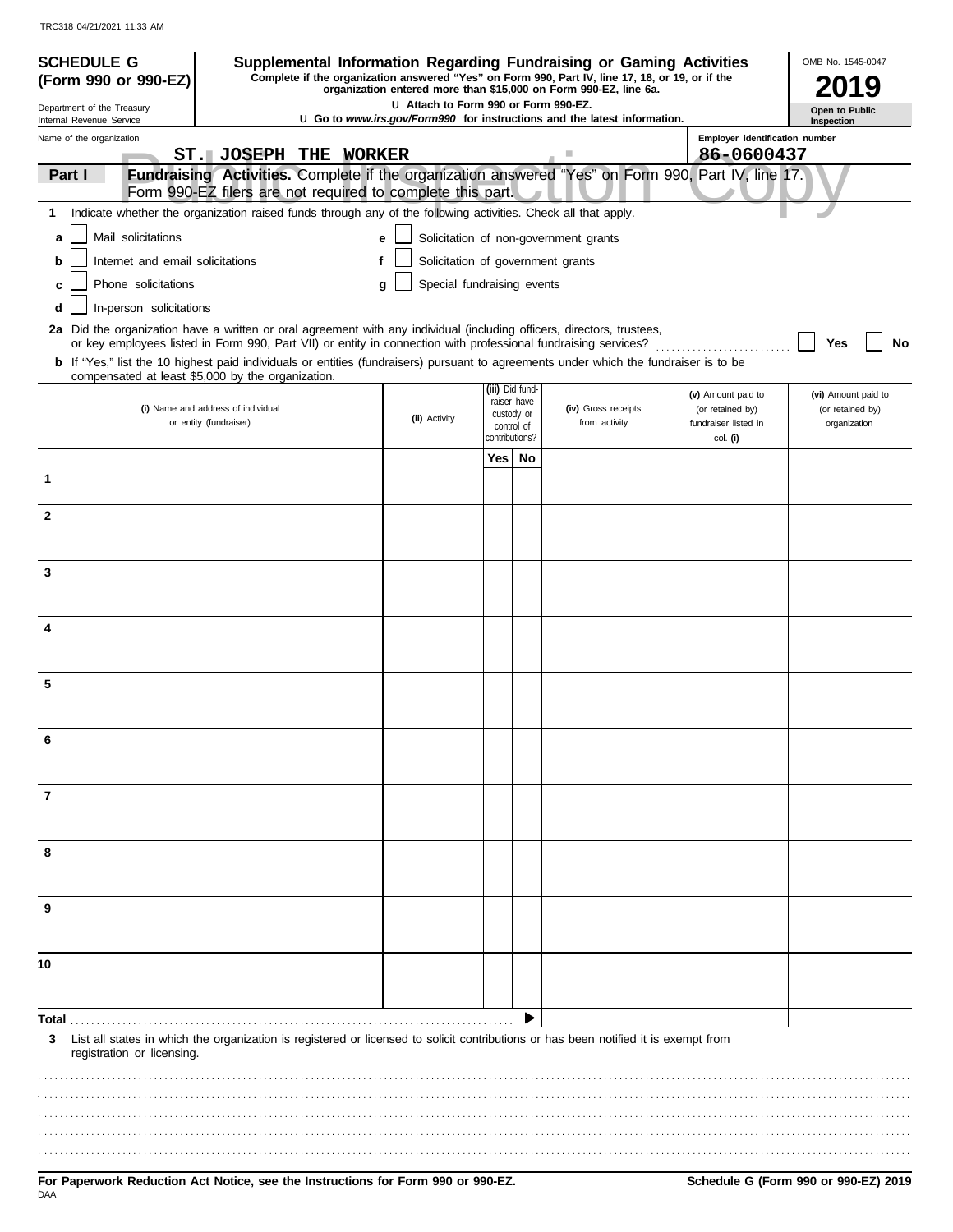|          | Part II  | Schedule G (Form 990 or 990-EZ) 2019                                           | ST. JOSEPH THE WORKER                                                    | Fundraising Events. Complete if the organization answered "Yes" on Form 990, Part IV, line 18, or reported more                                                                                                        | 86-0600437                       | Page 2                                              |
|----------|----------|--------------------------------------------------------------------------------|--------------------------------------------------------------------------|------------------------------------------------------------------------------------------------------------------------------------------------------------------------------------------------------------------------|----------------------------------|-----------------------------------------------------|
|          |          |                                                                                | gross receipts greater than \$5,000.                                     | than \$15,000 of fundraising event contributions and gross income on Form 990-EZ, lines 1 and 6b. List events with                                                                                                     |                                  |                                                     |
|          |          |                                                                                | (a) Event #1                                                             | (b) Event $#2$<br>ш                                                                                                                                                                                                    | (c) Other events                 | (d) Total events                                    |
|          |          |                                                                                | HIKE FOR THE HO<br>(event type)                                          | CELEBRATION OF<br>(event type)                                                                                                                                                                                         | $\overline{2}$<br>(total number) | (add col. (a) through<br>col. (c)                   |
| Revenue  |          | 1 Gross receipts                                                               | 86,498                                                                   | 41,778                                                                                                                                                                                                                 | 35,332                           | 163,608                                             |
|          |          | 2 Less: Contributions<br>3 Gross income (line 1 minus<br>line 2) $\frac{1}{2}$ | 86,498                                                                   | 41,778                                                                                                                                                                                                                 | 35,332                           | 163,608                                             |
|          |          | 4 Cash prizes                                                                  |                                                                          |                                                                                                                                                                                                                        |                                  |                                                     |
|          |          | 5 Noncash prizes                                                               |                                                                          |                                                                                                                                                                                                                        |                                  |                                                     |
| Expenses |          | 6 Rent/facility costs                                                          |                                                                          |                                                                                                                                                                                                                        |                                  |                                                     |
|          |          | 7 Food and beverages                                                           |                                                                          |                                                                                                                                                                                                                        |                                  |                                                     |
| Direct   |          | 8 Entertainment                                                                |                                                                          |                                                                                                                                                                                                                        |                                  |                                                     |
|          |          | 9 Other direct expenses                                                        | 14,040                                                                   | 14,193                                                                                                                                                                                                                 | 45                               | 28,278                                              |
|          |          |                                                                                | 10 Direct expense summary. Add lines 4 through 9 in column (d)           |                                                                                                                                                                                                                        |                                  | 28,278<br>$-28,278$                                 |
|          | Part III |                                                                                | \$15,000 on Form 990-EZ, line 6a.                                        | Gaming. Complete if the organization answered "Yes" on Form 990, Part IV, line 19, or reported more than                                                                                                               |                                  |                                                     |
| Revenue  |          |                                                                                | (a) Bingo                                                                | (b) Pull tabs/instant<br>bingo/progressive bingo                                                                                                                                                                       | (c) Other gaming                 | (d) Total gaming (add<br>col. (a) through col. (c)) |
|          |          | 1 Gross revenue                                                                |                                                                          |                                                                                                                                                                                                                        |                                  |                                                     |
| 3        |          | 2 Cash prizes                                                                  |                                                                          |                                                                                                                                                                                                                        |                                  |                                                     |
| Expense  |          | 3 Noncash prizes                                                               |                                                                          |                                                                                                                                                                                                                        |                                  |                                                     |
| Direct   |          | 4 Rent/facility costs                                                          |                                                                          |                                                                                                                                                                                                                        |                                  |                                                     |
|          |          | 5 Other direct expenses                                                        |                                                                          |                                                                                                                                                                                                                        |                                  |                                                     |
|          |          | 6 Volunteer labor                                                              | %<br>Yes <u>.</u><br>No                                                  | Yes $%$<br>No                                                                                                                                                                                                          | Yes <u></u><br>%<br>No           |                                                     |
|          |          |                                                                                |                                                                          |                                                                                                                                                                                                                        |                                  |                                                     |
|          |          |                                                                                |                                                                          |                                                                                                                                                                                                                        |                                  |                                                     |
| 9<br>а   |          | <b>b</b> If "No," explain:                                                     | Enter the state(s) in which the organization conducts gaming activities: |                                                                                                                                                                                                                        |                                  | Yes<br>No                                           |
|          |          |                                                                                |                                                                          |                                                                                                                                                                                                                        |                                  |                                                     |
|          |          | <b>b</b> If "Yes," explain:                                                    |                                                                          | 10a Were any of the organization's gaming licenses revoked, suspended, or terminated during the tax year?<br>10a Were any of the organization's gaming licenses revoked, suspended, or terminated during the tax year? |                                  | Yes<br>No                                           |
|          |          |                                                                                |                                                                          |                                                                                                                                                                                                                        |                                  |                                                     |

DAA **Schedule G (Form 990 or 990-EZ) 2019**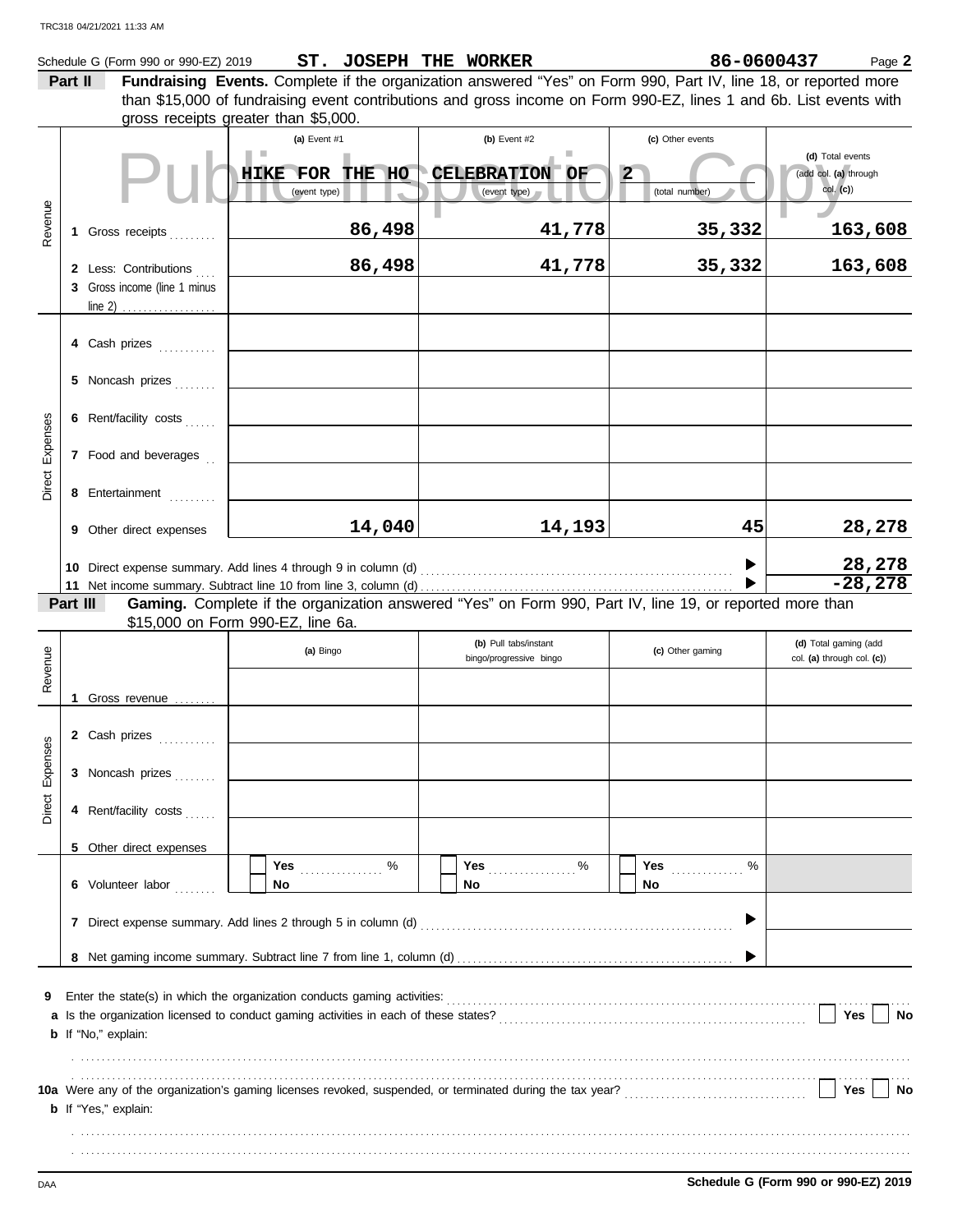|         | ST. JOSEPH THE WORKER<br>Schedule G (Form 990 or 990-EZ) 2019                                                                                                                                                                                            | 86-0600437 |     | Page 3 |
|---------|----------------------------------------------------------------------------------------------------------------------------------------------------------------------------------------------------------------------------------------------------------|------------|-----|--------|
| 11      | Does the organization conduct gaming activities with nonmembers?                                                                                                                                                                                         |            | Yes | No     |
| 12      | Is the organization a grantor, beneficiary or trustee of a trust, or a member of a partnership or other entity                                                                                                                                           |            |     |        |
|         |                                                                                                                                                                                                                                                          |            | Yes | No     |
| 13      | Indicate the percentage of gaming activity conducted in:                                                                                                                                                                                                 |            |     |        |
| a       | The organization's facility<br>An outside facility <b>Allen CHOCHOCHOLOGERS</b>                                                                                                                                                                          | 13a        |     | %      |
| b<br>14 | Enter the name and address of the person who prepares the organization's gaming/special events books and                                                                                                                                                 | 13b        |     | %      |
|         | records:                                                                                                                                                                                                                                                 |            |     |        |
|         |                                                                                                                                                                                                                                                          |            |     |        |
|         | Address <b>u</b>                                                                                                                                                                                                                                         |            |     |        |
| 15a     | Does the organization have a contract with a third party from whom the organization receives gaming<br>revenue?                                                                                                                                          |            | Yes | No     |
| b       |                                                                                                                                                                                                                                                          |            |     |        |
|         |                                                                                                                                                                                                                                                          |            |     |        |
|         | If "Yes," enter name and address of the third party:                                                                                                                                                                                                     |            |     |        |
|         |                                                                                                                                                                                                                                                          |            |     |        |
|         |                                                                                                                                                                                                                                                          |            |     |        |
|         |                                                                                                                                                                                                                                                          |            |     |        |
|         | Address <b>u</b>                                                                                                                                                                                                                                         |            |     |        |
| 16      | Gaming manager information:                                                                                                                                                                                                                              |            |     |        |
|         |                                                                                                                                                                                                                                                          |            |     |        |
|         |                                                                                                                                                                                                                                                          |            |     |        |
|         | Description of services provided <b>u</b> electron contract the contract of the contract of the contract of the contract of the contract of the contract of the contract of the contract of the contract of the contract of the con                      |            |     |        |
|         |                                                                                                                                                                                                                                                          |            |     |        |
|         | Director/officer<br>Employee<br>Independent contractor                                                                                                                                                                                                   |            |     |        |
|         |                                                                                                                                                                                                                                                          |            |     |        |
| 17      | Mandatory distributions:                                                                                                                                                                                                                                 |            |     |        |
|         | Is the organization required under state law to make charitable distributions from the gaming proceeds to                                                                                                                                                |            |     |        |
|         | retain the state gaming license?<br>Enter the amount of distributions required under state law to be distributed to other exempt organizations or                                                                                                        |            | Yes | No     |
|         | spent in the organization's own exempt activities during the tax year $\mathbf u$<br>\$                                                                                                                                                                  |            |     |        |
|         | Supplemental Information. Provide the explanations required by Part I, line 2b, columns (iii) and (v); and<br>Part IV<br>Part III, lines 9, 9b, 10b, 15b, 15c, 16, and 17b, as applicable. Also provide any additional information.<br>See instructions. |            |     |        |
|         |                                                                                                                                                                                                                                                          |            |     |        |
|         |                                                                                                                                                                                                                                                          |            |     |        |
|         |                                                                                                                                                                                                                                                          |            |     |        |
|         |                                                                                                                                                                                                                                                          |            |     |        |
|         |                                                                                                                                                                                                                                                          |            |     |        |
|         |                                                                                                                                                                                                                                                          |            |     |        |
|         |                                                                                                                                                                                                                                                          |            |     |        |
|         |                                                                                                                                                                                                                                                          |            |     |        |
|         |                                                                                                                                                                                                                                                          |            |     |        |
|         |                                                                                                                                                                                                                                                          |            |     |        |
|         |                                                                                                                                                                                                                                                          |            |     |        |
|         |                                                                                                                                                                                                                                                          |            |     |        |

Schedule G (Form 990 or 990-EZ) 2019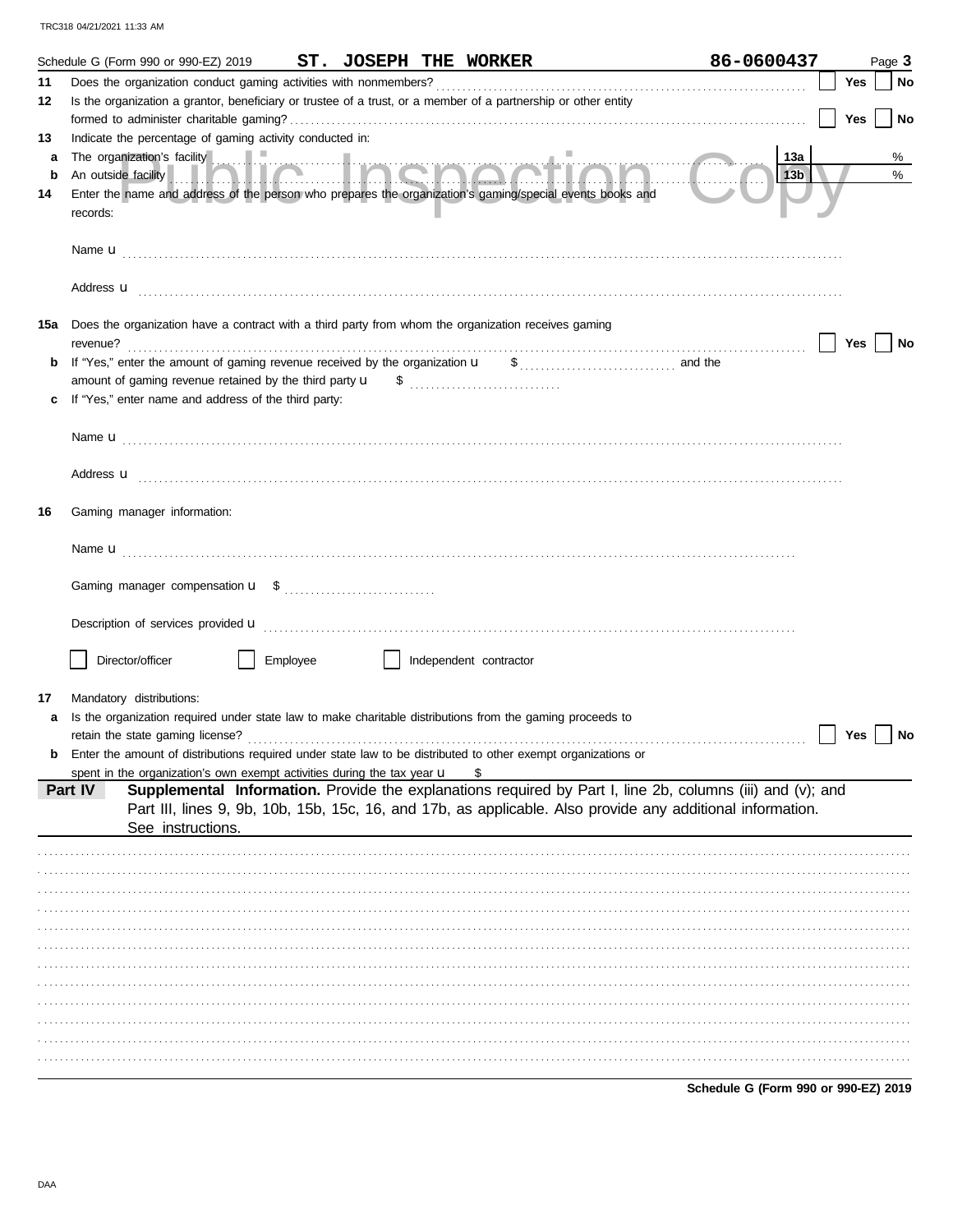| <b>SCHEDULE M</b> |                            |                                                           |                                                |                               |                                                                                                 |                                                                                                                    | OMB No. 1545-0047 |                                                     |                       |             |    |
|-------------------|----------------------------|-----------------------------------------------------------|------------------------------------------------|-------------------------------|-------------------------------------------------------------------------------------------------|--------------------------------------------------------------------------------------------------------------------|-------------------|-----------------------------------------------------|-----------------------|-------------|----|
|                   | (Form 990)                 |                                                           |                                                | <b>Noncash Contributions</b>  |                                                                                                 |                                                                                                                    |                   |                                                     |                       |             |    |
|                   |                            |                                                           |                                                |                               |                                                                                                 | La Complete if the organizations answered "Yes" on Form 990, Part IV, lines 29 or 30.                              |                   |                                                     | 2019                  |             |    |
|                   | Department of the Treasury |                                                           |                                                | <b>LI Attach to Form 990.</b> |                                                                                                 |                                                                                                                    |                   |                                                     | <b>Open To Public</b> |             |    |
|                   | Internal Revenue Service   |                                                           |                                                |                               |                                                                                                 | <b>U.</b> Go to www.irs.gov/Form990 for instructions and the latest information.                                   |                   |                                                     | Inspection            |             |    |
|                   | Name of the organization   | ST.                                                       | ш<br><b>JOSEPH THE</b>                         |                               | WORKER                                                                                          |                                                                                                                    |                   | <b>Employer identification number</b><br>86-0600437 |                       |             |    |
|                   | Part I                     | <b>Types of Property</b>                                  |                                                |                               |                                                                                                 |                                                                                                                    |                   |                                                     |                       |             |    |
|                   |                            |                                                           |                                                | (a)                           | (b)                                                                                             | (c)                                                                                                                |                   | (d)                                                 |                       |             |    |
|                   |                            |                                                           |                                                | Check if                      | Number of contributions or                                                                      | Noncash contribution<br>amounts reported on                                                                        |                   | Method of determining                               |                       |             |    |
|                   |                            |                                                           |                                                | applicable                    | items contributed                                                                               | Form 990, Part VIII, line 1g                                                                                       |                   | noncash contribution amounts                        |                       |             |    |
| 1.                |                            | Art - Works of art                                        |                                                |                               |                                                                                                 |                                                                                                                    |                   |                                                     |                       |             |    |
| $\mathbf{2}$      |                            | Art - Historical treasures                                |                                                |                               |                                                                                                 |                                                                                                                    |                   |                                                     |                       |             |    |
| 3                 |                            | Art - Fractional interests                                |                                                |                               |                                                                                                 |                                                                                                                    |                   |                                                     |                       |             |    |
| 4                 |                            | Books and publications                                    |                                                |                               |                                                                                                 |                                                                                                                    |                   |                                                     |                       |             |    |
| 5                 |                            | Clothing and household                                    |                                                |                               |                                                                                                 |                                                                                                                    |                   |                                                     |                       |             |    |
|                   |                            |                                                           |                                                | X                             |                                                                                                 | 15,406                                                                                                             | <b>COST</b>       |                                                     |                       |             |    |
| 6                 |                            | Cars and other vehicles                                   |                                                |                               |                                                                                                 |                                                                                                                    |                   |                                                     |                       |             |    |
| 7                 |                            | Boats and planes                                          |                                                |                               |                                                                                                 |                                                                                                                    |                   |                                                     |                       |             |    |
| 8                 |                            | Intellectual property                                     |                                                |                               |                                                                                                 |                                                                                                                    |                   |                                                     |                       |             |    |
| 9                 |                            | Securities - Publicly traded                              |                                                |                               |                                                                                                 |                                                                                                                    |                   |                                                     |                       |             |    |
| 10                |                            | Securities - Closely held stock                           |                                                |                               |                                                                                                 |                                                                                                                    |                   |                                                     |                       |             |    |
| 11                |                            | Securities - Partnership, LLC,                            |                                                |                               |                                                                                                 |                                                                                                                    |                   |                                                     |                       |             |    |
| 12                |                            | or trust interests                                        |                                                |                               |                                                                                                 |                                                                                                                    |                   |                                                     |                       |             |    |
| 13                |                            | Securities - Miscellaneous [11]<br>Qualified conservation |                                                |                               |                                                                                                 |                                                                                                                    |                   |                                                     |                       |             |    |
|                   |                            | contribution - Historic                                   |                                                |                               |                                                                                                 |                                                                                                                    |                   |                                                     |                       |             |    |
|                   |                            |                                                           |                                                |                               |                                                                                                 |                                                                                                                    |                   |                                                     |                       |             |    |
| 14                |                            | structures<br>Qualified conservation                      |                                                |                               |                                                                                                 |                                                                                                                    |                   |                                                     |                       |             |    |
|                   |                            |                                                           |                                                |                               |                                                                                                 |                                                                                                                    |                   |                                                     |                       |             |    |
| 15                |                            | Real estate - Residential                                 |                                                |                               |                                                                                                 |                                                                                                                    |                   |                                                     |                       |             |    |
| 16                |                            | Real estate - Commercial                                  |                                                |                               |                                                                                                 |                                                                                                                    |                   |                                                     |                       |             |    |
| 17                |                            | Real estate - Other                                       |                                                |                               |                                                                                                 |                                                                                                                    |                   |                                                     |                       |             |    |
| 18                |                            | Collectibles                                              |                                                |                               |                                                                                                 |                                                                                                                    |                   |                                                     |                       |             |    |
| 19                |                            | Food inventory                                            |                                                |                               |                                                                                                 |                                                                                                                    |                   |                                                     |                       |             |    |
| 20                |                            | Drugs and medical supplies                                |                                                |                               |                                                                                                 |                                                                                                                    |                   |                                                     |                       |             |    |
| 21                | Taxidermy                  |                                                           |                                                |                               |                                                                                                 |                                                                                                                    |                   |                                                     |                       |             |    |
| 22                |                            |                                                           | Historical artifacts                           |                               |                                                                                                 |                                                                                                                    |                   |                                                     |                       |             |    |
| 23                |                            |                                                           | Scientific specimens                           |                               |                                                                                                 |                                                                                                                    |                   |                                                     |                       |             |    |
| 24                |                            |                                                           | Archeological artifacts                        |                               |                                                                                                 |                                                                                                                    |                   |                                                     |                       |             |    |
| 25                |                            | Other <b>u</b> (ADS AND OTHER                             |                                                | х                             | 6                                                                                               | 6,400                                                                                                              | <b>COST</b>       |                                                     |                       |             |    |
| 26                |                            | Other <b>u</b> (BUS PASSES                                |                                                | х                             | 5411                                                                                            | 89,819                                                                                                             | <b>COST</b>       |                                                     |                       |             |    |
| 27                |                            |                                                           |                                                |                               |                                                                                                 |                                                                                                                    |                   |                                                     |                       |             |    |
| 28                | Other $\mathbf{u}$ (       |                                                           |                                                |                               |                                                                                                 |                                                                                                                    |                   |                                                     |                       |             |    |
| 29                |                            |                                                           |                                                |                               | Number of Forms 8283 received by the organization during the tax year for contributions for     | which the organization completed Form 8283, Part IV, Donee Acknowledgement                                         | 29                |                                                     |                       |             |    |
|                   |                            |                                                           |                                                |                               |                                                                                                 |                                                                                                                    |                   |                                                     |                       | <b>Yes</b>  | No |
| 30a               |                            |                                                           |                                                |                               |                                                                                                 | During the year, did the organization receive by contribution any property reported in Part I, lines 1 through     |                   |                                                     |                       |             |    |
|                   |                            |                                                           |                                                |                               |                                                                                                 | 28, that it must hold for at least three years from the date of the initial contribution, and which isn't required |                   |                                                     |                       |             |    |
|                   |                            |                                                           |                                                |                               |                                                                                                 |                                                                                                                    |                   |                                                     | 30a                   |             | x  |
| b                 |                            |                                                           | If "Yes," describe the arrangement in Part II. |                               |                                                                                                 |                                                                                                                    |                   |                                                     |                       |             |    |
| 31                |                            |                                                           |                                                |                               | Does the organization have a gift acceptance policy that requires the review of any nonstandard |                                                                                                                    |                   |                                                     |                       |             |    |
|                   | contributions?             |                                                           |                                                |                               |                                                                                                 |                                                                                                                    |                   |                                                     | 31                    | $\mathbf x$ |    |
| 32a               |                            |                                                           |                                                |                               |                                                                                                 | Does the organization hire or use third parties or related organizations to solicit, process, or sell noncash      |                   |                                                     |                       |             |    |
|                   | contributions?             |                                                           |                                                |                               |                                                                                                 |                                                                                                                    |                   |                                                     | 32a                   |             | X. |
| b                 |                            | If "Yes," describe in Part II.                            |                                                |                               |                                                                                                 |                                                                                                                    |                   |                                                     |                       |             |    |
| 33                |                            |                                                           |                                                |                               |                                                                                                 | If the organization didn't report an amount in column (c) for a type of property for which column (a) is checked,  |                   |                                                     |                       |             |    |
|                   | describe in Part II.       |                                                           |                                                |                               |                                                                                                 |                                                                                                                    |                   |                                                     |                       |             |    |

**For Paperwork Reduction Act Notice, see the Instructions for Form 990. Schedule M (Form 990) 2019**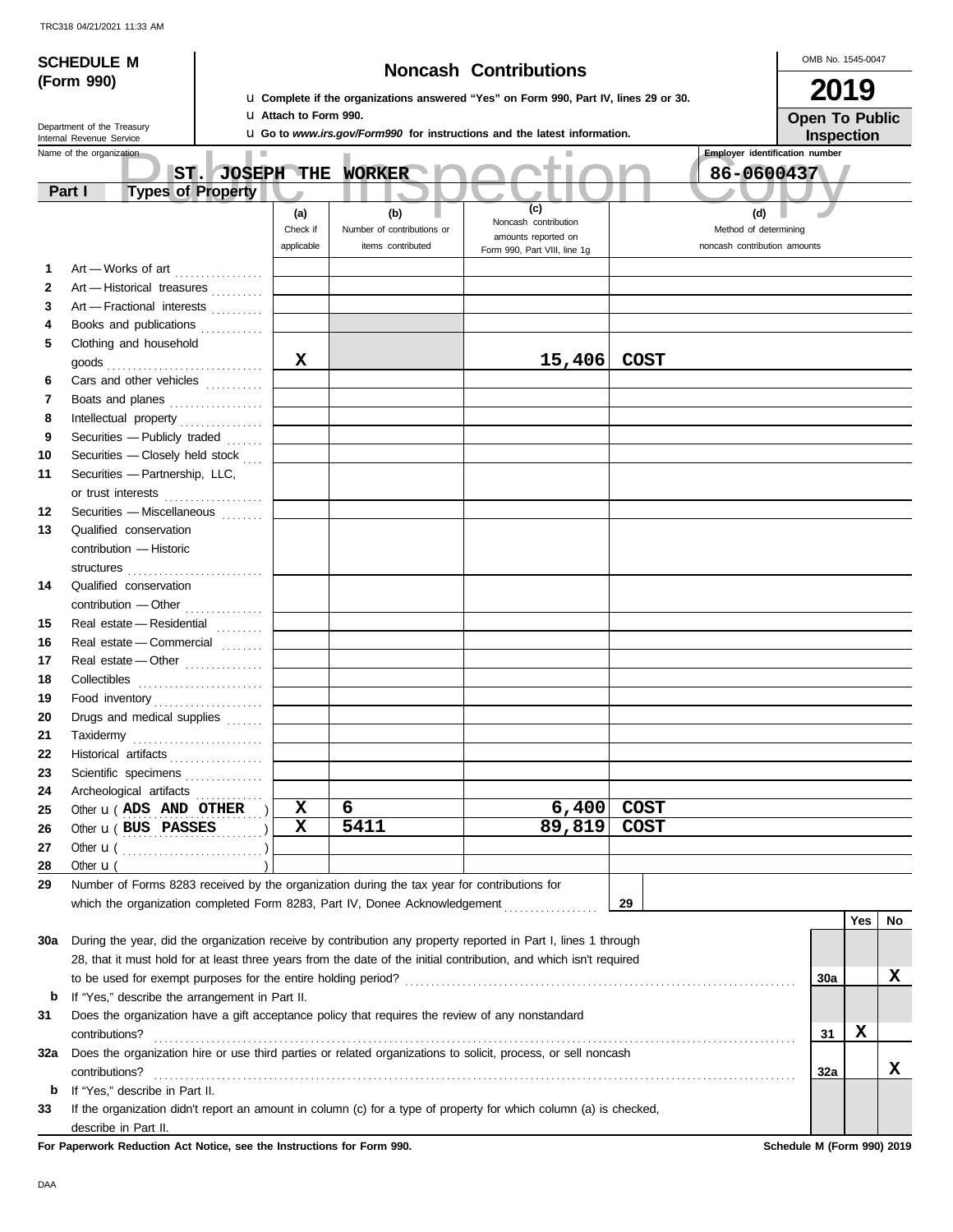| Part II                                                                                                                                                                 | Schedule M (Form 990) 2019 ST. JOSEPH THE WORKER |  |  |  | 86-0600437<br>or a combination of both. Also complete this part for any additional information. | Supplemental Information. Provide the information required by Part I, lines 30b, 32b, and 33, and whether<br>the organization is reporting in Part I, column (b), the number of contributions, the number of items received, | Page 2 |
|-------------------------------------------------------------------------------------------------------------------------------------------------------------------------|--------------------------------------------------|--|--|--|-------------------------------------------------------------------------------------------------|------------------------------------------------------------------------------------------------------------------------------------------------------------------------------------------------------------------------------|--------|
| <b>SCHEDULE M</b><br>SUPPLEMENTAL INFORMATION<br>THE ORGANIZATION IS REPORTING THE NUMBER OF BUS PASSES RECEIVED AT<br>A<br>DISCOUNTED PRICE DURING THE FISCAL YEAR AND |                                                  |  |  |  |                                                                                                 |                                                                                                                                                                                                                              |        |
|                                                                                                                                                                         |                                                  |  |  |  | THE NUMBER OF                                                                                   | <b>CONTRIBUTIONS</b><br>RECEIVED FOR ADVERTISING, GIFT CERTIFICATES, REDUCED COST OF VEHICLES AND                                                                                                                            |        |
|                                                                                                                                                                         | OTHER ITEMS.                                     |  |  |  |                                                                                                 |                                                                                                                                                                                                                              |        |
|                                                                                                                                                                         |                                                  |  |  |  |                                                                                                 |                                                                                                                                                                                                                              |        |
|                                                                                                                                                                         |                                                  |  |  |  |                                                                                                 |                                                                                                                                                                                                                              |        |
|                                                                                                                                                                         |                                                  |  |  |  |                                                                                                 |                                                                                                                                                                                                                              |        |
|                                                                                                                                                                         |                                                  |  |  |  |                                                                                                 |                                                                                                                                                                                                                              |        |
|                                                                                                                                                                         |                                                  |  |  |  |                                                                                                 |                                                                                                                                                                                                                              |        |
|                                                                                                                                                                         |                                                  |  |  |  |                                                                                                 |                                                                                                                                                                                                                              |        |
|                                                                                                                                                                         |                                                  |  |  |  |                                                                                                 |                                                                                                                                                                                                                              |        |
|                                                                                                                                                                         |                                                  |  |  |  |                                                                                                 |                                                                                                                                                                                                                              |        |
|                                                                                                                                                                         |                                                  |  |  |  |                                                                                                 |                                                                                                                                                                                                                              |        |
|                                                                                                                                                                         |                                                  |  |  |  |                                                                                                 |                                                                                                                                                                                                                              |        |
|                                                                                                                                                                         |                                                  |  |  |  |                                                                                                 |                                                                                                                                                                                                                              |        |
|                                                                                                                                                                         |                                                  |  |  |  |                                                                                                 |                                                                                                                                                                                                                              |        |
|                                                                                                                                                                         |                                                  |  |  |  |                                                                                                 |                                                                                                                                                                                                                              |        |
|                                                                                                                                                                         |                                                  |  |  |  |                                                                                                 |                                                                                                                                                                                                                              |        |
|                                                                                                                                                                         |                                                  |  |  |  |                                                                                                 |                                                                                                                                                                                                                              |        |
|                                                                                                                                                                         |                                                  |  |  |  |                                                                                                 |                                                                                                                                                                                                                              |        |
|                                                                                                                                                                         |                                                  |  |  |  |                                                                                                 |                                                                                                                                                                                                                              |        |
|                                                                                                                                                                         |                                                  |  |  |  |                                                                                                 |                                                                                                                                                                                                                              |        |
|                                                                                                                                                                         |                                                  |  |  |  |                                                                                                 |                                                                                                                                                                                                                              |        |
|                                                                                                                                                                         |                                                  |  |  |  |                                                                                                 |                                                                                                                                                                                                                              |        |
|                                                                                                                                                                         |                                                  |  |  |  |                                                                                                 |                                                                                                                                                                                                                              |        |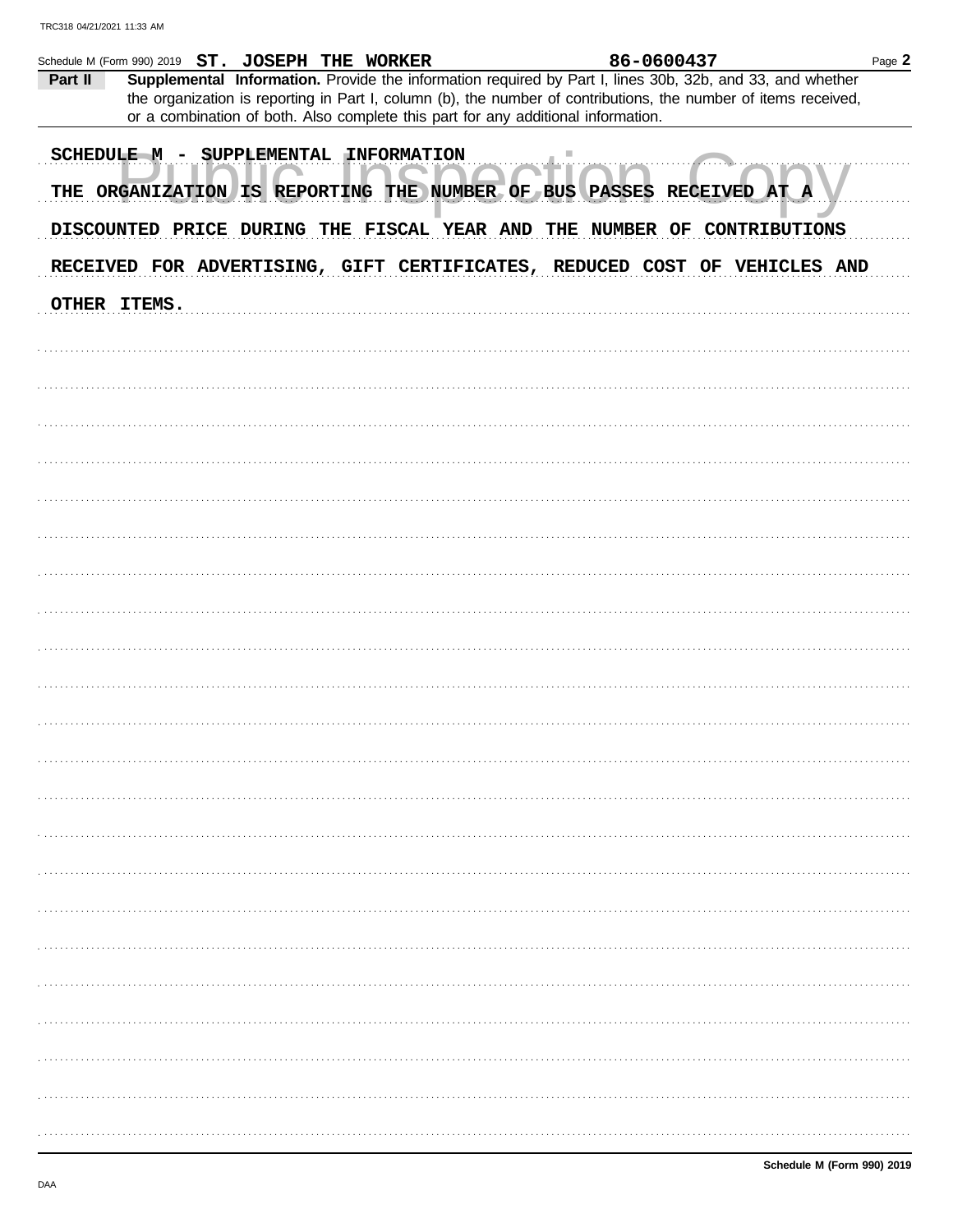| <b>SCHEDULE O</b><br>(Form 990 or 990-EZ)<br>Department of the Treasury                | Supplemental Information to Form 990 or 990-EZ<br>Complete to provide information for responses to specific questions on<br>Form 990 or 990-EZ or to provide any additional information.<br>u Attach to Form 990 or 990-EZ. | OMB No. 1545-0047<br>2019<br><b>Open to Public</b>         |  |  |  |  |  |
|----------------------------------------------------------------------------------------|-----------------------------------------------------------------------------------------------------------------------------------------------------------------------------------------------------------------------------|------------------------------------------------------------|--|--|--|--|--|
| Internal Revenue Service                                                               | <b>u</b> Go to <i>www.irs.gov/Form990</i> for the latest information.                                                                                                                                                       | <b>Inspection</b><br><b>Employer identification number</b> |  |  |  |  |  |
| Name of the organization<br>ST.                                                        | <b>JOSEPH</b><br>86-0600437<br><b>THE</b><br><b>WORKER</b>                                                                                                                                                                  |                                                            |  |  |  |  |  |
| FORM 990, PART III, LINE 2                                                             |                                                                                                                                                                                                                             |                                                            |  |  |  |  |  |
|                                                                                        |                                                                                                                                                                                                                             |                                                            |  |  |  |  |  |
|                                                                                        | THE STEP UP PROGRAM WAS STARTED TO HELP US BUILD STRONGER PARTNERSHIPS WITH                                                                                                                                                 |                                                            |  |  |  |  |  |
| <b>BUSINESSES</b>                                                                      | THAT HIRE OUR CLIENTS.<br>IT ALSO HELPS US<br><b>TO QUALIFY OUR</b>                                                                                                                                                         |                                                            |  |  |  |  |  |
|                                                                                        | BUSINESSES AS QUALITY EMPLOYERS FOR THE POPULATION WE SERVE.                                                                                                                                                                |                                                            |  |  |  |  |  |
|                                                                                        |                                                                                                                                                                                                                             |                                                            |  |  |  |  |  |
| FORM 990, PART III, LINE 3                                                             |                                                                                                                                                                                                                             |                                                            |  |  |  |  |  |
|                                                                                        | FOR THE 19/20 YEAR, THE ONLY CHANGE WE HAD WAS THE NEW OFFICE AT 5800 N.                                                                                                                                                    |                                                            |  |  |  |  |  |
| 19TH AVE.                                                                              |                                                                                                                                                                                                                             |                                                            |  |  |  |  |  |
|                                                                                        |                                                                                                                                                                                                                             |                                                            |  |  |  |  |  |
|                                                                                        | FORM 990, PART III, LINE 4B - SECOND ACCOMPLISHMENT                                                                                                                                                                         |                                                            |  |  |  |  |  |
|                                                                                        | WE HAVE LAUNCHED A SOCIAL ENTERPRISE CALLED STEP UP, OUR NEW INDEPENDENT                                                                                                                                                    |                                                            |  |  |  |  |  |
|                                                                                        | EMPLOYMENT OFFICE, LOCATED AT 5800 N. 19TH AVENUE, IS NOW STAFFED AND                                                                                                                                                       |                                                            |  |  |  |  |  |
| <b>PROVIDES</b><br>THE<br>EMPLOYMENT ASSISTANCE IMMEDIATELY, WITHOUT REQUIRING SOMEONE |                                                                                                                                                                                                                             |                                                            |  |  |  |  |  |
|                                                                                        | WHO IS STRUGGLING AND IN NEED OF A JOB TODAY TO FIRST GET AN AGENCY                                                                                                                                                         |                                                            |  |  |  |  |  |
|                                                                                        | REFERRAL, OR FILL OUT LEAGUES OF FORMS, OR WAIT IN A LONG LINE TO BE SEEN.                                                                                                                                                  |                                                            |  |  |  |  |  |
|                                                                                        | OUR NEW OFFICE IS WHOLLY INDEPENDENT BUT IN DEEP COLLABORATION WITH THE                                                                                                                                                     |                                                            |  |  |  |  |  |
|                                                                                        | FOR-PROFIT BUSINESS COMMUNITY, ACTIVELY MAKING PARTNERSHIPS WITH COMPANIES                                                                                                                                                  |                                                            |  |  |  |  |  |
|                                                                                        | WHO BELIEVE IN OUR MISSION AND WANT TO BE A PART OF AN ENDURING SOLUTION TO                                                                                                                                                 |                                                            |  |  |  |  |  |
|                                                                                        | POVERTY IN OUR COMMUNITY - PROVIDING QUALITY JOBS WITH A LIVING WAGE,                                                                                                                                                       |                                                            |  |  |  |  |  |
|                                                                                        | BENEFITS, ON-THE-JOB TRAINING AND ADVANCEMENT OPPORTUNITIES. SJW IS THE                                                                                                                                                     |                                                            |  |  |  |  |  |
|                                                                                        | PLACE TO CONNECT TO REAL EMPLOYERS AND REAL JOBS TODAY. EVEN AS THIS                                                                                                                                                        |                                                            |  |  |  |  |  |
|                                                                                        | PROGRAM HAS JUST BEGUN, WE ARE ALREADY WORKING WITH 10 PREFERRED BUSINESS                                                                                                                                                   |                                                            |  |  |  |  |  |
|                                                                                        | PARTNER EMPLOYERS AND ARE WORKING TO DEVELOP THIS RELATIONSHIP WITH MANY                                                                                                                                                    |                                                            |  |  |  |  |  |
|                                                                                        | OTHERS. DURING FY1920 WE PROVIDED 27 EMPLOYEES/LABOR FOR OUR PARTNERS, FROM                                                                                                                                                 |                                                            |  |  |  |  |  |
|                                                                                        | <b>JANUARY 2020 TO JUNE 30, 2020.</b>                                                                                                                                                                                       |                                                            |  |  |  |  |  |
|                                                                                        |                                                                                                                                                                                                                             |                                                            |  |  |  |  |  |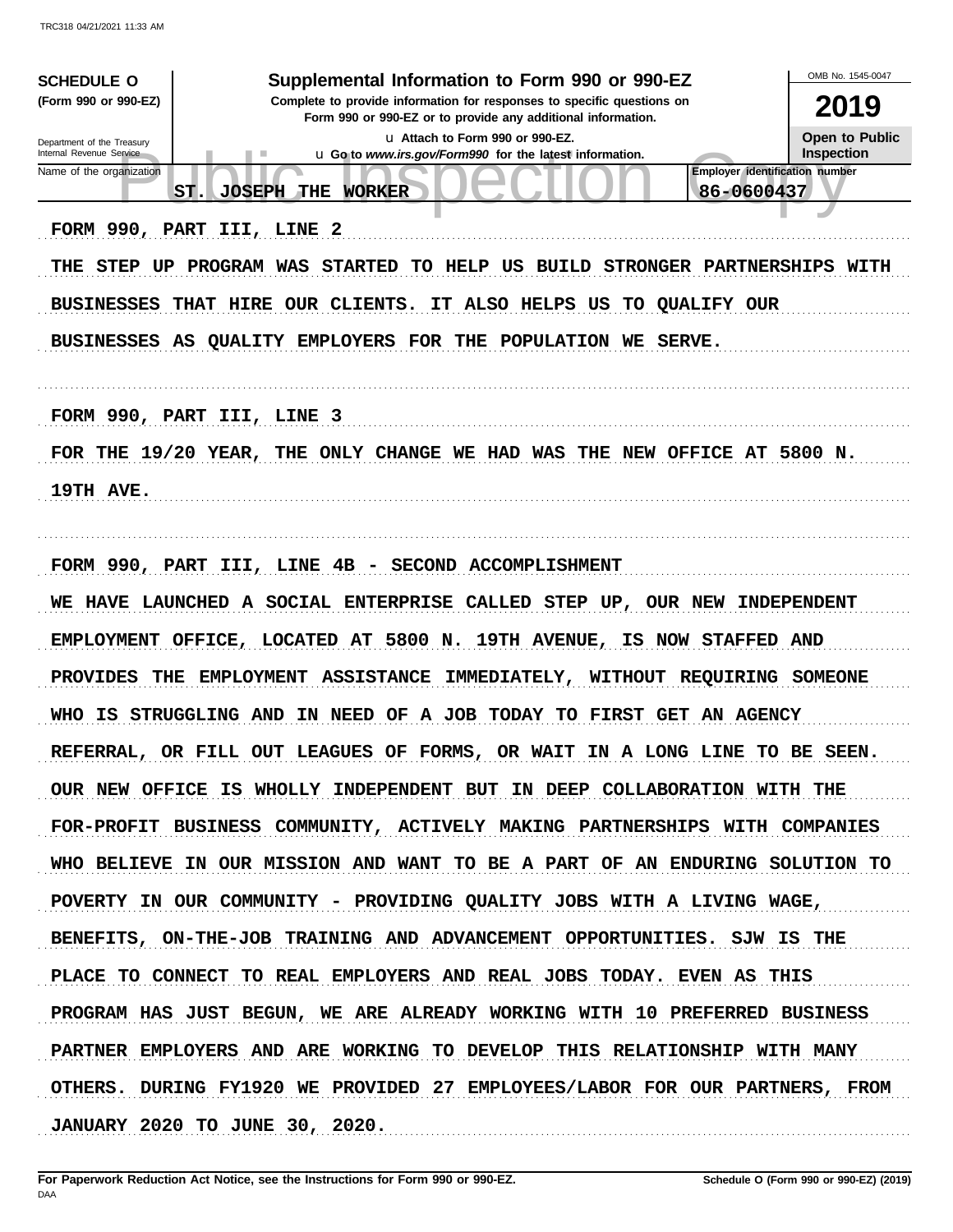| Schedule O (Form 990 or 990-EZ) (2019) |  |                          |  |                             |
|----------------------------------------|--|--------------------------|--|-----------------------------|
|                                        |  | Name of the organization |  | Employer identification num |
|                                        |  | ST. JOSEPH THE WORKER    |  | 86-0600437                  |

FORM 990, PART VI, LINE 11B - ORGANIZATION'S PROCESS TO REVIEW FORM 990 THE RETURN IS PREPARED BY AN INDEPENDENT ACCOUNTING FIRM AND REVIEWED BY THE FINANCE COMMITTEE.

FORM 990, PART VI, LINE 12C - ENFORCEMENT OF CONFLICTS POLICY THE WRITTEN CONFLICT OF INTEREST POLICY COVERS THE BOARD OF DIRECTORS, MEMBERS, BOARD COMMITTEE MEMBERS AND KEY EMPLOYEES. DETERMINATION OF WHETHER A CONFLICT MAY EXIST IS MADE BY THE BOARD PRESIDENT AND THE EXECUTIVE DIRECTOR. THE POSSIBLE CONFLICT IS REVIEWED FOR DISPOSITION BY THE EXECUTIVE COMMITTEE OF THE BOARD OF DIRECTORS. BOARD MEMBERS, COMMITTEE MEMBERS AND KEY EMPLOYEES ARE REQUIRED TO ANNUALLY TO COMPLETE THE ORGANIZATION'S CONFLICT OF INTEREST DISCLOSURE STATEMENT AND DISCLOSE ALL POTENTIAL CONFLICTS TO THE EXECUTIVE DIRECTOR OR BOARD PRESIDENT. ACTUAL OR APPARENT CONFLICTS OF INTEREST THAT MAY ARISE DURING THE YEAR ARE TO BE IMMEDIATELY REPORTED TO THE EXECUTIVE DIRECTOR OR BOARD **PRESIDENT.** 

SHOULD A PERCEIVED CONFLICT OF INTEREST PRESENT ITSELF, THE EXECUTIVE COMMITTEE WILL REVIEW THE POTENTIAL CONFLICT AND DETERMINE IF FURTHER ACTION OR RESTRICTION IS REQUIRED IN ORDER TO ENSURE THE CONFLICT DOES NOT INTERFERE WITH THE PERFORMANCE OF THE MEMBER'S OR KEY EMPLOYEE'S DUTIES TO THE ORGANIZATION, OR RESULT IN PERSONAL FINANCIAL, PROFESSIONAL, OR POLITICAL GAIN ON THE PART OF SUCH PERSONS AT THE EXPENSE OF THE ORGANIZATION, ITS SUPPORTERS OR STAKEHOLDERS.

FORM 990, PART VI, LINE 15A - COMPENSATION PROCESS FOR TOP OFFICIAL THE EXECUTIVE DIRECTOR MEETS WITH THE BOARD PRESIDENT ANNUALLY TO REVIEW

PAGE 1 OF 2

Schedule O (Form 990 or 990-EZ) (2019)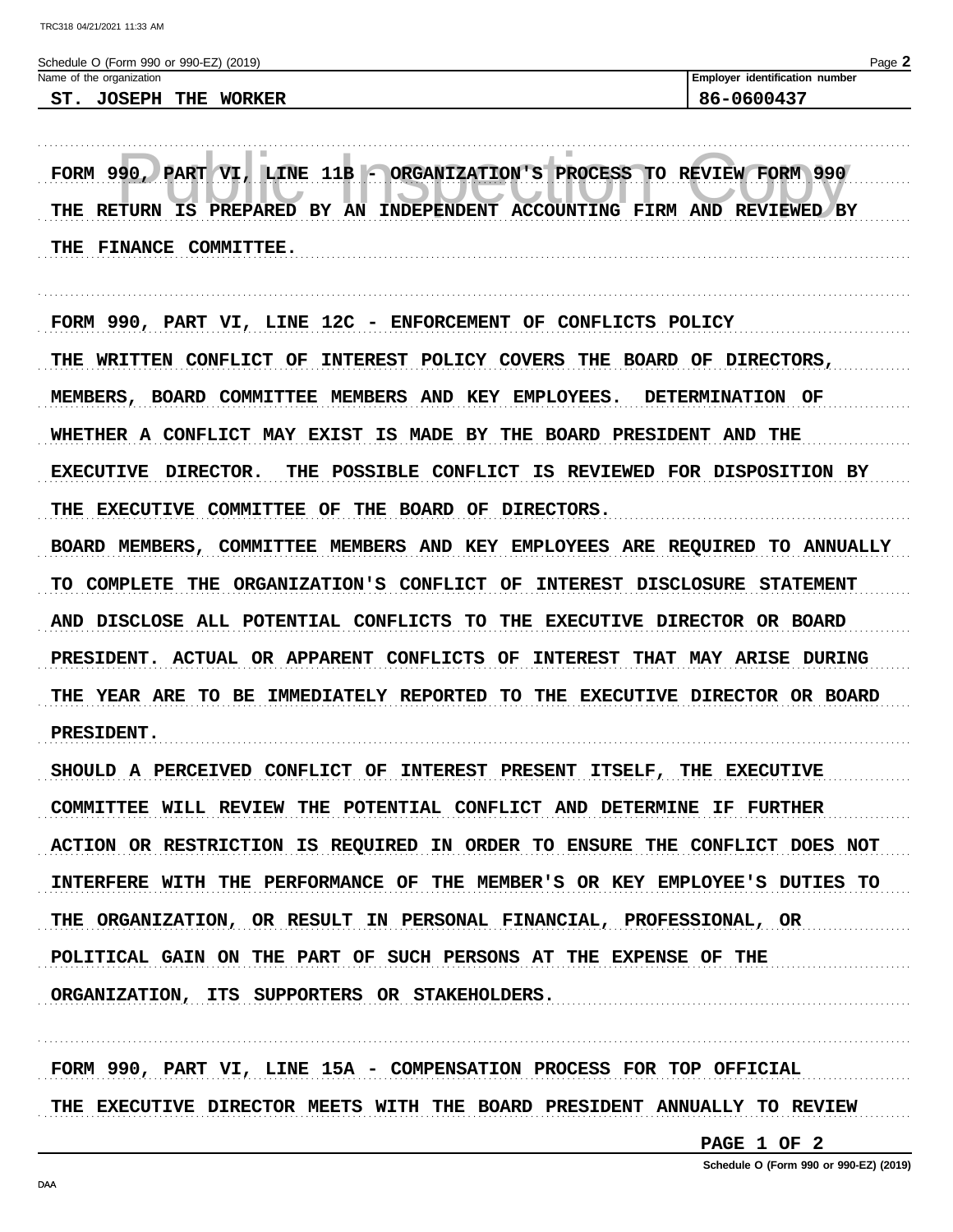| Schedule O (Form 990 or 990-EZ) (2019)<br>Name of the organization |                                                                                                                                                          |                                          | Employer identification number |
|--------------------------------------------------------------------|----------------------------------------------------------------------------------------------------------------------------------------------------------|------------------------------------------|--------------------------------|
| ST. JOSEPH THE WORKER                                              |                                                                                                                                                          |                                          | 86-0600437                     |
| <b>SHARED WITH</b><br><b>PURPOSES</b>                              | PRIOR YEAR PERFORMANCE AND ESTABLISH FUTURE GOALS.<br>THE BOARD OF DIRECTORS FOR DELIBERATION AND DECISION MAKING<br>REGARDING COMPENSATION ADJUSTMENTS. | <b>THIS</b><br><b>DECISION IS</b><br>THE | INFORMATION IS                 |
|                                                                    | CONTEMPORANEOUSLY DOCUMENTED IN<br>THE<br><b>MINUTES OF</b>                                                                                              | THE                                      | <b>BOARD OF DIRECTORS</b>      |
| MEETING.                                                           |                                                                                                                                                          |                                          |                                |
|                                                                    | COMPENSATION IS DETERMINED BASED ON MARKET<br>POSITIONS. OFFICERS AND DIRECTORS ARE NOT COMPENSATED.                                                     | <b>VALUES FOR KEY LEADERSHIP</b>         |                                |
|                                                                    | FORM 990, PART VI, LINE 19 - GOVERNING DOCUMENTS DISCLOSURE EXPLANATION                                                                                  |                                          | <b>INTEREST POLICY</b>         |
| THE<br>ORGANIZATION MAKES                                          | ITS GOVERNING DOCUMENTS, CONFLICT OF<br>AND FINANCIAL STATEMENTS AVAILABLE TO THE GENERAL PUBLIC UPON REQUEST.                                           |                                          |                                |
| FUNDRAISING EXPENSES                                               | FORM 990, PART XI, LINE 9 - OTHER CHANGES<br>INCLUDED ON FORM 990 PART VIII                                                                              | IN NET ASSETS EXPLANATION                | \$<br>17,443                   |
| FUNDRAISING EXPENSES NOT                                           | INCLUDED ON FORM 990 PART                                                                                                                                | IX                                       | \$<br>$-17,443$                |
|                                                                    |                                                                                                                                                          |                                          |                                |
|                                                                    |                                                                                                                                                          |                                          |                                |
|                                                                    |                                                                                                                                                          |                                          |                                |
|                                                                    |                                                                                                                                                          |                                          |                                |
|                                                                    |                                                                                                                                                          |                                          |                                |
|                                                                    |                                                                                                                                                          |                                          |                                |
|                                                                    |                                                                                                                                                          |                                          |                                |
|                                                                    |                                                                                                                                                          |                                          |                                |
|                                                                    |                                                                                                                                                          |                                          |                                |